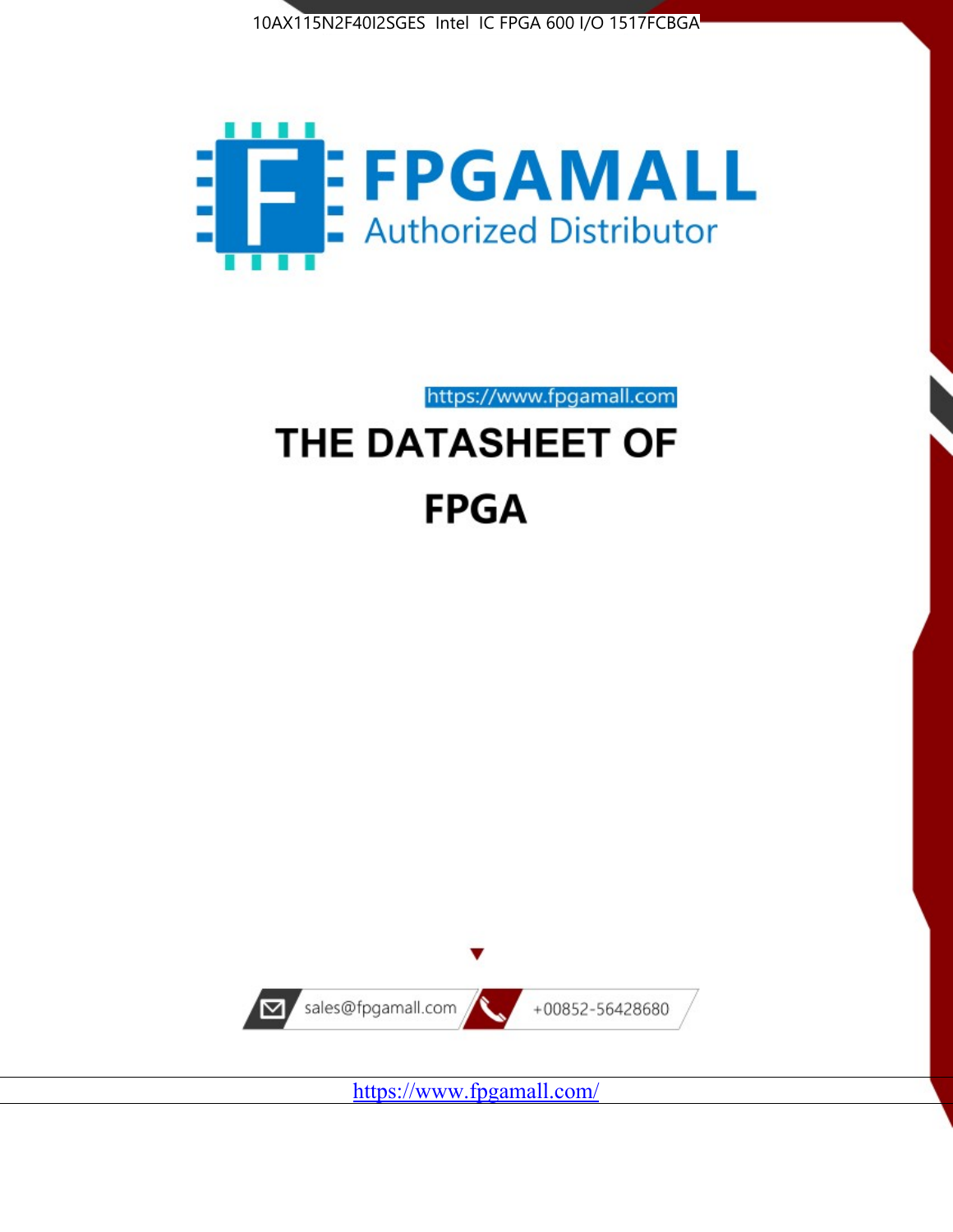10AX115N2F40I2SGES Intel IC FPGA 600 I/O 1517FCBGA



# **Intel® Arria® 10 Device Overview**



**A10-OVERVIEW | 2018.12.06** Latest document on the web: **[PDF](https://www.intel.com/content/dam/www/programmable/us/en/pdfs/literature/hb/arria-10/a10_overview.pdf)** | **[HTML](https://www.intel.com/content/www/us/en/programmable/documentation/sam1403480274650.html)**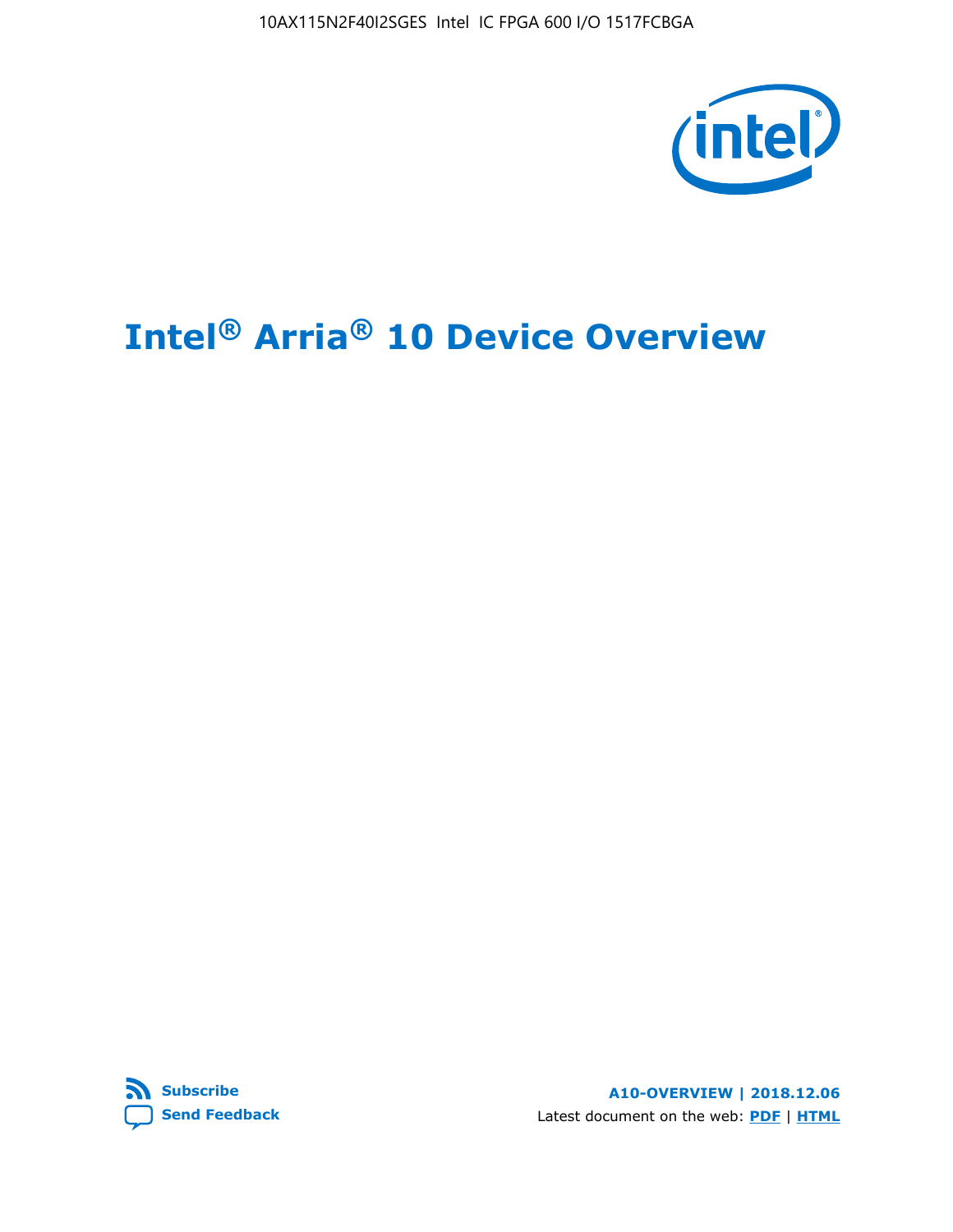

**Contents** 

# **Contents**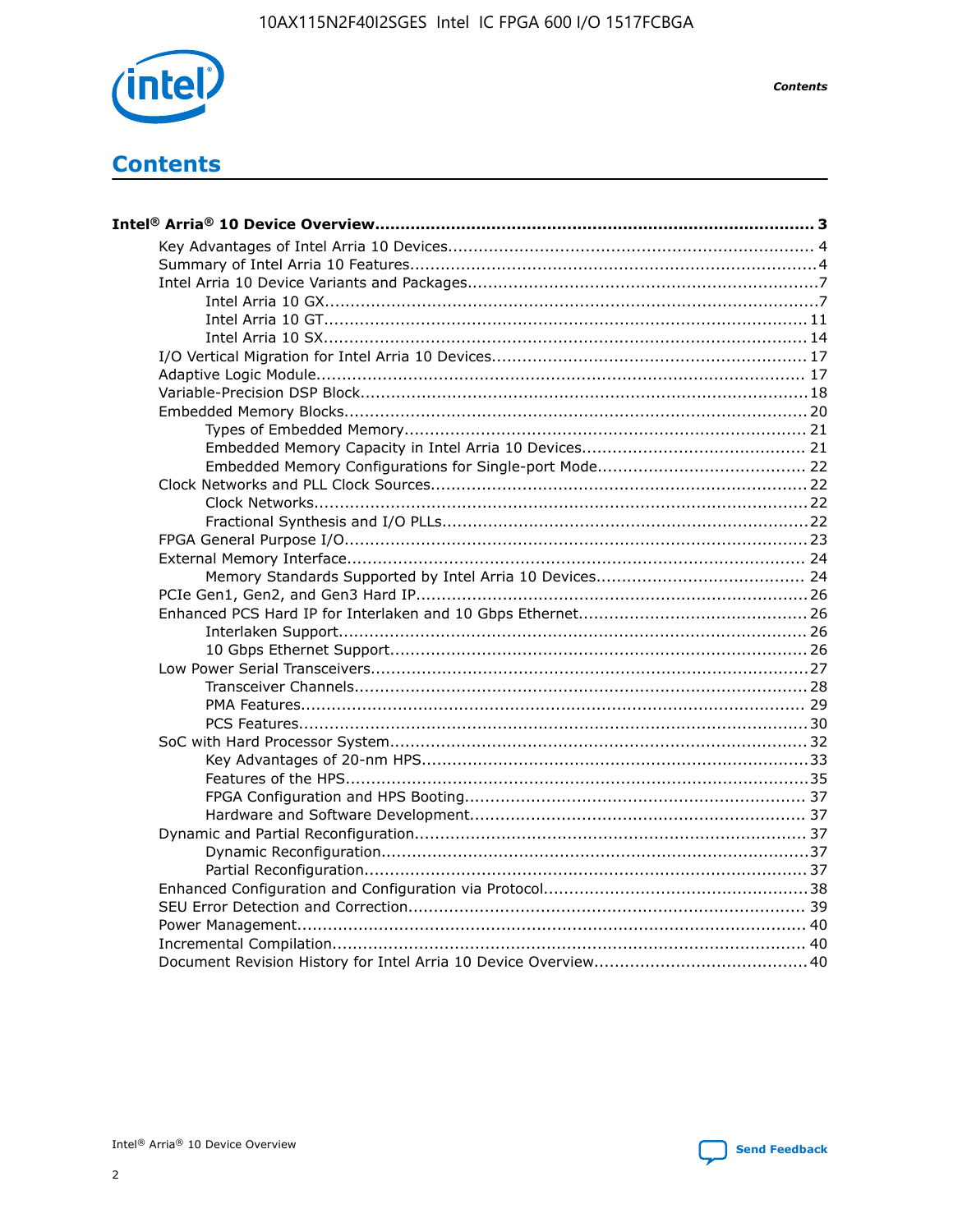**A10-OVERVIEW | 2018.12.06**

**[Send Feedback](mailto:FPGAtechdocfeedback@intel.com?subject=Feedback%20on%20Intel%20Arria%2010%20Device%20Overview%20(A10-OVERVIEW%202018.12.06)&body=We%20appreciate%20your%20feedback.%20In%20your%20comments,%20also%20specify%20the%20page%20number%20or%20paragraph.%20Thank%20you.)**



# **Intel® Arria® 10 Device Overview**

The Intel<sup>®</sup> Arria<sup>®</sup> 10 device family consists of high-performance and power-efficient 20 nm mid-range FPGAs and SoCs.

Intel Arria 10 device family delivers:

- Higher performance than the previous generation of mid-range and high-end FPGAs.
- Power efficiency attained through a comprehensive set of power-saving technologies.

The Intel Arria 10 devices are ideal for high performance, power-sensitive, midrange applications in diverse markets.

| <b>Market</b>         | <b>Applications</b>                                                                                               |
|-----------------------|-------------------------------------------------------------------------------------------------------------------|
| Wireless              | Channel and switch cards in remote radio heads<br>٠<br>Mobile backhaul<br>٠                                       |
| Wireline              | 40G/100G muxponders and transponders<br>٠<br>100G line cards<br>٠<br><b>Bridging</b><br>٠<br>Aggregation<br>٠     |
| <b>Broadcast</b>      | Studio switches<br>٠<br>Servers and transport<br>٠<br>Videoconferencing<br>٠<br>Professional audio and video<br>٠ |
| Computing and Storage | Flash cache<br>٠<br>Cloud computing servers<br>٠<br>Server acceleration<br>٠                                      |
| Medical               | Diagnostic scanners<br>٠<br>Diagnostic imaging<br>٠                                                               |
| Military              | Missile guidance and control<br>٠<br>Radar<br>٠<br>Electronic warfare<br>٠<br>Secure communications<br>٠          |

#### **Table 1. Sample Markets and Ideal Applications for Intel Arria 10 Devices**

#### **Related Information**

- [Intel Arria 10 Device Handbook: Known Issues](http://www.altera.com/support/kdb/solutions/rd07302013_646.html) Lists the planned updates to the *Intel Arria 10 Device Handbook* chapters.
- [Intel Arria 10 GX/GT Device Errata and Design Recommendations](https://www.intel.com/content/www/us/en/programmable/documentation/agz1493851706374.html#yqz1494433888646)
- [Intel Arria 10 SX Device Errata and Design Recommendations](https://www.intel.com/content/www/us/en/programmable/documentation/cru1462832385668.html#cru1462832558642)

Intel Corporation. All rights reserved. Intel, the Intel logo, Altera, Arria, Cyclone, Enpirion, MAX, Nios, Quartus and Stratix words and logos are trademarks of Intel Corporation or its subsidiaries in the U.S. and/or other countries. Intel warrants performance of its FPGA and semiconductor products to current specifications in accordance with Intel's standard warranty, but reserves the right to make changes to any products and services at any time without notice. Intel assumes no responsibility or liability arising out of the application or use of any information, product, or service described herein except as expressly agreed to in writing by Intel. Intel customers are advised to obtain the latest version of device specifications before relying on any published information and before placing orders for products or services. \*Other names and brands may be claimed as the property of others.

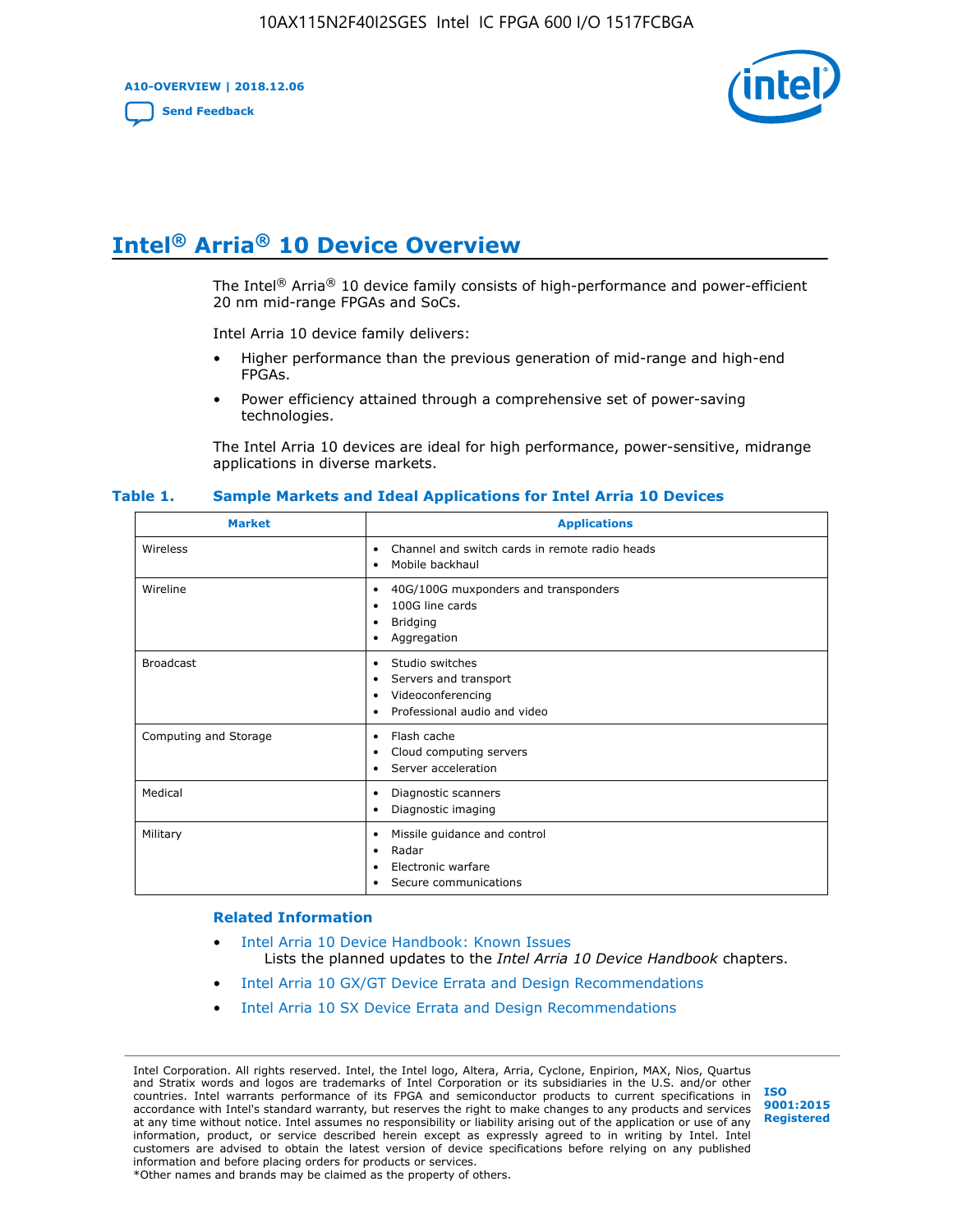

# **Key Advantages of Intel Arria 10 Devices**

## **Table 2. Key Advantages of the Intel Arria 10 Device Family**

| <b>Advantage</b>                                                                                          | <b>Supporting Feature</b>                                                                                                                                                                                                                                                                                                     |
|-----------------------------------------------------------------------------------------------------------|-------------------------------------------------------------------------------------------------------------------------------------------------------------------------------------------------------------------------------------------------------------------------------------------------------------------------------|
| Enhanced core architecture                                                                                | Built on TSMC's 20 nm process technology<br>٠<br>60% higher performance than the previous generation of mid-range FPGAs<br>٠<br>15% higher performance than the fastest previous-generation FPGA<br>٠                                                                                                                         |
| High-bandwidth integrated<br>transceivers                                                                 | Short-reach rates up to 25.8 Gigabits per second (Gbps)<br>٠<br>Backplane capability up to 12.5 Gbps<br>٠<br>Integrated 10GBASE-KR and 40GBASE-KR4 Forward Error Correction (FEC)<br>٠                                                                                                                                        |
| Improved logic integration and<br>hard IP blocks                                                          | 8-input adaptive logic module (ALM)<br>٠<br>Up to 65.6 megabits (Mb) of embedded memory<br>٠<br>Variable-precision digital signal processing (DSP) blocks<br>Fractional synthesis phase-locked loops (PLLs)<br>٠<br>Hard PCI Express Gen3 IP blocks<br>Hard memory controllers and PHY up to 2,400 Megabits per second (Mbps) |
| Second generation hard<br>processor system (HPS) with<br>integrated ARM* Cortex*-A9*<br>MPCore* processor | Tight integration of a dual-core ARM Cortex-A9 MPCore processor, hard IP, and an<br>٠<br>FPGA in a single Intel Arria 10 system-on-a-chip (SoC)<br>Supports over 128 Gbps peak bandwidth with integrated data coherency between<br>$\bullet$<br>the processor and the FPGA fabric                                             |
| Advanced power savings                                                                                    | Comprehensive set of advanced power saving features<br>٠<br>Power-optimized MultiTrack routing and core architecture<br>٠<br>Up to 40% lower power compared to previous generation of mid-range FPGAs<br>Up to 60% lower power compared to previous generation of high-end FPGAs<br>٠                                         |

# **Summary of Intel Arria 10 Features**

## **Table 3. Summary of Features for Intel Arria 10 Devices**

| <b>Feature</b>                  | <b>Description</b>                                                                                                                                                                                                                                                                                                                                                                                       |
|---------------------------------|----------------------------------------------------------------------------------------------------------------------------------------------------------------------------------------------------------------------------------------------------------------------------------------------------------------------------------------------------------------------------------------------------------|
| Technology                      | TSMC's 20-nm SoC process technology<br>٠<br>Allows operation at a lower $V_{\text{CC}}$ level of 0.82 V instead of the 0.9 V standard $V_{\text{CC}}$ core voltage                                                                                                                                                                                                                                       |
| Packaging                       | 1.0 mm ball-pitch Fineline BGA packaging<br>0.8 mm ball-pitch Ultra Fineline BGA packaging<br>Multiple devices with identical package footprints for seamless migration between different<br><b>FPGA</b> densities<br>Devices with compatible package footprints allow migration to next generation high-end<br>Stratix $\mathcal{R}$ 10 devices<br>RoHS, leaded $(1)$ , and lead-free (Pb-free) options |
| High-performance<br>FPGA fabric | Enhanced 8-input ALM with four registers<br>٠<br>Improved multi-track routing architecture to reduce congestion and improve compilation time<br>Hierarchical core clocking architecture<br>Fine-grained partial reconfiguration                                                                                                                                                                          |
| Internal memory<br>blocks       | M20K-20-Kb memory blocks with hard error correction code (ECC)<br>Memory logic array block (MLAB)-640-bit memory                                                                                                                                                                                                                                                                                         |
|                                 | continued                                                                                                                                                                                                                                                                                                                                                                                                |



<sup>(1)</sup> Contact Intel for availability.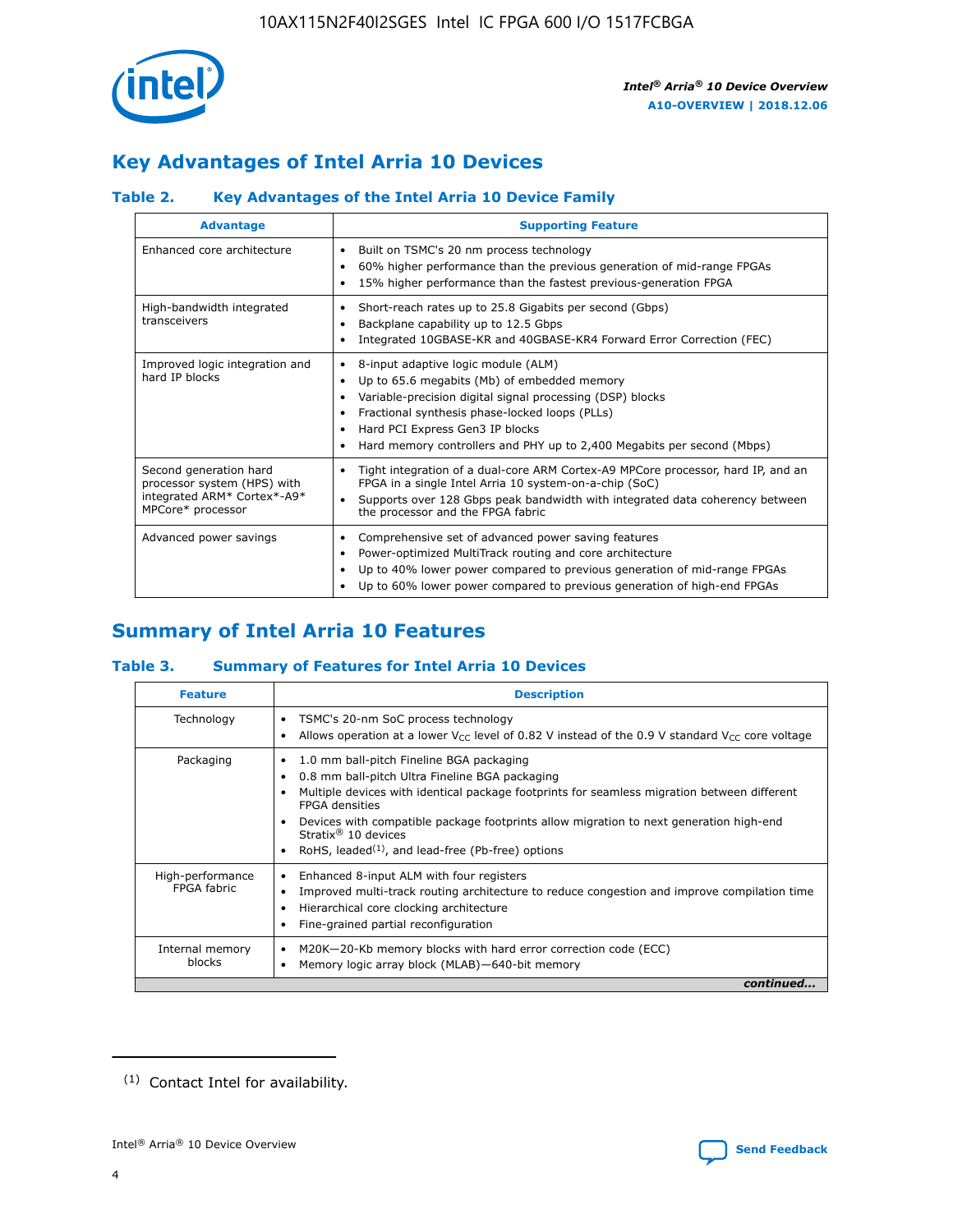$\mathsf{r}$ 



| <b>Feature</b>                         | <b>Description</b>                                                                                             |                                                                                                                                                                                                                                                                                                                                                                                                                                                                                                                                                                                                                                                                                                                                                                                                                                        |  |  |  |  |  |
|----------------------------------------|----------------------------------------------------------------------------------------------------------------|----------------------------------------------------------------------------------------------------------------------------------------------------------------------------------------------------------------------------------------------------------------------------------------------------------------------------------------------------------------------------------------------------------------------------------------------------------------------------------------------------------------------------------------------------------------------------------------------------------------------------------------------------------------------------------------------------------------------------------------------------------------------------------------------------------------------------------------|--|--|--|--|--|
| Embedded Hard IP<br>blocks             | Variable-precision DSP                                                                                         | Native support for signal processing precision levels from $18 \times 19$ to<br>54 x 54<br>Native support for 27 x 27 multiplier mode<br>64-bit accumulator and cascade for systolic finite impulse responses<br>(FIRs)<br>Internal coefficient memory banks<br>$\bullet$<br>Preadder/subtractor for improved efficiency<br>Additional pipeline register to increase performance and reduce<br>power<br>Supports floating point arithmetic:<br>- Perform multiplication, addition, subtraction, multiply-add,<br>multiply-subtract, and complex multiplication.<br>- Supports multiplication with accumulation capability, cascade<br>summation, and cascade subtraction capability.<br>- Dynamic accumulator reset control.<br>- Support direct vector dot and complex multiplication chaining<br>multiply floating point DSP blocks. |  |  |  |  |  |
|                                        | Memory controller                                                                                              | DDR4, DDR3, and DDR3L                                                                                                                                                                                                                                                                                                                                                                                                                                                                                                                                                                                                                                                                                                                                                                                                                  |  |  |  |  |  |
|                                        | PCI Express*                                                                                                   | PCI Express (PCIe*) Gen3 (x1, x2, x4, or x8), Gen2 (x1, x2, x4, or x8)<br>and Gen1 (x1, x2, x4, or x8) hard IP with complete protocol stack,<br>endpoint, and root port                                                                                                                                                                                                                                                                                                                                                                                                                                                                                                                                                                                                                                                                |  |  |  |  |  |
|                                        | Transceiver I/O                                                                                                | 10GBASE-KR/40GBASE-KR4 Forward Error Correction (FEC)<br>PCS hard IPs that support:<br>$\bullet$<br>- 10-Gbps Ethernet (10GbE)<br>- PCIe PIPE interface<br>$-$ Interlaken<br>- Gbps Ethernet (GbE)<br>- Common Public Radio Interface (CPRI) with deterministic latency<br>support<br>- Gigabit-capable passive optical network (GPON) with fast lock-<br>time support<br>13.5G JESD204b<br>$\bullet$<br>8B/10B, 64B/66B, 64B/67B encoders and decoders<br>Custom mode support for proprietary protocols                                                                                                                                                                                                                                                                                                                               |  |  |  |  |  |
| Core clock networks                    | $\bullet$<br>$\bullet$                                                                                         | Up to 800 MHz fabric clocking, depending on the application:<br>- 667 MHz external memory interface clocking with 2,400 Mbps DDR4 interface<br>- 800 MHz LVDS interface clocking with 1,600 Mbps LVDS interface<br>Global, regional, and peripheral clock networks<br>Clock networks that are not used can be gated to reduce dynamic power                                                                                                                                                                                                                                                                                                                                                                                                                                                                                            |  |  |  |  |  |
| Phase-locked loops<br>(PLLs)           | High-resolution fractional synthesis PLLs:<br>$\bullet$<br>Integer PLLs:<br>- Adjacent to general purpose I/Os | - Precision clock synthesis, clock delay compensation, and zero delay buffering (ZDB)<br>- Support integer mode and fractional mode<br>- Fractional mode support with third-order delta-sigma modulation<br>- Support external memory and LVDS interfaces                                                                                                                                                                                                                                                                                                                                                                                                                                                                                                                                                                              |  |  |  |  |  |
| FPGA General-purpose<br>$I/Os$ (GPIOs) | On-chip termination (OCT)                                                                                      | 1.6 Gbps LVDS-every pair can be configured as receiver or transmitter<br>1.2 V to 3.0 V single-ended LVTTL/LVCMOS interfacing                                                                                                                                                                                                                                                                                                                                                                                                                                                                                                                                                                                                                                                                                                          |  |  |  |  |  |
| <b>External Memory</b><br>Interface    |                                                                                                                | Hard memory controller- DDR4, DDR3, and DDR3L support<br>$-$ DDR4 $-$ speeds up to 1,200 MHz/2,400 Mbps<br>- DDR3-speeds up to 1,067 MHz/2,133 Mbps<br>Soft memory controller—provides support for RLDRAM $3^{(2)}$ , QDR IV $^{(2)}$ , and QDR II+<br>continued                                                                                                                                                                                                                                                                                                                                                                                                                                                                                                                                                                       |  |  |  |  |  |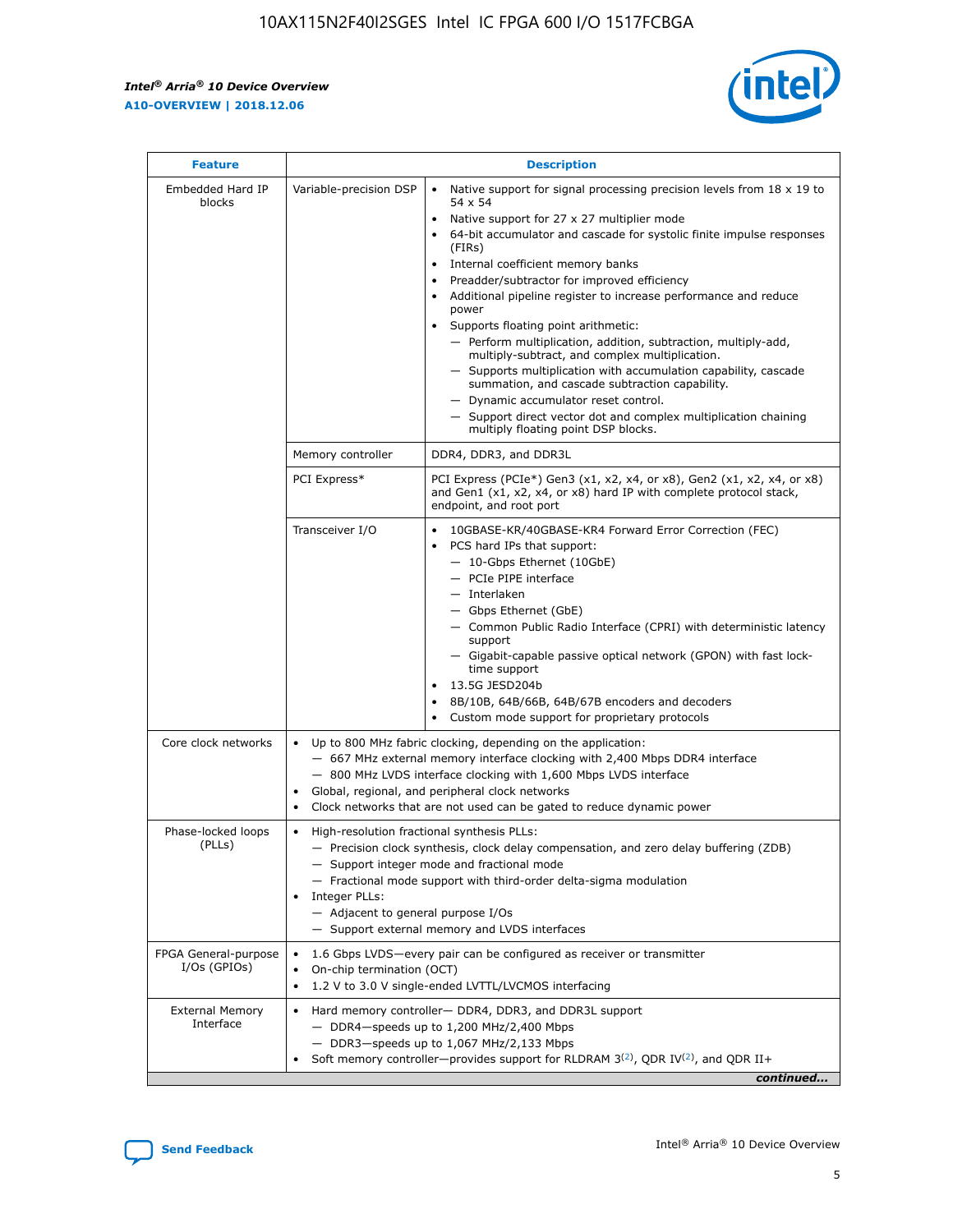

| <b>Feature</b>                                    | <b>Description</b>                                                                                                                                                                                                                                                                                                                                                                                                                                                                                                                                                                                                                                                        |
|---------------------------------------------------|---------------------------------------------------------------------------------------------------------------------------------------------------------------------------------------------------------------------------------------------------------------------------------------------------------------------------------------------------------------------------------------------------------------------------------------------------------------------------------------------------------------------------------------------------------------------------------------------------------------------------------------------------------------------------|
| Low-power serial<br>transceivers                  | • Continuous operating range:<br>- Intel Arria 10 GX-1 Gbps to 17.4 Gbps<br>$-$ Intel Arria 10 GT $-1$ Gbps to 25.8 Gbps<br>Backplane support:<br>$\bullet$<br>$-$ Intel Arria 10 GX-up to 12.5<br>$-$ Intel Arria 10 GT-up to 12.5<br>Extended range down to 125 Mbps with oversampling<br>ATX transmit PLLs with user-configurable fractional synthesis capability<br>Electronic Dispersion Compensation (EDC) support for XFP, SFP+, OSFP, and CFP optical<br>module<br>Adaptive linear and decision feedback equalization<br>$\bullet$<br>Transmitter pre-emphasis and de-emphasis<br>$\bullet$<br>Dynamic partial reconfiguration of individual transceiver channels |
| <b>HPS</b><br>(Intel Arria 10 SX<br>devices only) | Dual-core ARM Cortex-A9 MPCore processor-1.2 GHz CPU with<br>Processor and system<br>$\bullet$<br>1.5 GHz overdrive capability<br>256 KB on-chip RAM and 64 KB on-chip ROM<br>System peripherals-general-purpose timers, watchdog timers, direct<br>memory access (DMA) controller, FPGA configuration manager, and<br>clock and reset managers<br>• Security features—anti-tamper, secure boot, Advanced Encryption<br>Standard (AES) and authentication (SHA)<br>ARM CoreSight* JTAG debug access port, trace port, and on-chip<br>$\bullet$<br>trace storage                                                                                                           |
|                                                   | <b>External interfaces</b><br>Hard memory interface—Hard memory controller (2,400 Mbps DDR4,<br>and 2,133 Mbps DDR3), Quad serial peripheral interface (QSPI) flash<br>controller, NAND flash controller, direct memory access (DMA)<br>controller, Secure Digital/MultiMediaCard (SD/MMC) controller<br>Communication interface-10/100/1000 Ethernet media access<br>$\bullet$<br>control (MAC), USB On-The-GO (OTG) controllers, I <sup>2</sup> C controllers,<br>UART 16550, serial peripheral interface (SPI), and up to 62<br>HPS GPIO interfaces (48 direct-share I/Os)                                                                                             |
|                                                   | Interconnects to core<br>• High-performance ARM AMBA* AXI bus bridges that support<br>simultaneous read and write<br>HPS-FPGA bridges-include the FPGA-to-HPS, HPS-to-FPGA, and<br>$\bullet$<br>lightweight HPS-to-FPGA bridges that allow the FPGA fabric to issue<br>transactions to slaves in the HPS, and vice versa<br>Configuration bridge that allows HPS configuration manager to<br>configure the core logic via dedicated 32-bit configuration port<br>FPGA-to-HPS SDRAM controller bridge-provides configuration<br>interfaces for the multiport front end (MPFE) of the HPS SDRAM<br>controller                                                               |
| Configuration                                     | Tamper protection—comprehensive design protection to protect your valuable IP investments<br>Enhanced 256-bit advanced encryption standard (AES) design security with authentication<br>$\bullet$<br>Configuration via protocol (CvP) using PCIe Gen1, Gen2, or Gen3<br>continued                                                                                                                                                                                                                                                                                                                                                                                         |

<sup>(2)</sup> Intel Arria 10 devices support this external memory interface using hard PHY with soft memory controller.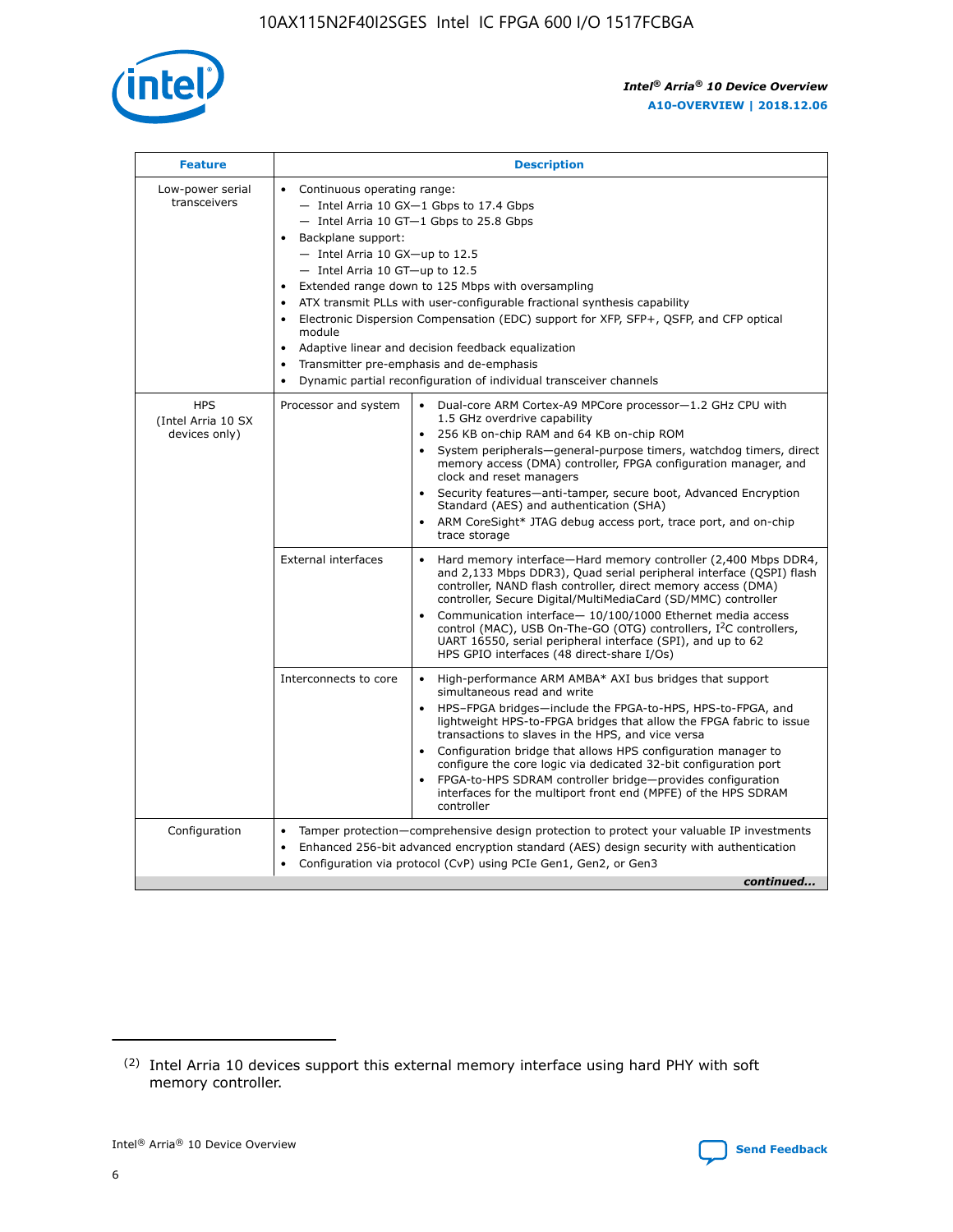

| <b>Feature</b>     | <b>Description</b>                                                                                                                                                                                               |
|--------------------|------------------------------------------------------------------------------------------------------------------------------------------------------------------------------------------------------------------|
|                    | Dynamic reconfiguration of the transceivers and PLLs<br>Fine-grained partial reconfiguration of the core fabric<br>Active Serial x4 Interface<br>$\bullet$                                                       |
| Power management   | SmartVID<br>Low static power device options<br>Programmable Power Technology<br>Intel Quartus <sup>®</sup> Prime integrated power analysis                                                                       |
| Software and tools | Intel Quartus Prime design suite<br>Transceiver toolkit<br>Platform Designer system integration tool<br>DSP Builder for Intel FPGAs<br>OpenCL <sup>™</sup> support<br>Intel SoC FPGA Embedded Design Suite (EDS) |

## **Related Information**

[Intel Arria 10 Transceiver PHY Overview](https://www.intel.com/content/www/us/en/programmable/documentation/nik1398707230472.html#nik1398706768037) Provides details on Intel Arria 10 transceivers.

## **Intel Arria 10 Device Variants and Packages**

#### **Table 4. Device Variants for the Intel Arria 10 Device Family**

| <b>Variant</b>    | <b>Description</b>                                                                                                                                                                                                     |
|-------------------|------------------------------------------------------------------------------------------------------------------------------------------------------------------------------------------------------------------------|
| Intel Arria 10 GX | FPGA featuring 17.4 Gbps transceivers for short reach applications with 12.5 backplane driving<br>capability.                                                                                                          |
| Intel Arria 10 GT | FPGA featuring:<br>17.4 Gbps transceivers for short reach applications with 12.5 backplane driving capability.<br>25.8 Gbps transceivers for supporting CAUI-4 and CEI-25G applications with CFP2 and CFP4<br>modules. |
| Intel Arria 10 SX | SoC integrating ARM-based HPS and FPGA featuring 17.4 Gbps transceivers for short reach<br>applications with 12.5 backplane driving capability.                                                                        |

## **Intel Arria 10 GX**

This section provides the available options, maximum resource counts, and package plan for the Intel Arria 10 GX devices.

The information in this section is correct at the time of publication. For the latest information and to get more details, refer to the Intel FPGA Product Selector.

#### **Related Information**

#### [Intel FPGA Product Selector](http://www.altera.com/products/selector/psg-selector.html) Provides the latest information on Intel products.

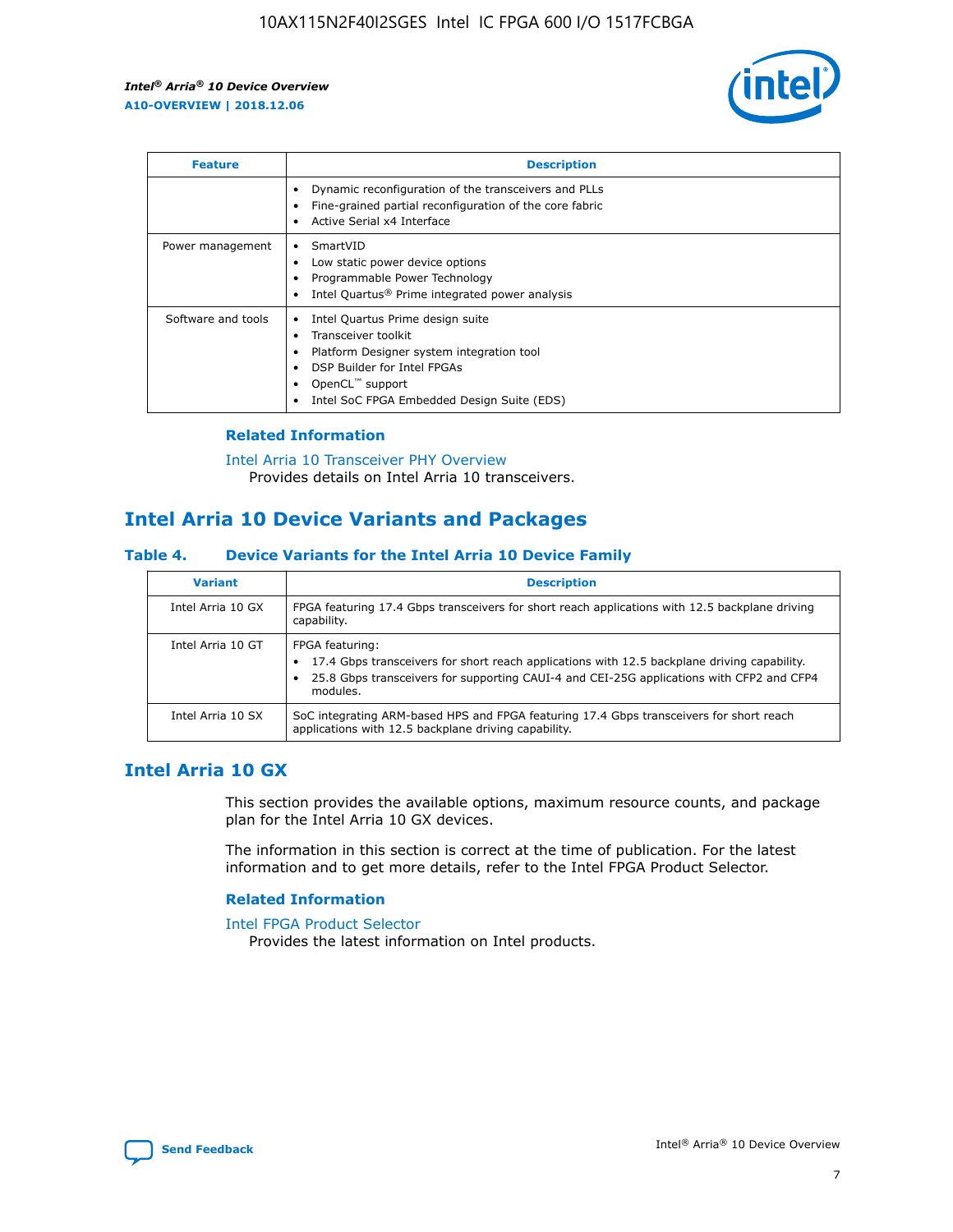

## **Available Options**





#### **Related Information**

[Transceiver Performance for Intel Arria 10 GX/SX Devices](https://www.intel.com/content/www/us/en/programmable/documentation/mcn1413182292568.html#mcn1413213965502) Provides more information about the transceiver speed grade.

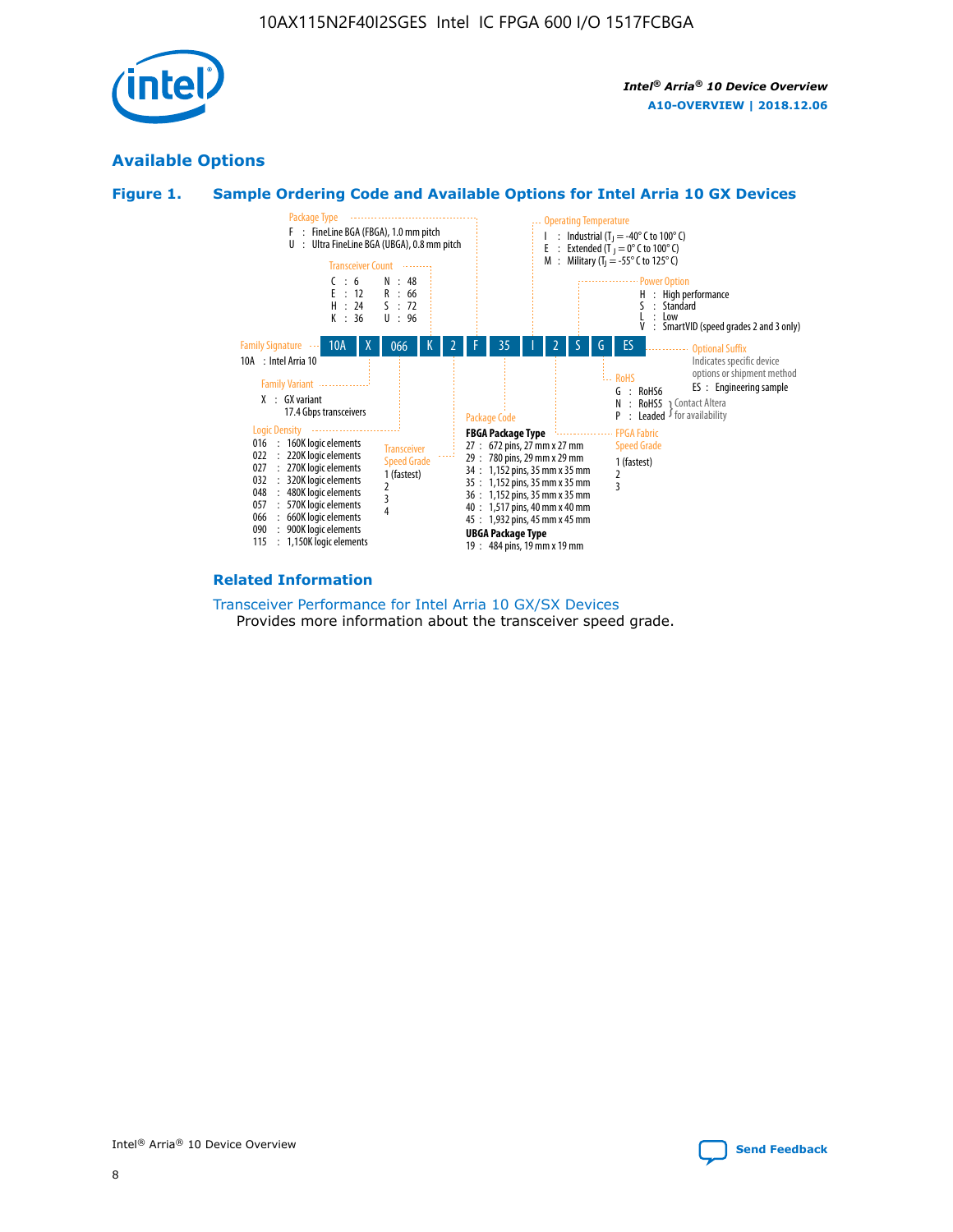

## **Maximum Resources**

#### **Table 5. Maximum Resource Counts for Intel Arria 10 GX Devices (GX 160, GX 220, GX 270, GX 320, and GX 480)**

| <b>Resource</b>         |                                                          | <b>Product Line</b> |                                                 |            |                |                |  |  |  |
|-------------------------|----------------------------------------------------------|---------------------|-------------------------------------------------|------------|----------------|----------------|--|--|--|
|                         |                                                          | <b>GX 160</b>       | <b>GX 220</b><br><b>GX 270</b><br><b>GX 320</b> |            |                | <b>GX 480</b>  |  |  |  |
| Logic Elements (LE) (K) |                                                          | 160                 | 220                                             | 270        | 320            | 480            |  |  |  |
| <b>ALM</b>              |                                                          | 61,510              | 80,330                                          | 101,620    | 119,900        | 183,590        |  |  |  |
| Register                |                                                          | 246,040             | 321,320                                         | 406,480    | 479,600        | 734,360        |  |  |  |
| Memory (Kb)             | M <sub>20</sub> K                                        | 8,800               | 11,740                                          | 15,000     | 17,820         | 28,620         |  |  |  |
| <b>MLAB</b>             |                                                          | 1,050               | 1,690                                           | 2,452      | 2,727          | 4,164          |  |  |  |
|                         | Variable-precision DSP Block<br>156<br>192<br>830<br>985 |                     |                                                 |            | 1,368          |                |  |  |  |
| 18 x 19 Multiplier      |                                                          | 312                 | 384                                             | 1,660      | 1,970          | 2,736          |  |  |  |
| PLL                     | Fractional<br>Synthesis                                  | 6                   | 6                                               | 8          | 8              | 12             |  |  |  |
|                         | I/O                                                      | 6                   | 6                                               | 8          | 8              | 12             |  |  |  |
| 17.4 Gbps Transceiver   |                                                          | 12                  | 12                                              | 24         | 24             |                |  |  |  |
| GPIO <sup>(3)</sup>     |                                                          | 288                 | 288                                             | 384<br>384 |                | 492            |  |  |  |
| LVDS Pair $(4)$         |                                                          | 120                 | 120                                             | 168        | 168            | 222            |  |  |  |
| PCIe Hard IP Block      |                                                          | 1                   | 1                                               | 2          | $\overline{2}$ | $\overline{2}$ |  |  |  |
| Hard Memory Controller  |                                                          | 6                   | 6                                               | 8          | 8              | 12             |  |  |  |

<sup>(4)</sup> Each LVDS I/O pair can be used as differential input or output.



<sup>(3)</sup> The number of GPIOs does not include transceiver I/Os. In the Intel Quartus Prime software, the number of user I/Os includes transceiver I/Os.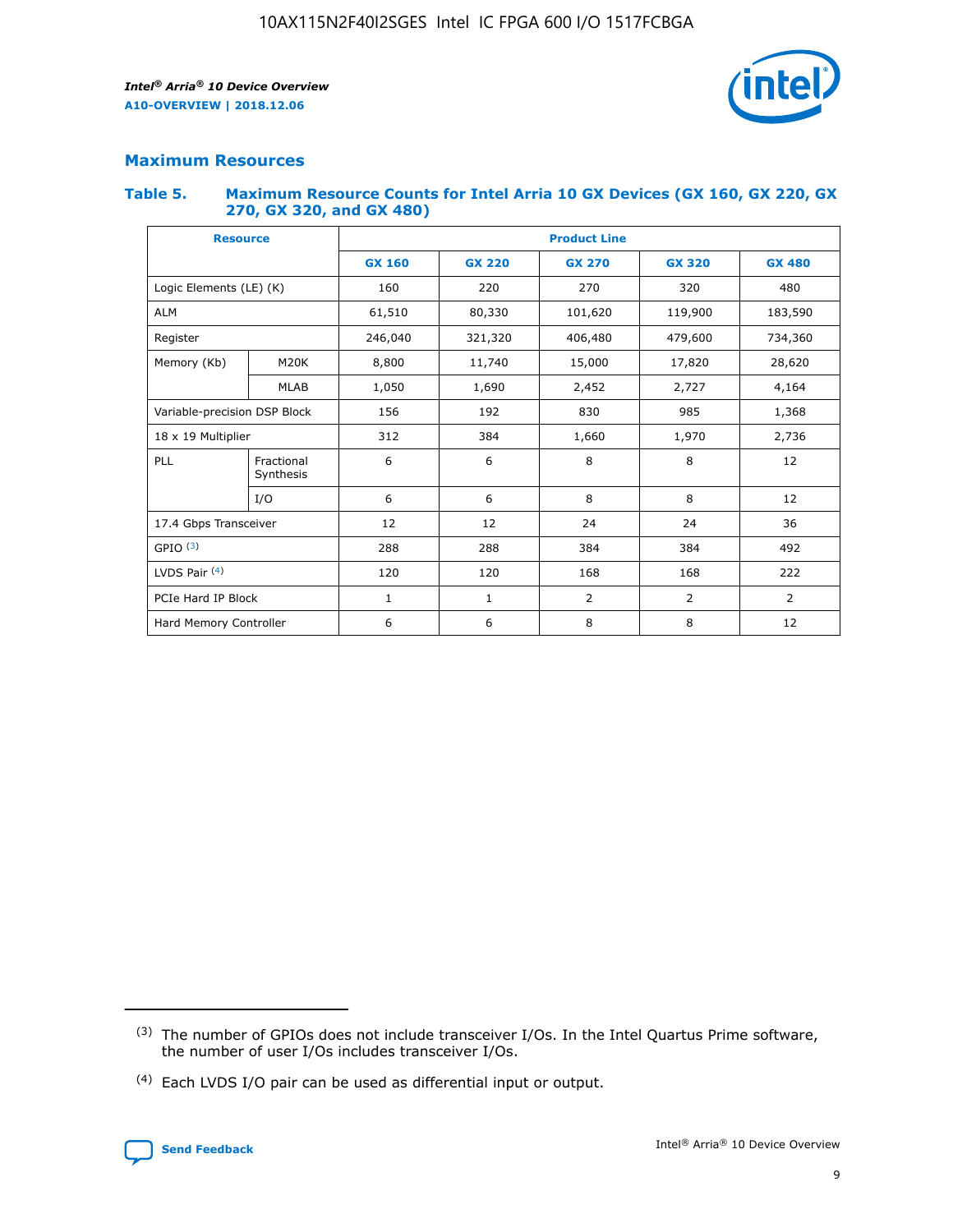

## **Table 6. Maximum Resource Counts for Intel Arria 10 GX Devices (GX 570, GX 660, GX 900, and GX 1150)**

|                              | <b>Resource</b>         | <b>Product Line</b> |                |                |                |  |  |  |
|------------------------------|-------------------------|---------------------|----------------|----------------|----------------|--|--|--|
|                              |                         | <b>GX 570</b>       | <b>GX 660</b>  |                | <b>GX 1150</b> |  |  |  |
| Logic Elements (LE) (K)      |                         | 570                 | 660            | 900            | 1,150          |  |  |  |
| <b>ALM</b>                   |                         | 217,080             | 251,680        | 339,620        | 427,200        |  |  |  |
| Register                     |                         | 868,320             | 1,006,720      | 1,358,480      | 1,708,800      |  |  |  |
| Memory (Kb)                  | <b>M20K</b>             | 36,000              | 42,620         | 48,460         | 54,260         |  |  |  |
|                              | <b>MLAB</b>             | 5,096               | 5,788          |                | 12,984         |  |  |  |
| Variable-precision DSP Block |                         | 1,523               | 1,687          | 1,518          | 1,518          |  |  |  |
| $18 \times 19$ Multiplier    |                         | 3,046               | 3,374          | 3,036          | 3,036          |  |  |  |
| PLL                          | Fractional<br>Synthesis | 16                  | 16             | 32             | 32             |  |  |  |
|                              | I/O                     | 16                  | 16             | 16             | 16             |  |  |  |
| 17.4 Gbps Transceiver        |                         | 48                  | 48             |                | 96             |  |  |  |
| GPIO <sup>(3)</sup>          |                         | 696                 | 696            | 768            | 768            |  |  |  |
| LVDS Pair $(4)$              |                         | 324                 | 324            |                | 384            |  |  |  |
| PCIe Hard IP Block           |                         | 2                   | $\overline{2}$ | $\overline{4}$ | 4              |  |  |  |
| Hard Memory Controller       |                         | 16                  | 16             | 16             | 16             |  |  |  |

## **Package Plan**

## **Table 7. Package Plan for Intel Arria 10 GX Devices (U19, F27, and F29)**

Refer to I/O and High Speed I/O in Intel Arria 10 Devices chapter for the number of 3 V I/O, LVDS I/O, and LVDS channels in each device package.

| <b>Product Line</b> | U <sub>19</sub><br>$(19 \text{ mm} \times 19 \text{ mm})$<br>484-pin UBGA) |          |             |         | <b>F27</b><br>(27 mm × 27 mm,<br>672-pin FBGA) |             | <b>F29</b><br>(29 mm × 29 mm,<br>780-pin FBGA) |          |             |  |
|---------------------|----------------------------------------------------------------------------|----------|-------------|---------|------------------------------------------------|-------------|------------------------------------------------|----------|-------------|--|
|                     | 3 V I/O                                                                    | LVDS I/O | <b>XCVR</b> | 3 V I/O | LVDS I/O                                       | <b>XCVR</b> | 3 V I/O                                        | LVDS I/O | <b>XCVR</b> |  |
| GX 160              | 48                                                                         | 192      | 6           | 48      | 192                                            | 12          | 48                                             | 240      | 12          |  |
| GX 220              | 48                                                                         | 192      | 6           | 48      | 192                                            | 12          | 48                                             | 240      | 12          |  |
| GX 270              |                                                                            |          |             | 48      | 192                                            | 12          | 48                                             | 312      | 12          |  |
| GX 320              |                                                                            |          |             | 48      | 192                                            | 12          | 48                                             | 312      | 12          |  |
| GX 480              |                                                                            |          |             |         |                                                |             | 48                                             | 312      | 12          |  |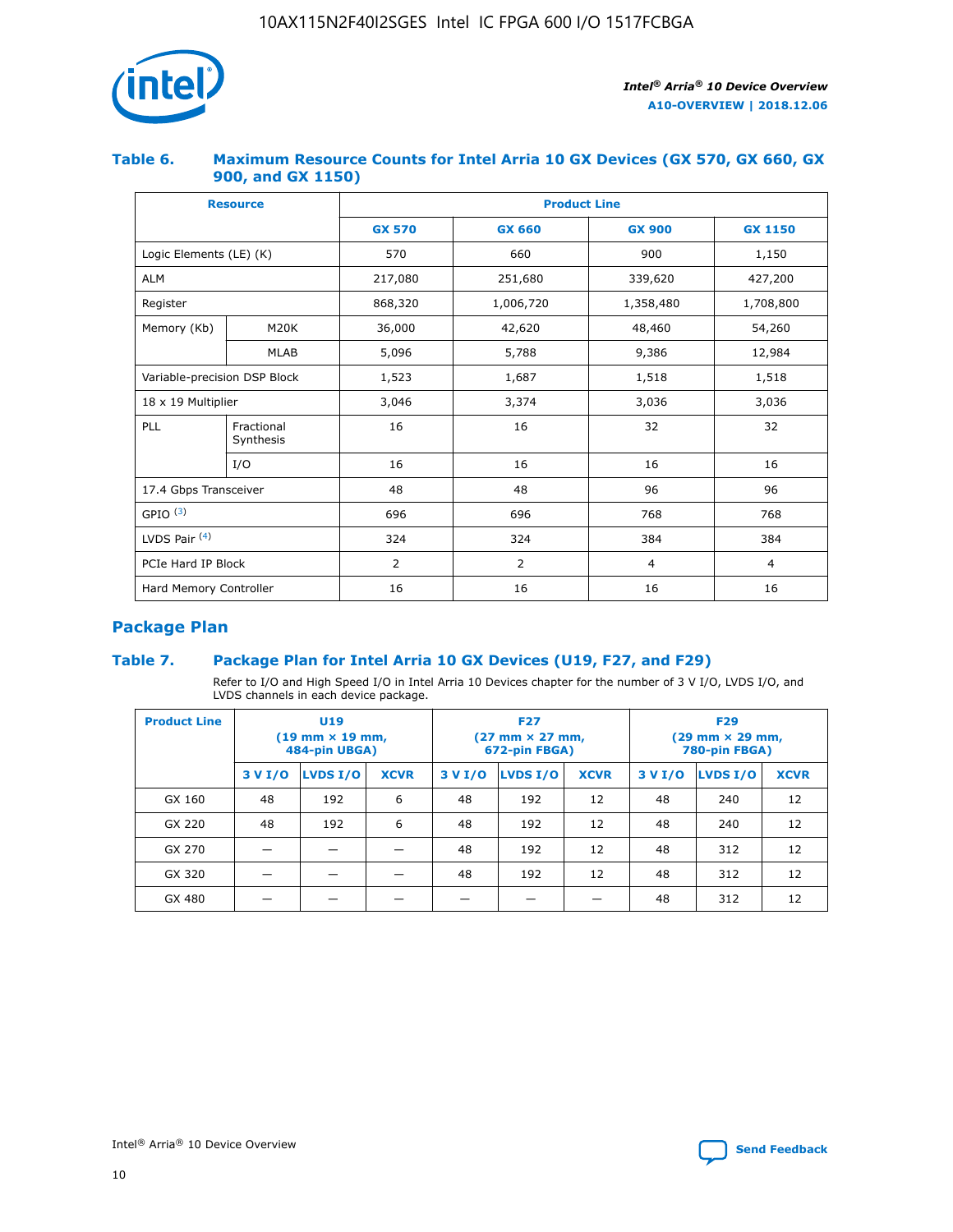

#### **Table 8. Package Plan for Intel Arria 10 GX Devices (F34, F35, NF40, and KF40)**

Refer to I/O and High Speed I/O in Intel Arria 10 Devices chapter for the number of 3 V I/O, LVDS I/O, and LVDS channels in each device package.

| <b>Product Line</b> | <b>F34</b><br>$(35 \text{ mm} \times 35 \text{ mm})$<br>1152-pin FBGA) |                    | <b>F35</b><br>$(35 \text{ mm} \times 35 \text{ mm})$<br><b>1152-pin FBGA)</b> |           | <b>KF40</b><br>$(40$ mm $\times$ 40 mm,<br>1517-pin FBGA) |             |           | <b>NF40</b><br>$(40$ mm $\times$ 40 mm,<br><b>1517-pin FBGA)</b> |             |            |                    |             |
|---------------------|------------------------------------------------------------------------|--------------------|-------------------------------------------------------------------------------|-----------|-----------------------------------------------------------|-------------|-----------|------------------------------------------------------------------|-------------|------------|--------------------|-------------|
|                     | 3V<br>I/O                                                              | <b>LVDS</b><br>I/O | <b>XCVR</b>                                                                   | 3V<br>I/O | <b>LVDS</b><br>I/O                                        | <b>XCVR</b> | 3V<br>I/O | <b>LVDS</b><br>I/O                                               | <b>XCVR</b> | 3 V<br>I/O | <b>LVDS</b><br>I/O | <b>XCVR</b> |
| GX 270              | 48                                                                     | 336                | 24                                                                            | 48        | 336                                                       | 24          |           |                                                                  |             |            |                    |             |
| GX 320              | 48                                                                     | 336                | 24                                                                            | 48        | 336                                                       | 24          |           |                                                                  |             |            |                    |             |
| GX 480              | 48                                                                     | 444                | 24                                                                            | 48        | 348                                                       | 36          |           |                                                                  |             |            |                    |             |
| GX 570              | 48                                                                     | 444                | 24                                                                            | 48        | 348                                                       | 36          | 96        | 600                                                              | 36          | 48         | 540                | 48          |
| GX 660              | 48                                                                     | 444                | 24                                                                            | 48        | 348                                                       | 36          | 96        | 600                                                              | 36          | 48         | 540                | 48          |
| GX 900              |                                                                        | 504                | 24                                                                            | -         |                                                           |             |           |                                                                  |             |            | 600                | 48          |
| GX 1150             |                                                                        | 504                | 24                                                                            |           |                                                           |             |           |                                                                  |             |            | 600                | 48          |

#### **Table 9. Package Plan for Intel Arria 10 GX Devices (RF40, NF45, SF45, and UF45)**

Refer to I/O and High Speed I/O in Intel Arria 10 Devices chapter for the number of 3 V I/O, LVDS I/O, and LVDS channels in each device package.

| <b>Product Line</b> | <b>RF40</b><br>$(40$ mm $\times$ 40 mm,<br>1517-pin FBGA) |                    |             | <b>NF45</b><br>$(45 \text{ mm} \times 45 \text{ mm})$<br><b>1932-pin FBGA)</b> |                    |             | <b>SF45</b><br>$(45 \text{ mm} \times 45 \text{ mm})$<br><b>1932-pin FBGA)</b> |                    |             | <b>UF45</b><br>$(45 \text{ mm} \times 45 \text{ mm})$<br><b>1932-pin FBGA)</b> |                    |             |
|---------------------|-----------------------------------------------------------|--------------------|-------------|--------------------------------------------------------------------------------|--------------------|-------------|--------------------------------------------------------------------------------|--------------------|-------------|--------------------------------------------------------------------------------|--------------------|-------------|
|                     | 3V<br>I/O                                                 | <b>LVDS</b><br>I/O | <b>XCVR</b> | 3 V<br>I/O                                                                     | <b>LVDS</b><br>I/O | <b>XCVR</b> | 3 V<br>I/O                                                                     | <b>LVDS</b><br>I/O | <b>XCVR</b> | 3V<br>I/O                                                                      | <b>LVDS</b><br>I/O | <b>XCVR</b> |
| GX 900              |                                                           | 342                | 66          | _                                                                              | 768                | 48          |                                                                                | 624                | 72          |                                                                                | 480                | 96          |
| GX 1150             |                                                           | 342                | 66          | _                                                                              | 768                | 48          |                                                                                | 624                | 72          |                                                                                | 480                | 96          |

### **Related Information**

[I/O and High-Speed Differential I/O Interfaces in Intel Arria 10 Devices chapter, Intel](https://www.intel.com/content/www/us/en/programmable/documentation/sam1403482614086.html#sam1403482030321) [Arria 10 Device Handbook](https://www.intel.com/content/www/us/en/programmable/documentation/sam1403482614086.html#sam1403482030321)

Provides the number of 3 V and LVDS I/Os, and LVDS channels for each Intel Arria 10 device package.

## **Intel Arria 10 GT**

This section provides the available options, maximum resource counts, and package plan for the Intel Arria 10 GT devices.

The information in this section is correct at the time of publication. For the latest information and to get more details, refer to the Intel FPGA Product Selector.

#### **Related Information**

#### [Intel FPGA Product Selector](http://www.altera.com/products/selector/psg-selector.html)

Provides the latest information on Intel products.

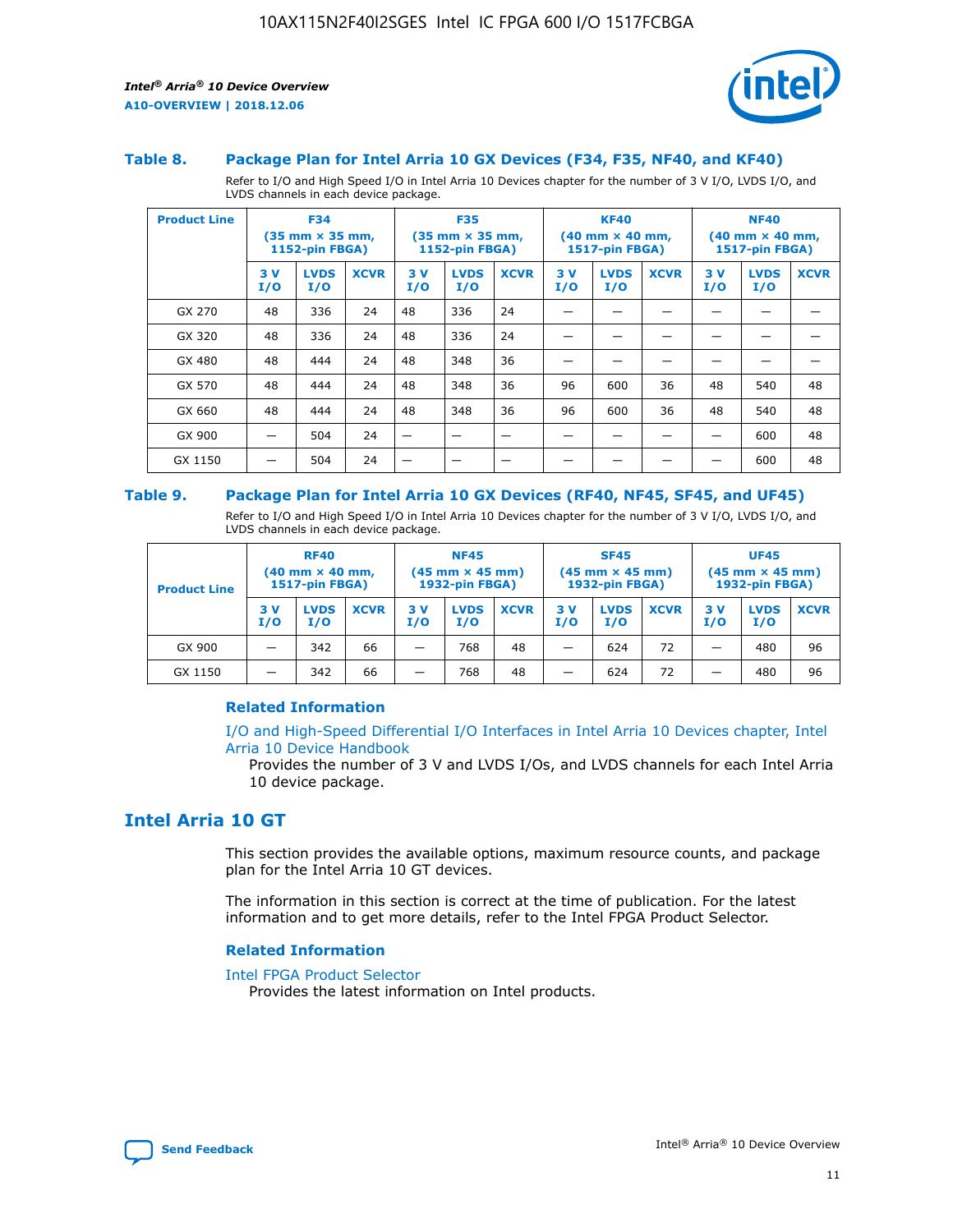

## **Available Options**

## **Figure 2. Sample Ordering Code and Available Options for Intel Arria 10 GT Devices**

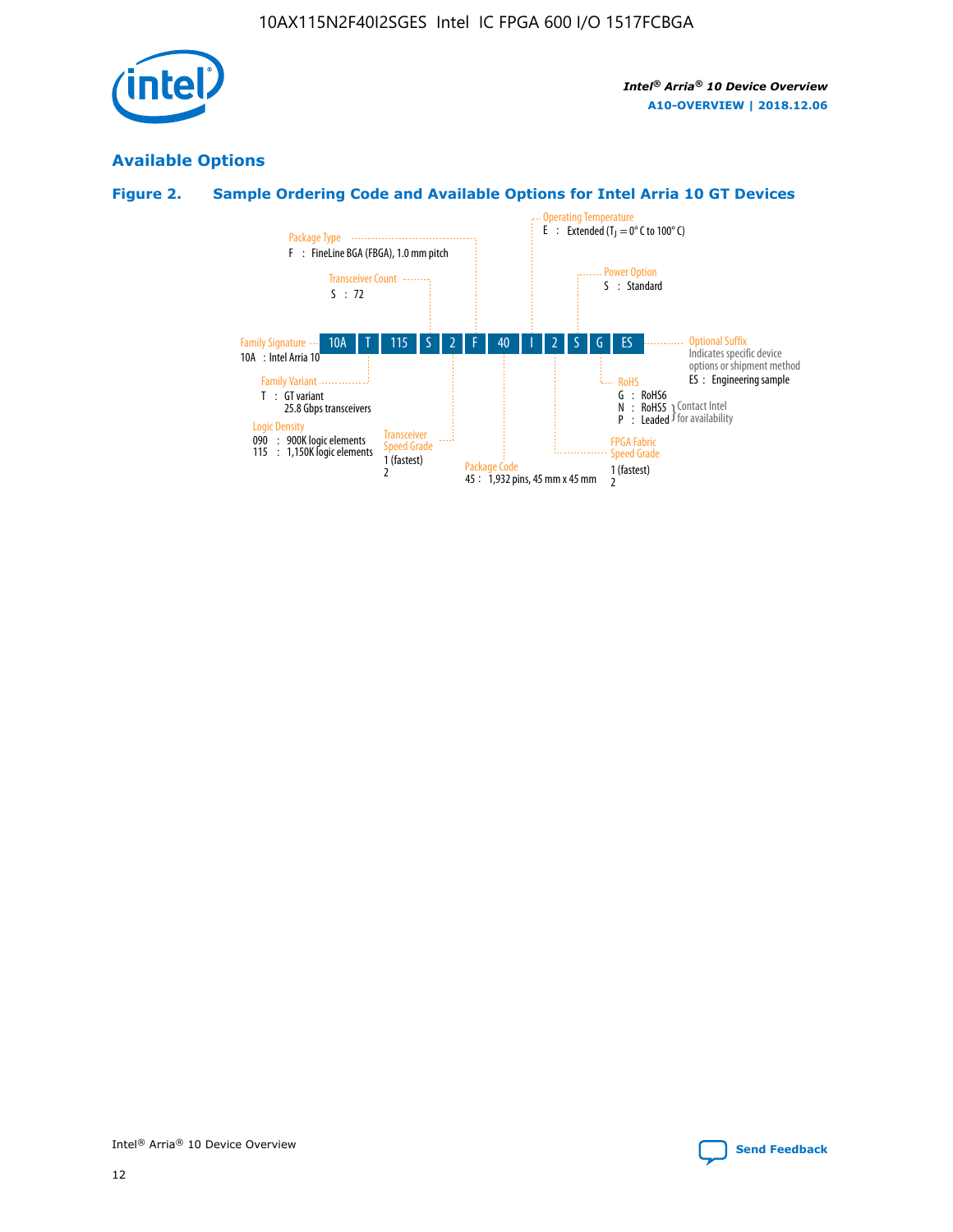

## **Maximum Resources**

#### **Table 10. Maximum Resource Counts for Intel Arria 10 GT Devices**

| <b>Resource</b>              |                      |                | <b>Product Line</b> |  |
|------------------------------|----------------------|----------------|---------------------|--|
|                              |                      | <b>GT 900</b>  | <b>GT 1150</b>      |  |
| Logic Elements (LE) (K)      |                      | 900            | 1,150               |  |
| <b>ALM</b>                   |                      | 339,620        | 427,200             |  |
| Register                     |                      | 1,358,480      | 1,708,800           |  |
| Memory (Kb)                  | M20K                 | 48,460         | 54,260              |  |
|                              | <b>MLAB</b>          | 9,386          | 12,984              |  |
| Variable-precision DSP Block |                      | 1,518          | 1,518               |  |
| 18 x 19 Multiplier           |                      | 3,036          | 3,036               |  |
| <b>PLL</b>                   | Fractional Synthesis | 32             | 32                  |  |
|                              | I/O                  | 16             | 16                  |  |
| Transceiver                  | 17.4 Gbps            | 72(5)          | 72(5)               |  |
|                              | 25.8 Gbps            | 6              | 6                   |  |
| GPIO <sup>(6)</sup>          |                      | 624            | 624                 |  |
| LVDS Pair $(7)$              |                      | 312            | 312                 |  |
| PCIe Hard IP Block           |                      | $\overline{4}$ | $\overline{4}$      |  |
| Hard Memory Controller       |                      | 16             | 16                  |  |

### **Related Information**

#### [Intel Arria 10 GT Channel Usage](https://www.intel.com/content/www/us/en/programmable/documentation/nik1398707230472.html#nik1398707008178)

Configuring GT/GX channels in Intel Arria 10 GT devices.

## **Package Plan**

#### **Table 11. Package Plan for Intel Arria 10 GT Devices**

Refer to I/O and High Speed I/O in Intel Arria 10 Devices chapter for the number of 3 V I/O, LVDS I/O, and LVDS channels in each device package.

| <b>Product Line</b> | <b>SF45</b><br>(45 mm × 45 mm, 1932-pin FBGA) |                 |             |  |  |  |
|---------------------|-----------------------------------------------|-----------------|-------------|--|--|--|
|                     | 3 V I/O                                       | <b>LVDS I/O</b> | <b>XCVR</b> |  |  |  |
| GT 900              |                                               | 624             | 72          |  |  |  |
| GT 1150             |                                               | 624             | 72          |  |  |  |

<sup>(7)</sup> Each LVDS I/O pair can be used as differential input or output.



 $(5)$  If all 6 GT channels are in use, 12 of the GX channels are not usable.

<sup>(6)</sup> The number of GPIOs does not include transceiver I/Os. In the Intel Quartus Prime software, the number of user I/Os includes transceiver I/Os.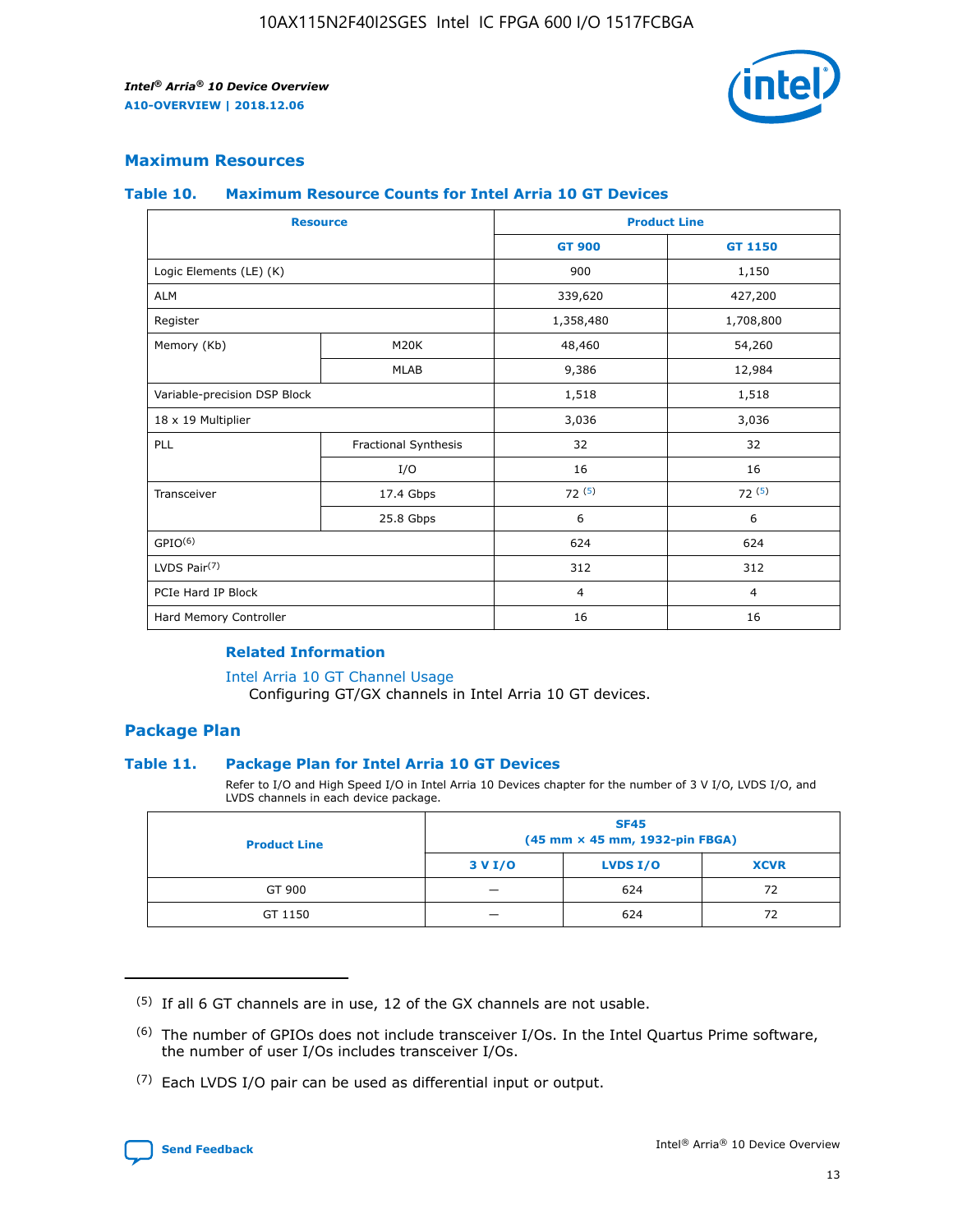

#### **Related Information**

[I/O and High-Speed Differential I/O Interfaces in Intel Arria 10 Devices chapter, Intel](https://www.intel.com/content/www/us/en/programmable/documentation/sam1403482614086.html#sam1403482030321) [Arria 10 Device Handbook](https://www.intel.com/content/www/us/en/programmable/documentation/sam1403482614086.html#sam1403482030321)

Provides the number of 3 V and LVDS I/Os, and LVDS channels for each Intel Arria 10 device package.

## **Intel Arria 10 SX**

This section provides the available options, maximum resource counts, and package plan for the Intel Arria 10 SX devices.

The information in this section is correct at the time of publication. For the latest information and to get more details, refer to the Intel FPGA Product Selector.

#### **Related Information**

[Intel FPGA Product Selector](http://www.altera.com/products/selector/psg-selector.html) Provides the latest information on Intel products.

#### **Available Options**

#### **Figure 3. Sample Ordering Code and Available Options for Intel Arria 10 SX Devices**



#### **Related Information**

[Transceiver Performance for Intel Arria 10 GX/SX Devices](https://www.intel.com/content/www/us/en/programmable/documentation/mcn1413182292568.html#mcn1413213965502) Provides more information about the transceiver speed grade.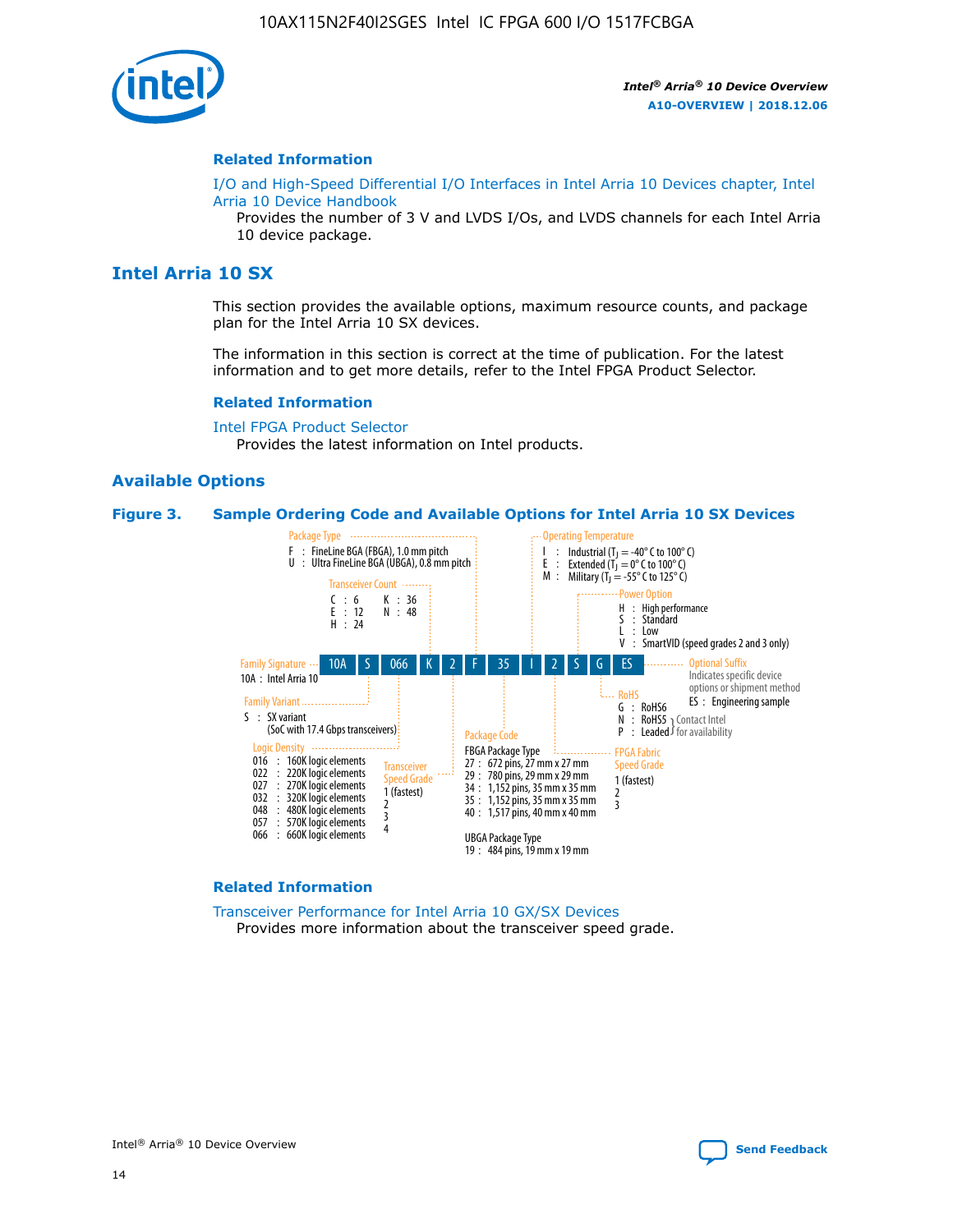

## **Maximum Resources**

#### **Table 12. Maximum Resource Counts for Intel Arria 10 SX Devices**

|                                   | <b>Resource</b>         | <b>Product Line</b> |               |                |                |                |                |                |  |  |  |
|-----------------------------------|-------------------------|---------------------|---------------|----------------|----------------|----------------|----------------|----------------|--|--|--|
|                                   |                         | <b>SX 160</b>       | <b>SX 220</b> | <b>SX 270</b>  | <b>SX 320</b>  | <b>SX 480</b>  | <b>SX 570</b>  | <b>SX 660</b>  |  |  |  |
| Logic Elements (LE) (K)           |                         | 160                 | 220           | 270            | 320            | 480            | 570            | 660            |  |  |  |
| <b>ALM</b>                        |                         | 61,510              | 80,330        | 101,620        | 119,900        | 183,590        | 217,080        | 251,680        |  |  |  |
| Register                          |                         | 246,040             | 321,320       | 406,480        | 479,600        | 734,360        | 868,320        | 1,006,720      |  |  |  |
| Memory (Kb)                       | <b>M20K</b>             | 8,800               | 11,740        | 15,000         | 17,820         | 28,620         | 36,000         | 42,620         |  |  |  |
|                                   | <b>MLAB</b>             | 1,050               | 1,690         | 2,452          | 2,727          | 4,164          | 5,096          | 5,788          |  |  |  |
| Variable-precision DSP Block      |                         | 156                 | 192           | 830            | 985            | 1,368          | 1,523          | 1,687          |  |  |  |
| 18 x 19 Multiplier                |                         | 312                 | 384           | 1,660          | 1,970          | 2,736          | 3,046          | 3,374          |  |  |  |
| <b>PLL</b>                        | Fractional<br>Synthesis | 6                   | 6             | 8              | 8              | 12             | 16             | 16             |  |  |  |
|                                   | I/O                     | 6                   | 6             | 8              | 8              | 12             | 16             | 16             |  |  |  |
| 17.4 Gbps Transceiver             |                         | 12                  | 12            | 24             | 24             | 36             | 48             | 48             |  |  |  |
| GPIO <sup>(8)</sup>               |                         | 288                 | 288           | 384            | 384            | 492            | 696            | 696            |  |  |  |
| LVDS Pair $(9)$                   |                         | 120                 | 120           | 168            | 168            | 174            | 324            | 324            |  |  |  |
| PCIe Hard IP Block                |                         | $\mathbf{1}$        | $\mathbf{1}$  | $\overline{2}$ | $\overline{2}$ | $\overline{2}$ | $\overline{2}$ | $\overline{2}$ |  |  |  |
| Hard Memory Controller            |                         | 6                   | 6             | 8              | 8              | 12             | 16             | 16             |  |  |  |
| ARM Cortex-A9 MPCore<br>Processor |                         | Yes                 | Yes           | Yes            | Yes            | Yes            | Yes            | Yes            |  |  |  |

## **Package Plan**

#### **Table 13. Package Plan for Intel Arria 10 SX Devices (U19, F27, F29, and F34)**

Refer to I/O and High Speed I/O in Intel Arria 10 Devices chapter for the number of 3 V I/O, LVDS I/O, and LVDS channels in each device package.

| <b>Product Line</b> | <b>U19</b><br>$(19 \text{ mm} \times 19 \text{ mm})$<br>484-pin UBGA) |                    |             | <b>F27</b><br>$(27 \text{ mm} \times 27 \text{ mm})$<br>672-pin FBGA) |                    | <b>F29</b><br>$(29 \text{ mm} \times 29 \text{ mm})$<br>780-pin FBGA) |           |                    | <b>F34</b><br>$(35 \text{ mm} \times 35 \text{ mm})$<br><b>1152-pin FBGA)</b> |           |                    |             |
|---------------------|-----------------------------------------------------------------------|--------------------|-------------|-----------------------------------------------------------------------|--------------------|-----------------------------------------------------------------------|-----------|--------------------|-------------------------------------------------------------------------------|-----------|--------------------|-------------|
|                     | 3V<br>I/O                                                             | <b>LVDS</b><br>I/O | <b>XCVR</b> | 3V<br>I/O                                                             | <b>LVDS</b><br>I/O | <b>XCVR</b>                                                           | 3V<br>I/O | <b>LVDS</b><br>I/O | <b>XCVR</b>                                                                   | 3V<br>I/O | <b>LVDS</b><br>I/O | <b>XCVR</b> |
| SX 160              | 48                                                                    | 144                | 6           | 48                                                                    | 192                | 12                                                                    | 48        | 240                | 12                                                                            | -         |                    |             |
| SX 220              | 48                                                                    | 144                | 6           | 48                                                                    | 192                | 12                                                                    | 48        | 240                | 12                                                                            |           |                    |             |
| SX 270              |                                                                       |                    |             | 48                                                                    | 192                | 12                                                                    | 48        | 312                | 12                                                                            | 48        | 336                | 24          |
| SX 320              |                                                                       |                    |             | 48                                                                    | 192                | 12                                                                    | 48        | 312                | 12                                                                            | 48        | 336                | 24          |
|                     | continued                                                             |                    |             |                                                                       |                    |                                                                       |           |                    |                                                                               |           |                    |             |

 $(8)$  The number of GPIOs does not include transceiver I/Os. In the Intel Quartus Prime software, the number of user I/Os includes transceiver I/Os.

 $(9)$  Each LVDS I/O pair can be used as differential input or output.

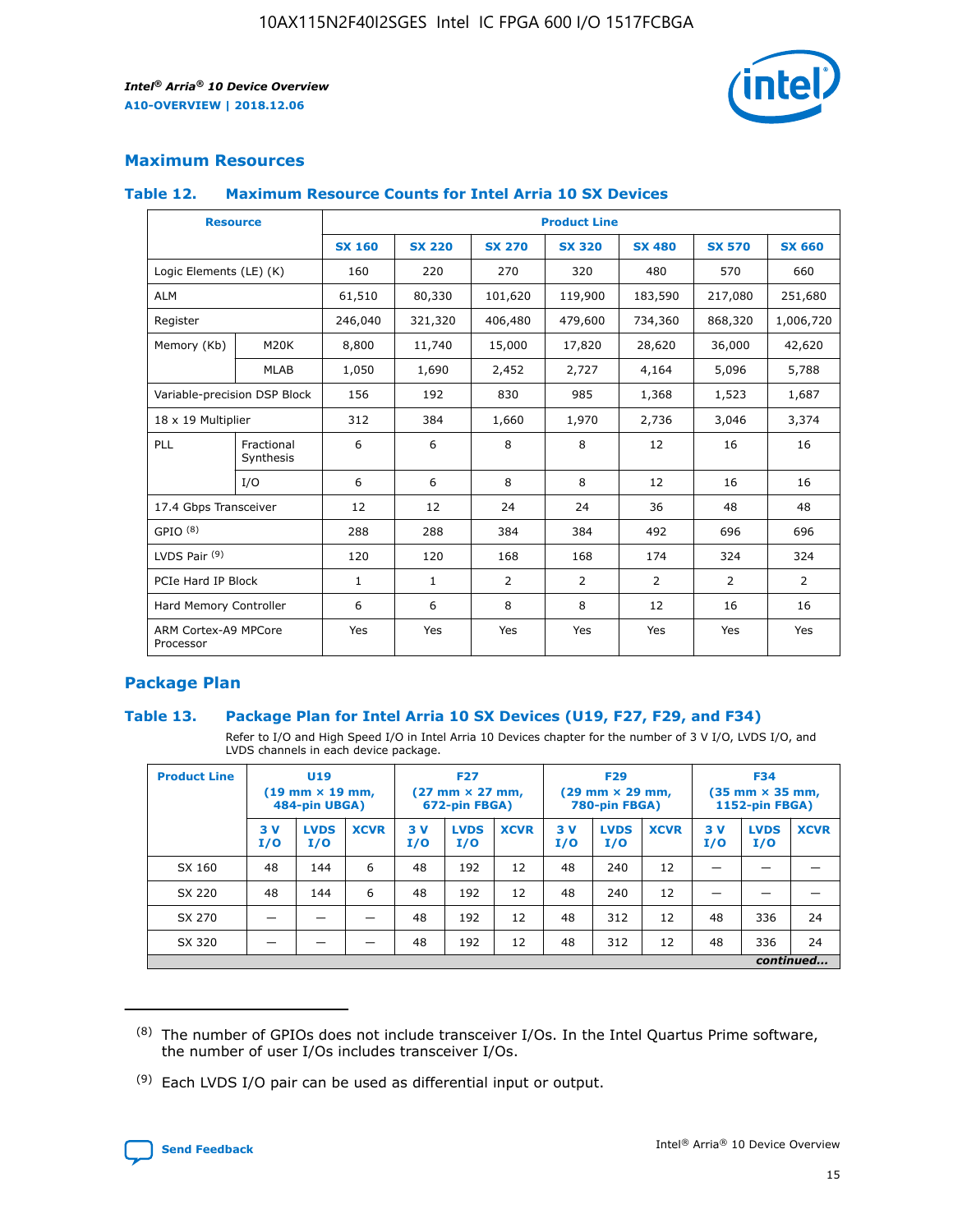

| <b>Product Line</b> | U <sub>19</sub><br>$(19 \text{ mm} \times 19 \text{ mm})$<br>484-pin UBGA) |                    | <b>F27</b><br>$(27 \text{ mm} \times 27 \text{ mm})$<br>672-pin FBGA) |           | <b>F29</b><br>$(29$ mm $\times$ 29 mm,<br>780-pin FBGA) |             |           | <b>F34</b><br>$(35$ mm $\times$ 35 mm,<br><b>1152-pin FBGA)</b> |             |            |                    |             |
|---------------------|----------------------------------------------------------------------------|--------------------|-----------------------------------------------------------------------|-----------|---------------------------------------------------------|-------------|-----------|-----------------------------------------------------------------|-------------|------------|--------------------|-------------|
|                     | 3 V<br>I/O                                                                 | <b>LVDS</b><br>I/O | <b>XCVR</b>                                                           | 3V<br>I/O | <b>LVDS</b><br>I/O                                      | <b>XCVR</b> | 3V<br>I/O | <b>LVDS</b><br>I/O                                              | <b>XCVR</b> | 3 V<br>I/O | <b>LVDS</b><br>I/O | <b>XCVR</b> |
| SX 480              |                                                                            |                    |                                                                       |           |                                                         |             | 48        | 312                                                             | 12          | 48         | 444                | 24          |
| SX 570              |                                                                            |                    |                                                                       |           |                                                         |             |           |                                                                 |             | 48         | 444                | 24          |
| SX 660              |                                                                            |                    |                                                                       |           |                                                         |             |           |                                                                 |             | 48         | 444                | 24          |

## **Table 14. Package Plan for Intel Arria 10 SX Devices (F35, KF40, and NF40)**

Refer to I/O and High Speed I/O in Intel Arria 10 Devices chapter for the number of 3 V I/O, LVDS I/O, and LVDS channels in each device package.

| <b>Product Line</b> | <b>F35</b><br>$(35 \text{ mm} \times 35 \text{ mm})$<br><b>1152-pin FBGA)</b> |          |             |                                           | <b>KF40</b><br>(40 mm × 40 mm,<br>1517-pin FBGA) |    | <b>NF40</b><br>$(40 \text{ mm} \times 40 \text{ mm})$<br>1517-pin FBGA) |          |             |  |
|---------------------|-------------------------------------------------------------------------------|----------|-------------|-------------------------------------------|--------------------------------------------------|----|-------------------------------------------------------------------------|----------|-------------|--|
|                     | 3 V I/O                                                                       | LVDS I/O | <b>XCVR</b> | <b>LVDS I/O</b><br><b>XCVR</b><br>3 V I/O |                                                  |    | 3 V I/O                                                                 | LVDS I/O | <b>XCVR</b> |  |
| SX 270              | 48                                                                            | 336      | 24          |                                           |                                                  |    |                                                                         |          |             |  |
| SX 320              | 48                                                                            | 336      | 24          |                                           |                                                  |    |                                                                         |          |             |  |
| SX 480              | 48                                                                            | 348      | 36          |                                           |                                                  |    |                                                                         |          |             |  |
| SX 570              | 48                                                                            | 348      | 36          | 96                                        | 600                                              | 36 | 48                                                                      | 540      | 48          |  |
| SX 660              | 48                                                                            | 348      | 36          | 96                                        | 600                                              | 36 | 48                                                                      | 540      | 48          |  |

## **Related Information**

[I/O and High-Speed Differential I/O Interfaces in Intel Arria 10 Devices chapter, Intel](https://www.intel.com/content/www/us/en/programmable/documentation/sam1403482614086.html#sam1403482030321) [Arria 10 Device Handbook](https://www.intel.com/content/www/us/en/programmable/documentation/sam1403482614086.html#sam1403482030321)

Provides the number of 3 V and LVDS I/Os, and LVDS channels for each Intel Arria 10 device package.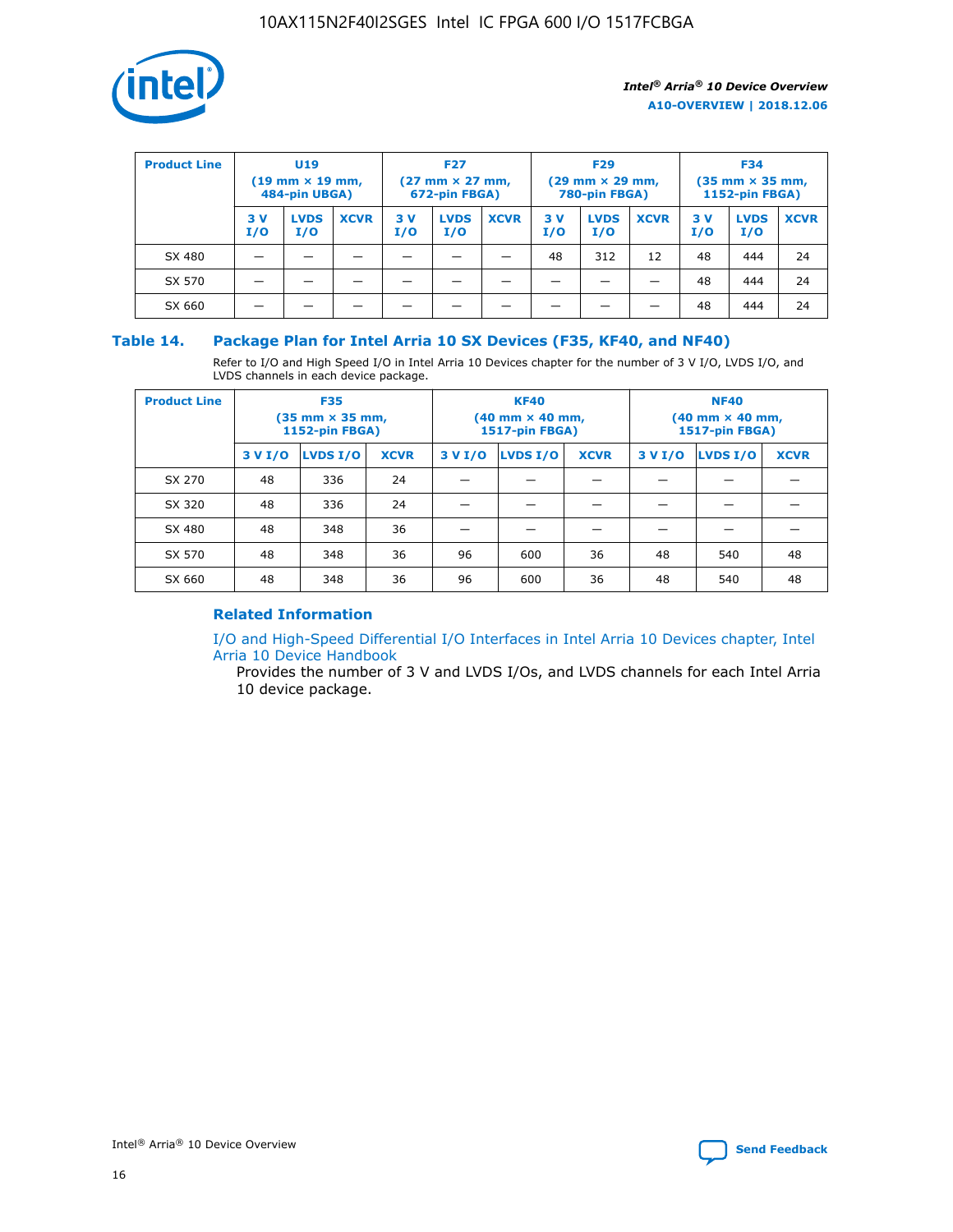

# **I/O Vertical Migration for Intel Arria 10 Devices**

#### **Figure 4. Migration Capability Across Intel Arria 10 Product Lines**

- The arrows indicate the migration paths. The devices included in each vertical migration path are shaded. Devices with fewer resources in the same path have lighter shades.
- To achieve the full I/O migration across product lines in the same migration path, restrict I/Os and transceivers usage to match the product line with the lowest I/O and transceiver counts.
- An LVDS I/O bank in the source device may be mapped to a 3 V I/O bank in the target device. To use memory interface clock frequency higher than 533 MHz, assign external memory interface pins only to banks that are LVDS I/O in both devices.
- There may be nominal 0.15 mm package height difference between some product lines in the same package type.
	- **Variant Product Line Package U19 F27 F29 F34 F35 KF40 NF40 RF40 NF45 SF45 UF45** Intel® Arria® 10 GX GX 160 GX 220 GX 270 GX 320 GX 480 GX 570 GX 660 GX 900 GX 1150 Intel Arria 10 GT GT 900 GT 1150 Intel Arria 10 SX SX 160 SX 220 SX 270 SX 320 SX 480 SX 570 SX 660
- Some migration paths are not shown in the Intel Quartus Prime software **Pin Migration View**.

*Note:* To verify the pin migration compatibility, use the **Pin Migration View** window in the Intel Quartus Prime software Pin Planner.

# **Adaptive Logic Module**

Intel Arria 10 devices use a 20 nm ALM as the basic building block of the logic fabric.

The ALM architecture is the same as the previous generation FPGAs, allowing for efficient implementation of logic functions and easy conversion of IP between the device generations.

The ALM, as shown in following figure, uses an 8-input fracturable look-up table (LUT) with four dedicated registers to help improve timing closure in register-rich designs and achieve an even higher design packing capability than the traditional two-register per LUT architecture.

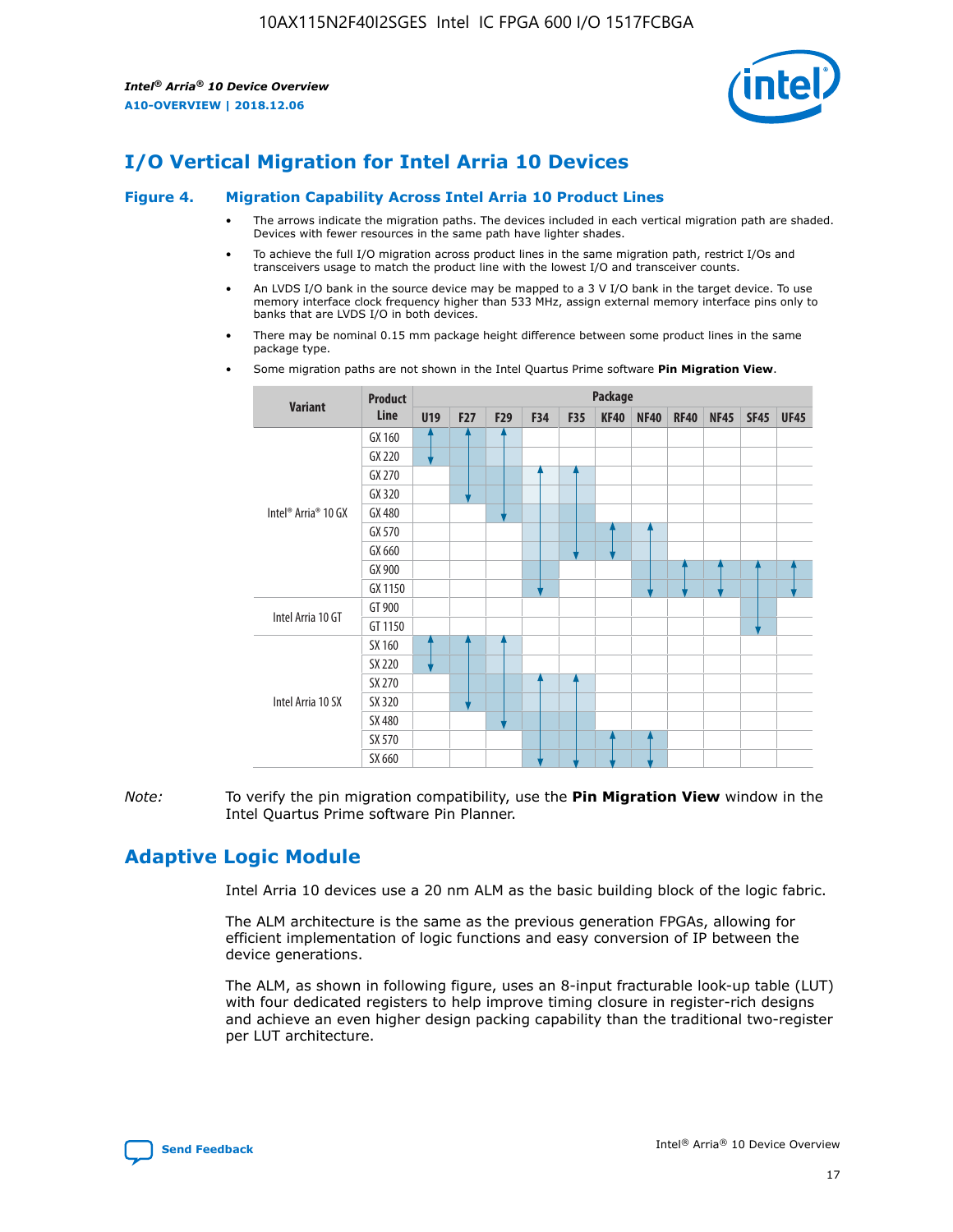

**Figure 5. ALM for Intel Arria 10 Devices**



The Intel Quartus Prime software optimizes your design according to the ALM logic structure and automatically maps legacy designs into the Intel Arria 10 ALM architecture.

## **Variable-Precision DSP Block**

The Intel Arria 10 variable precision DSP blocks support fixed-point arithmetic and floating-point arithmetic.

Features for fixed-point arithmetic:

- High-performance, power-optimized, and fully registered multiplication operations
- 18-bit and 27-bit word lengths
- Two 18 x 19 multipliers or one 27 x 27 multiplier per DSP block
- Built-in addition, subtraction, and 64-bit double accumulation register to combine multiplication results
- Cascading 19-bit or 27-bit when pre-adder is disabled and cascading 18-bit when pre-adder is used to form the tap-delay line for filtering applications
- Cascading 64-bit output bus to propagate output results from one block to the next block without external logic support
- Hard pre-adder supported in 19-bit and 27-bit modes for symmetric filters
- Internal coefficient register bank in both 18-bit and 27-bit modes for filter implementation
- 18-bit and 27-bit systolic finite impulse response (FIR) filters with distributed output adder
- Biased rounding support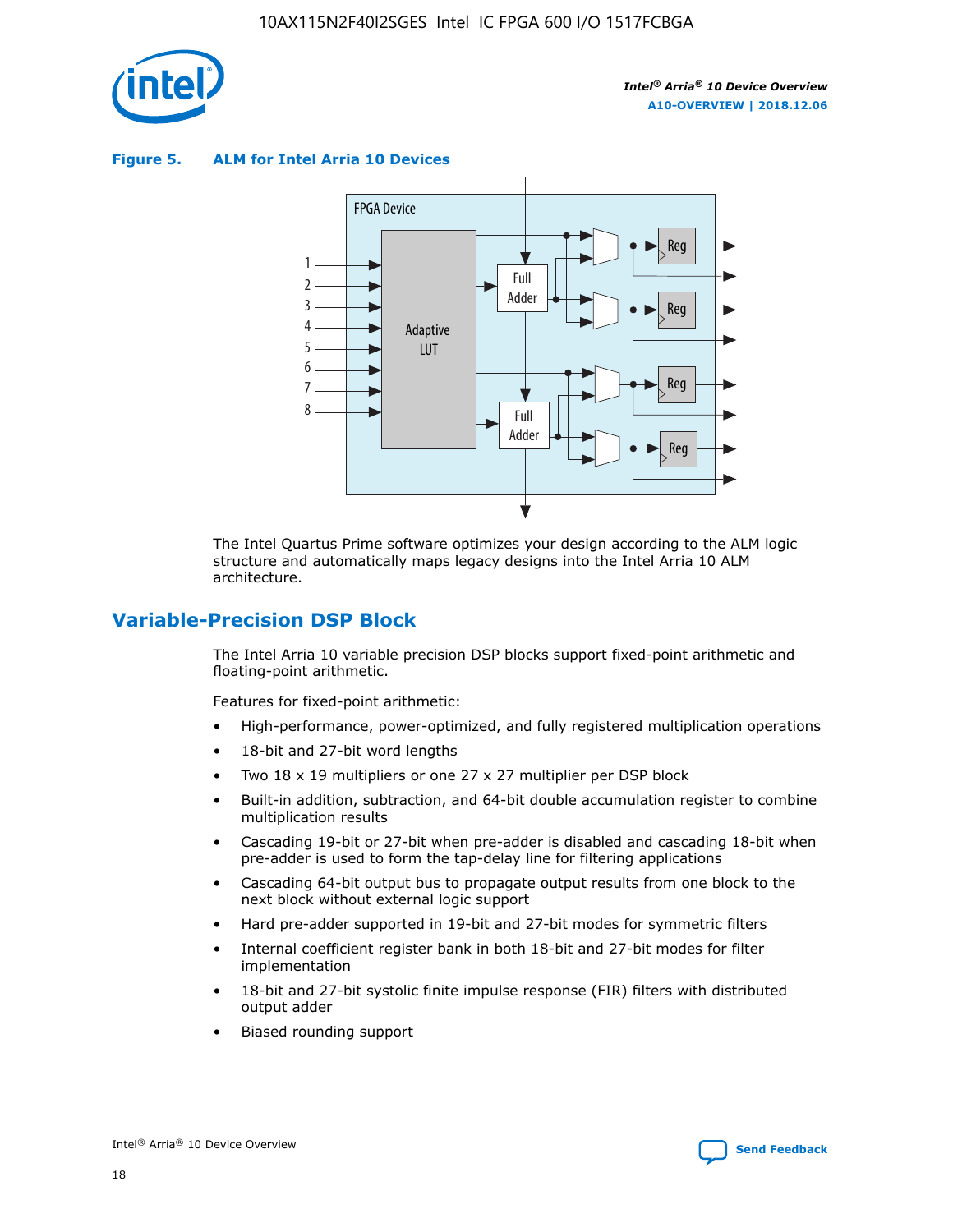

Features for floating-point arithmetic:

- A completely hardened architecture that supports multiplication, addition, subtraction, multiply-add, and multiply-subtract
- Multiplication with accumulation capability and a dynamic accumulator reset control
- Multiplication with cascade summation capability
- Multiplication with cascade subtraction capability
- Complex multiplication
- Direct vector dot product
- Systolic FIR filter

#### **Table 15. Variable-Precision DSP Block Configurations for Intel Arria 10 Devices**

| <b>Usage Example</b>                                       | <b>Multiplier Size (Bit)</b>    | <b>DSP Block Resources</b> |
|------------------------------------------------------------|---------------------------------|----------------------------|
| Medium precision fixed point                               | Two 18 x 19                     |                            |
| High precision fixed or Single precision<br>floating point | One 27 x 27                     |                            |
| Fixed point FFTs                                           | One 19 x 36 with external adder |                            |
| Very high precision fixed point                            | One 36 x 36 with external adder |                            |
| Double precision floating point                            | One 54 x 54 with external adder | 4                          |

#### **Table 16. Resources for Fixed-Point Arithmetic in Intel Arria 10 Devices**

The table lists the variable-precision DSP resources by bit precision for each Intel Arria 10 device.

| <b>Variant</b>  | <b>Product Line</b> | Variable-<br>precision<br><b>DSP Block</b> | <b>Independent Input and Output</b><br><b>Multiplications Operator</b> |                                     | 18 x 19<br><b>Multiplier</b><br><b>Adder Sum</b> | $18 \times 18$<br><b>Multiplier</b><br><b>Adder</b> |
|-----------------|---------------------|--------------------------------------------|------------------------------------------------------------------------|-------------------------------------|--------------------------------------------------|-----------------------------------------------------|
|                 |                     |                                            | 18 x 19<br><b>Multiplier</b>                                           | $27 \times 27$<br><b>Multiplier</b> | <b>Mode</b>                                      | <b>Summed with</b><br>36 bit Input                  |
| AIntel Arria 10 | GX 160              | 156                                        | 312                                                                    | 156                                 | 156                                              | 156                                                 |
| GX              | GX 220              | 192                                        | 384                                                                    | 192                                 | 192                                              | 192                                                 |
|                 | GX 270              | 830                                        | 1,660                                                                  | 830                                 | 830                                              | 830                                                 |
|                 | GX 320              | 984                                        | 1,968                                                                  | 984                                 | 984                                              | 984                                                 |
|                 | GX 480              | 1,368                                      | 2,736                                                                  | 1,368                               | 1,368                                            | 1,368                                               |
|                 | GX 570              | 1,523                                      | 3,046                                                                  | 1,523                               | 1,523                                            | 1,523                                               |
|                 | GX 660              | 1,687                                      | 3,374                                                                  | 1,687                               | 1,687                                            | 1,687                                               |
|                 | GX 900              | 1,518                                      | 3,036                                                                  | 1,518                               | 1,518                                            | 1,518                                               |
|                 | GX 1150             | 1,518                                      | 3,036                                                                  | 1,518                               | 1,518                                            | 1,518                                               |
| Intel Arria 10  | GT 900              | 1,518                                      | 3,036                                                                  | 1,518                               | 1,518                                            | 1,518                                               |
| GT              | GT 1150             | 1,518                                      | 3,036                                                                  | 1,518                               | 1,518                                            | 1,518                                               |
| Intel Arria 10  | SX 160              | 156                                        | 312                                                                    | 156                                 | 156                                              | 156                                                 |
| <b>SX</b>       | SX 220<br>192       |                                            | 384                                                                    | 192                                 | 192                                              | 192                                                 |
|                 | SX 270              | 830                                        | 1,660                                                                  | 830                                 | 830                                              | 830                                                 |
|                 |                     |                                            |                                                                        |                                     |                                                  | continued                                           |

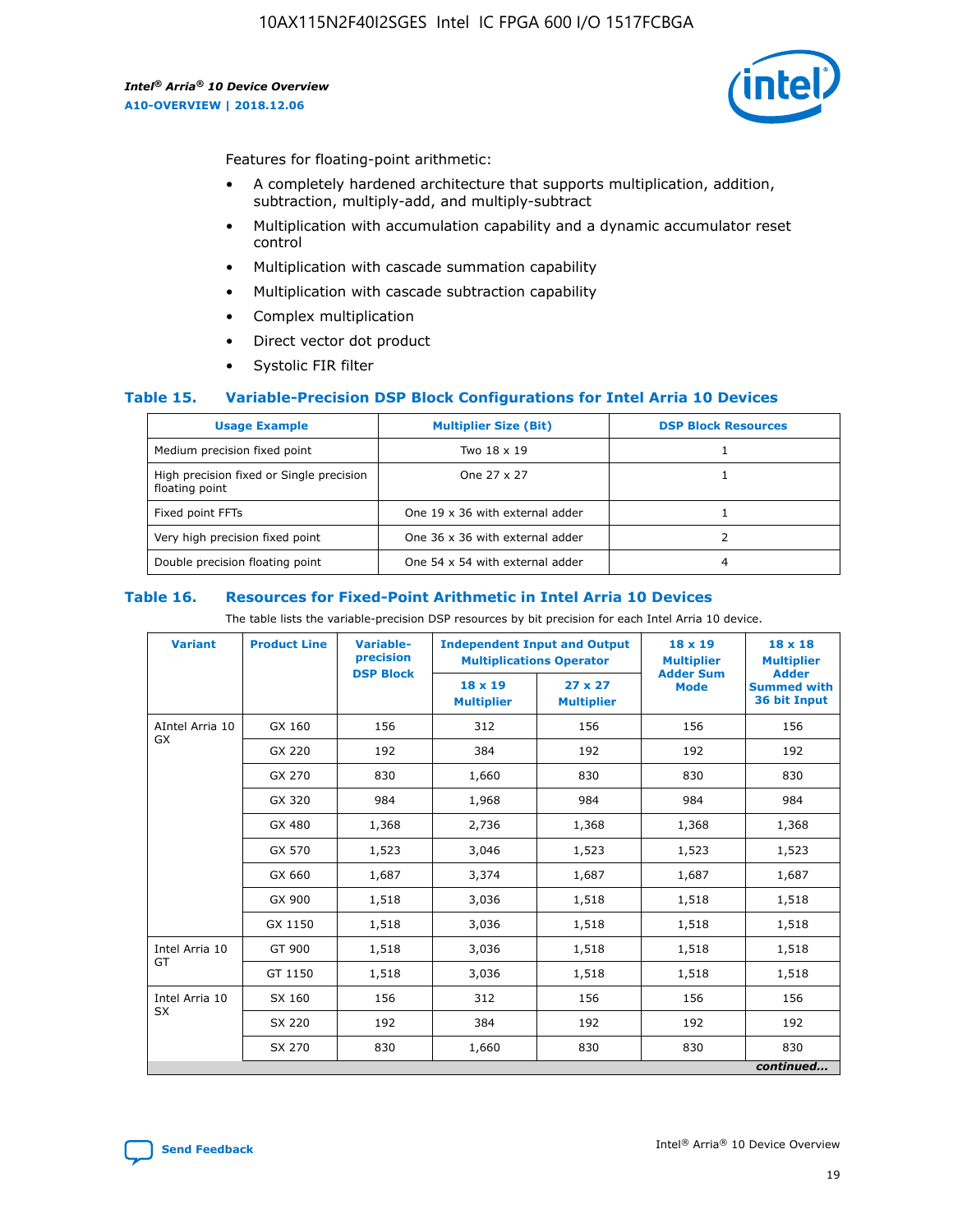

| <b>Variant</b> | <b>Product Line</b> | Variable-<br>precision | <b>Independent Input and Output</b><br><b>Multiplications Operator</b> |                                     | $18 \times 19$<br><b>Multiplier</b> | $18 \times 18$<br><b>Multiplier</b><br><b>Adder</b> |  |
|----------------|---------------------|------------------------|------------------------------------------------------------------------|-------------------------------------|-------------------------------------|-----------------------------------------------------|--|
|                |                     | <b>DSP Block</b>       | $18 \times 19$<br><b>Multiplier</b>                                    | $27 \times 27$<br><b>Multiplier</b> | <b>Adder Sum</b><br><b>Mode</b>     | <b>Summed with</b><br>36 bit Input                  |  |
|                | SX 320              | 984                    | 1,968                                                                  | 984                                 | 984                                 | 984                                                 |  |
|                | SX 480              | 1,368                  | 2,736                                                                  | 1,368                               | 1,368                               | 1,368                                               |  |
|                | SX 570              | 1,523                  | 3,046                                                                  | 1,523                               | 1,523                               | 1,523                                               |  |
|                | SX 660              | 1,687                  | 3,374                                                                  | 1,687                               | 1,687                               | 1,687                                               |  |

## **Table 17. Resources for Floating-Point Arithmetic in Intel Arria 10 Devices**

The table lists the variable-precision DSP resources by bit precision for each Intel Arria 10 device.

| <b>Variant</b> | <b>Product Line</b> | <b>Variable-</b><br>precision<br><b>DSP Block</b> | <b>Single</b><br><b>Precision</b><br><b>Floating-Point</b><br><b>Multiplication</b><br><b>Mode</b> | <b>Single-Precision</b><br><b>Floating-Point</b><br><b>Adder Mode</b> | Single-<br><b>Precision</b><br><b>Floating-Point</b><br><b>Multiply</b><br><b>Accumulate</b><br><b>Mode</b> | <b>Peak</b><br><b>Giga Floating-</b><br><b>Point</b><br><b>Operations</b><br>per Second<br>(GFLOPs) |
|----------------|---------------------|---------------------------------------------------|----------------------------------------------------------------------------------------------------|-----------------------------------------------------------------------|-------------------------------------------------------------------------------------------------------------|-----------------------------------------------------------------------------------------------------|
| Intel Arria 10 | GX 160              | 156                                               | 156                                                                                                | 156                                                                   | 156                                                                                                         | 140                                                                                                 |
| <b>GX</b>      | GX 220              | 192                                               | 192                                                                                                | 192                                                                   | 192                                                                                                         | 173                                                                                                 |
|                | GX 270              | 830                                               | 830                                                                                                | 830                                                                   | 830                                                                                                         | 747                                                                                                 |
|                | GX 320              | 984                                               | 984                                                                                                | 984                                                                   | 984                                                                                                         | 886                                                                                                 |
|                | GX 480              | 1,369                                             | 1,368                                                                                              | 1,368                                                                 | 1,368                                                                                                       | 1,231                                                                                               |
|                | GX 570              | 1,523                                             | 1,523                                                                                              | 1,523                                                                 | 1,523                                                                                                       | 1,371                                                                                               |
|                | GX 660              | 1,687                                             | 1,687                                                                                              | 1,687                                                                 | 1,687                                                                                                       | 1,518                                                                                               |
|                | GX 900              | 1,518                                             | 1,518                                                                                              | 1,518                                                                 | 1,518                                                                                                       | 1,366                                                                                               |
|                | GX 1150             | 1,518                                             | 1,518                                                                                              | 1,518                                                                 | 1,518                                                                                                       | 1,366                                                                                               |
| Intel Arria 10 | GT 900              | 1,518                                             | 1,518                                                                                              | 1,518                                                                 | 1,518                                                                                                       | 1,366                                                                                               |
| GT             | GT 1150             | 1,518                                             | 1,518                                                                                              | 1,518                                                                 | 1,518                                                                                                       | 1,366                                                                                               |
| Intel Arria 10 | SX 160              | 156                                               | 156                                                                                                | 156                                                                   | 156                                                                                                         | 140                                                                                                 |
| SX             | SX 220              | 192                                               | 192                                                                                                | 192                                                                   | 192                                                                                                         | 173                                                                                                 |
|                | SX 270              | 830                                               | 830                                                                                                | 830                                                                   | 830                                                                                                         | 747                                                                                                 |
|                | SX 320              | 984                                               | 984                                                                                                | 984                                                                   | 984                                                                                                         | 886                                                                                                 |
|                | SX 480              | 1,369                                             | 1,368                                                                                              | 1,368                                                                 | 1,368                                                                                                       | 1,231                                                                                               |
|                | SX 570              | 1,523                                             | 1,523                                                                                              | 1,523                                                                 | 1,523                                                                                                       | 1,371                                                                                               |
|                | SX 660              | 1,687                                             | 1,687                                                                                              | 1,687                                                                 | 1,687                                                                                                       | 1,518                                                                                               |

# **Embedded Memory Blocks**

The embedded memory blocks in the devices are flexible and designed to provide an optimal amount of small- and large-sized memory arrays to fit your design requirements.

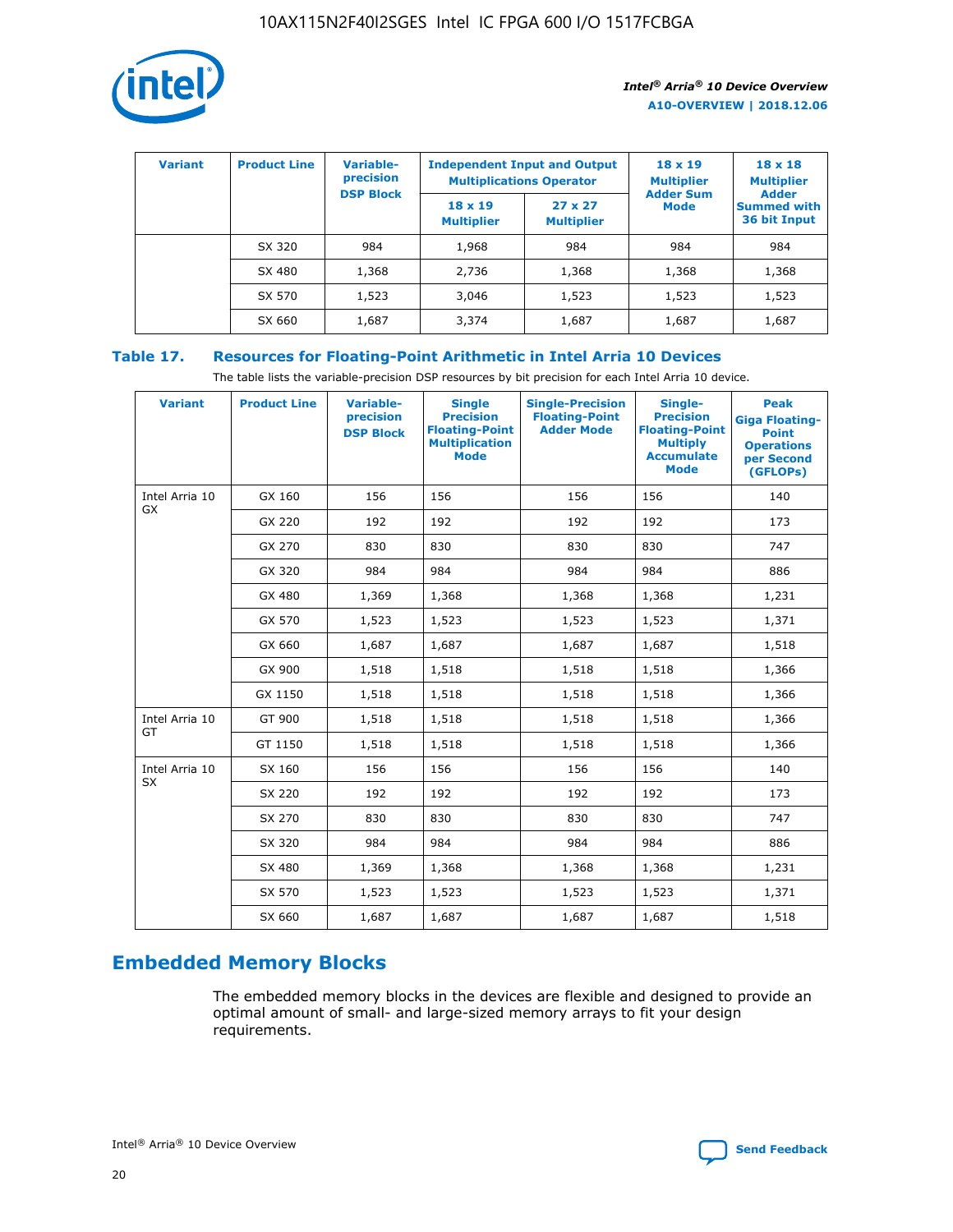

# **Types of Embedded Memory**

The Intel Arria 10 devices contain two types of memory blocks:

- 20 Kb M20K blocks—blocks of dedicated memory resources. The M20K blocks are ideal for larger memory arrays while still providing a large number of independent ports.
- 640 bit memory logic array blocks (MLABs)—enhanced memory blocks that are configured from dual-purpose logic array blocks (LABs). The MLABs are ideal for wide and shallow memory arrays. The MLABs are optimized for implementation of shift registers for digital signal processing (DSP) applications, wide and shallow FIFO buffers, and filter delay lines. Each MLAB is made up of ten adaptive logic modules (ALMs). In the Intel Arria 10 devices, you can configure these ALMs as ten 32 x 2 blocks, giving you one 32 x 20 simple dual-port SRAM block per MLAB.

# **Embedded Memory Capacity in Intel Arria 10 Devices**

|                   | <b>Product</b> | <b>M20K</b>  |                     | <b>MLAB</b>  |                     | <b>Total RAM Bit</b> |
|-------------------|----------------|--------------|---------------------|--------------|---------------------|----------------------|
| <b>Variant</b>    | <b>Line</b>    | <b>Block</b> | <b>RAM Bit (Kb)</b> | <b>Block</b> | <b>RAM Bit (Kb)</b> | (Kb)                 |
| Intel Arria 10 GX | GX 160         | 440          | 8,800               | 1,680        | 1,050               | 9,850                |
|                   | GX 220         | 587          | 11,740              | 2,703        | 1,690               | 13,430               |
|                   | GX 270         | 750          | 15,000              | 3,922        | 2,452               | 17,452               |
|                   | GX 320         | 891          | 17,820              | 4,363        | 2,727               | 20,547               |
|                   | GX 480         | 1,431        | 28,620              | 6,662        | 4,164               | 32,784               |
|                   | GX 570         | 1,800        | 36,000              | 8,153        | 5,096               | 41,096               |
|                   | GX 660         | 2,131        | 42,620              | 9,260        | 5,788               | 48,408               |
|                   | GX 900         | 2,423        | 48,460              | 15,017       | 9,386               | 57,846               |
|                   | GX 1150        | 2,713        | 54,260              | 20,774       | 12,984              | 67,244               |
| Intel Arria 10 GT | GT 900         | 2,423        | 48,460              | 15,017       | 9,386               | 57,846               |
|                   | GT 1150        | 2,713        | 54,260              | 20,774       | 12,984              | 67,244               |
| Intel Arria 10 SX | SX 160         | 440          | 8,800               | 1,680        | 1,050               | 9,850                |
|                   | SX 220         | 587          | 11,740              | 2,703        | 1,690               | 13,430               |
|                   | SX 270         | 750          | 15,000              | 3,922        | 2,452               | 17,452               |
|                   | SX 320         | 891          | 17,820              | 4,363        | 2,727               | 20,547               |
|                   | SX 480         | 1,431        | 28,620              | 6,662        | 4,164               | 32,784               |
|                   | SX 570         | 1,800        | 36,000              | 8,153        | 5,096               | 41,096               |
|                   | SX 660         | 2,131        | 42,620              | 9,260        | 5,788               | 48,408               |

#### **Table 18. Embedded Memory Capacity and Distribution in Intel Arria 10 Devices**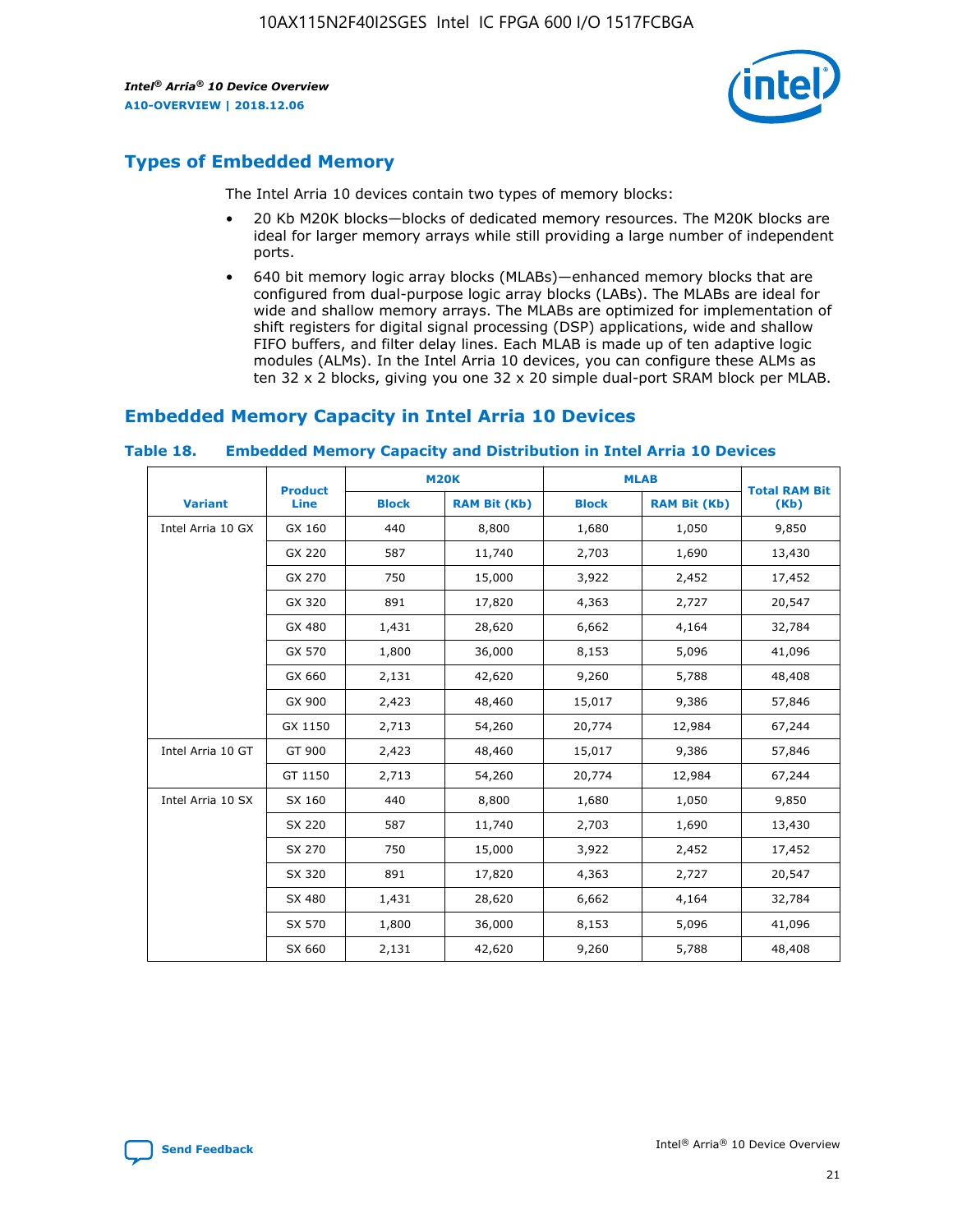

## **Embedded Memory Configurations for Single-port Mode**

#### **Table 19. Single-port Embedded Memory Configurations for Intel Arria 10 Devices**

This table lists the maximum configurations supported for single-port RAM and ROM modes.

| <b>Memory Block</b> | Depth (bits) | <b>Programmable Width</b> |
|---------------------|--------------|---------------------------|
| MLAB                | 32           | x16, x18, or x20          |
|                     | 64(10)       | x8, x9, x10               |
| M20K                | 512          | x40, x32                  |
|                     | 1K           | x20, x16                  |
|                     | 2K           | x10, x8                   |
|                     | 4K           | x5, x4                    |
|                     | 8K           | x2                        |
|                     | 16K          | x1                        |

# **Clock Networks and PLL Clock Sources**

The clock network architecture is based on Intel's global, regional, and peripheral clock structure. This clock structure is supported by dedicated clock input pins, fractional clock synthesis PLLs, and integer I/O PLLs.

## **Clock Networks**

The Intel Arria 10 core clock networks are capable of up to 800 MHz fabric operation across the full industrial temperature range. For the external memory interface, the clock network supports the hard memory controller with speeds up to 2,400 Mbps in a quarter-rate transfer.

To reduce power consumption, the Intel Quartus Prime software identifies all unused sections of the clock network and powers them down.

## **Fractional Synthesis and I/O PLLs**

Intel Arria 10 devices contain up to 32 fractional synthesis PLLs and up to 16 I/O PLLs that are available for both specific and general purpose uses in the core:

- Fractional synthesis PLLs—located in the column adjacent to the transceiver blocks
- I/O PLLs—located in each bank of the 48 I/Os

#### **Fractional Synthesis PLLs**

You can use the fractional synthesis PLLs to:

- Reduce the number of oscillators that are required on your board
- Reduce the number of clock pins that are used in the device by synthesizing multiple clock frequencies from a single reference clock source

<sup>(10)</sup> Supported through software emulation and consumes additional MLAB blocks.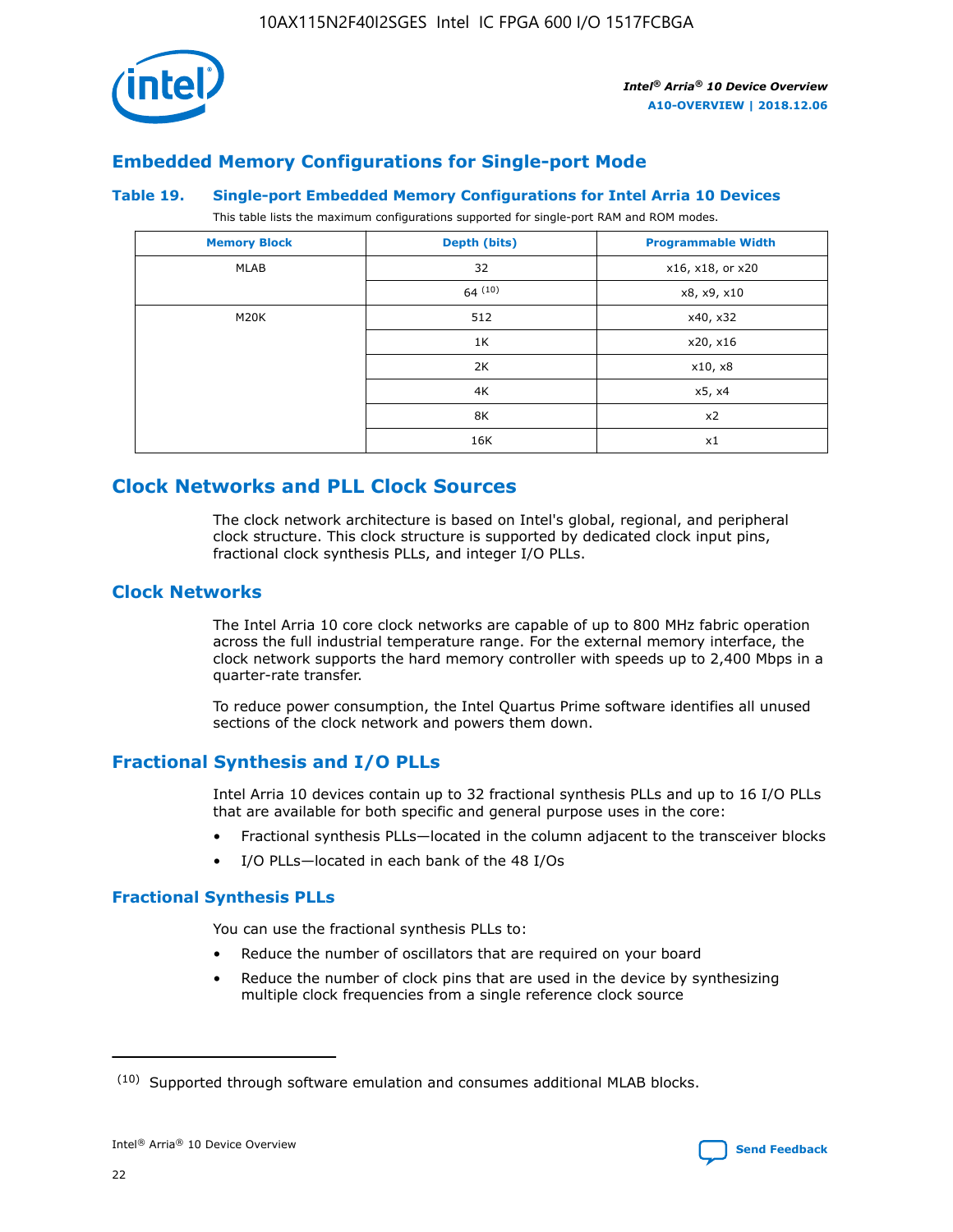

The fractional synthesis PLLs support the following features:

- Reference clock frequency synthesis for transceiver CMU and Advanced Transmit (ATX) PLLs
- Clock network delay compensation
- Zero-delay buffering
- Direct transmit clocking for transceivers
- Independently configurable into two modes:
	- Conventional integer mode equivalent to the general purpose PLL
	- Enhanced fractional mode with third order delta-sigma modulation
- PLL cascading

## **I/O PLLs**

The integer mode I/O PLLs are located in each bank of 48 I/Os. You can use the I/O PLLs to simplify the design of external memory and high-speed LVDS interfaces.

In each I/O bank, the I/O PLLs are adjacent to the hard memory controllers and LVDS SERDES. Because these PLLs are tightly coupled with the I/Os that need to use them, it makes it easier to close timing.

You can use the I/O PLLs for general purpose applications in the core such as clock network delay compensation and zero-delay buffering.

Intel Arria 10 devices support PLL-to-PLL cascading.

# **FPGA General Purpose I/O**

Intel Arria 10 devices offer highly configurable GPIOs. Each I/O bank contains 48 general purpose I/Os and a high-efficiency hard memory controller.

The following list describes the features of the GPIOs:

- Consist of 3 V I/Os for high-voltage application and LVDS I/Os for differential signaling
	- Up to two 3 V I/O banks, available in some devices, that support up to 3 V I/O standards
	- LVDS I/O banks that support up to 1.8 V I/O standards
- Support a wide range of single-ended and differential I/O interfaces
- LVDS speeds up to 1.6 Gbps
- Each LVDS pair of pins has differential input and output buffers, allowing you to configure the LVDS direction for each pair.
- Programmable bus hold and weak pull-up
- Programmable differential output voltage  $(V_{OD})$  and programmable pre-emphasis

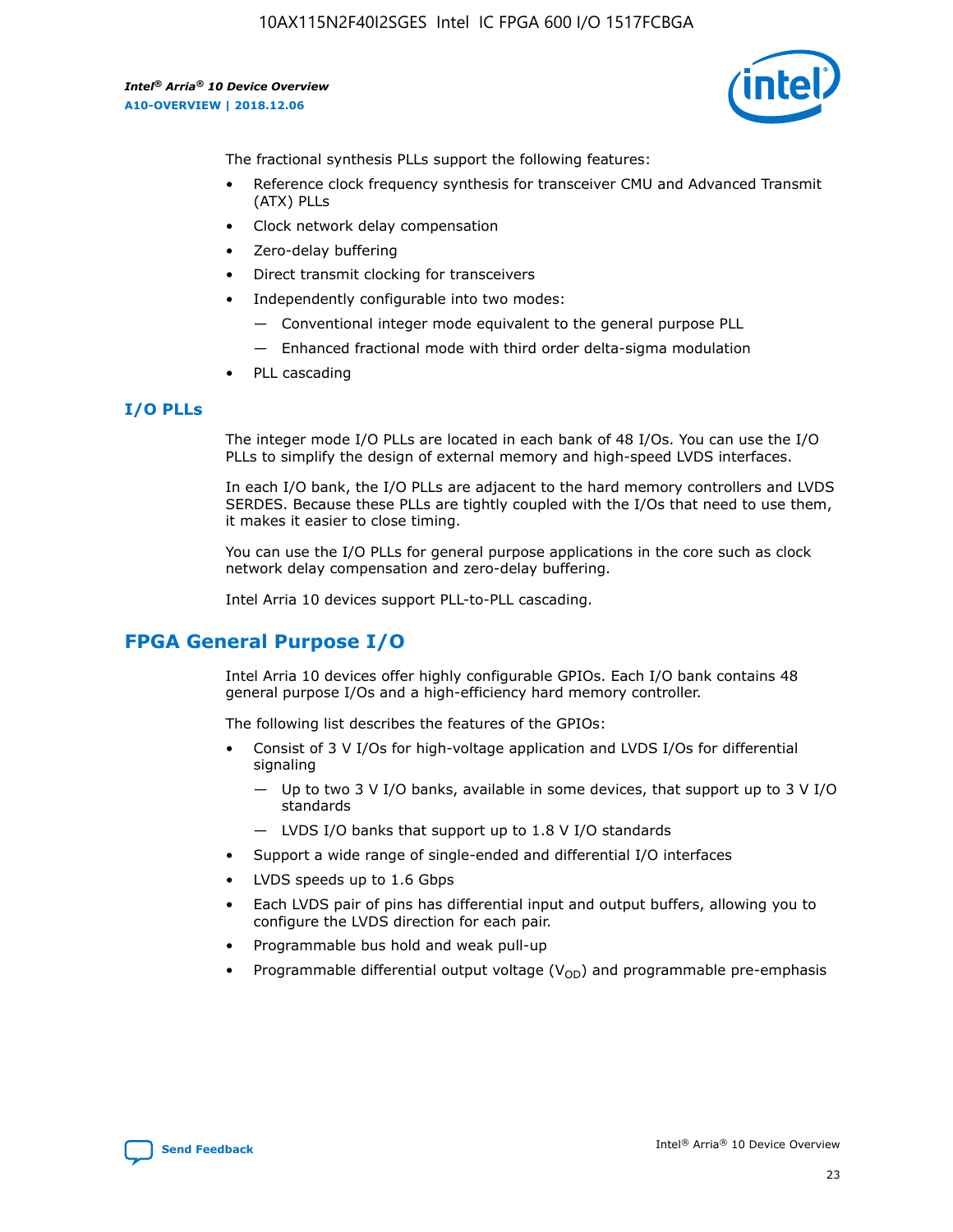

- Series (R<sub>S</sub>) and parallel (R<sub>T</sub>) on-chip termination (OCT) for all I/O banks with OCT calibration to limit the termination impedance variation
- On-chip dynamic termination that has the ability to swap between series and parallel termination, depending on whether there is read or write on a common bus for signal integrity
- Easy timing closure support using the hard read FIFO in the input register path, and delay-locked loop (DLL) delay chain with fine and coarse architecture

# **External Memory Interface**

Intel Arria 10 devices offer massive external memory bandwidth, with up to seven 32 bit DDR4 memory interfaces running at up to 2,400 Mbps. This bandwidth provides additional ease of design, lower power, and resource efficiencies of hardened highperformance memory controllers.

The memory interface within Intel Arria 10 FPGAs and SoCs delivers the highest performance and ease of use. You can configure up to a maximum width of 144 bits when using the hard or soft memory controllers. If required, you can bypass the hard memory controller and use a soft controller implemented in the user logic.

Each I/O contains a hardened DDR read/write path (PHY) capable of performing key memory interface functionality such as read/write leveling, FIFO buffering to lower latency and improve margin, timing calibration, and on-chip termination.

The timing calibration is aided by the inclusion of hard microcontrollers based on Intel's Nios® II technology, specifically tailored to control the calibration of multiple memory interfaces. This calibration allows the Intel Arria 10 device to compensate for any changes in process, voltage, or temperature either within the Intel Arria 10 device itself, or within the external memory device. The advanced calibration algorithms ensure maximum bandwidth and robust timing margin across all operating conditions.

In addition to parallel memory interfaces, Intel Arria 10 devices support serial memory technologies such as the Hybrid Memory Cube (HMC). The HMC is supported by the Intel Arria 10 high-speed serial transceivers which connect up to four HMC links, with each link running at data rates up to 15 Gbps.

#### **Related Information**

#### [External Memory Interface Spec Estimator](http://www.altera.com/technology/memory/estimator/mem-emif-index.html)

Provides a parametric tool that allows you to find and compare the performance of the supported external memory interfaces in IntelFPGAs.

## **Memory Standards Supported by Intel Arria 10 Devices**

The I/Os are designed to provide high performance support for existing and emerging external memory standards.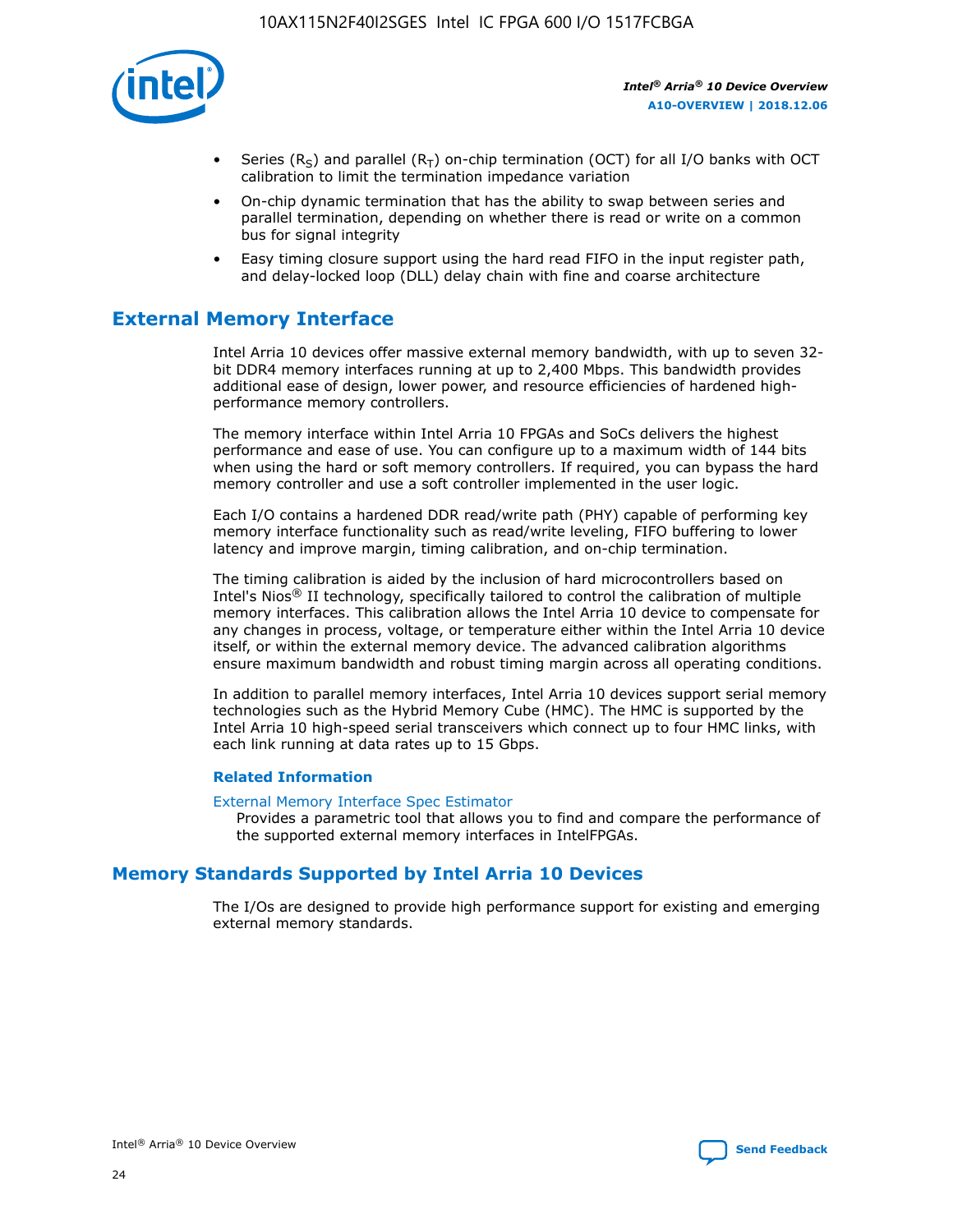

#### **Table 20. Memory Standards Supported by the Hard Memory Controller**

This table lists the overall capability of the hard memory controller. For specific details, refer to the External Memory Interface Spec Estimator and Intel Arria 10 Device Datasheet.

| <b>Memory Standard</b> | <b>Rate Support</b> | <b>Ping Pong PHY Support</b> | <b>Maximum Frequency</b><br>(MHz) |
|------------------------|---------------------|------------------------------|-----------------------------------|
| <b>DDR4 SDRAM</b>      | Quarter rate        | Yes                          | 1,067                             |
|                        |                     |                              | 1,200                             |
| <b>DDR3 SDRAM</b>      | Half rate           | Yes                          | 533                               |
|                        |                     |                              | 667                               |
|                        | Quarter rate        | Yes                          | 1,067                             |
|                        |                     |                              | 1,067                             |
| <b>DDR3L SDRAM</b>     | Half rate           | Yes                          | 533                               |
|                        |                     |                              | 667                               |
|                        | Quarter rate        | Yes                          | 933                               |
|                        |                     |                              | 933                               |
| LPDDR3 SDRAM           | Half rate           |                              | 533                               |
|                        | Quarter rate        |                              | 800                               |

#### **Table 21. Memory Standards Supported by the Soft Memory Controller**

| <b>Memory Standard</b>      | <b>Rate Support</b> | <b>Maximum Frequency</b><br>(MHz) |
|-----------------------------|---------------------|-----------------------------------|
| <b>RLDRAM 3 (11)</b>        | Quarter rate        | 1,200                             |
| ODR IV SRAM <sup>(11)</sup> | Quarter rate        | 1,067                             |
| <b>ODR II SRAM</b>          | Full rate           | 333                               |
|                             | Half rate           | 633                               |
| <b>ODR II+ SRAM</b>         | Full rate           | 333                               |
|                             | Half rate           | 633                               |
| <b>ODR II+ Xtreme SRAM</b>  | Full rate           | 333                               |
|                             | Half rate           | 633                               |

#### **Table 22. Memory Standards Supported by the HPS Hard Memory Controller**

The hard processor system (HPS) is available in Intel Arria 10 SoC devices only.

| <b>Memory Standard</b> | <b>Rate Support</b> | <b>Maximum Frequency</b><br>(MHz) |
|------------------------|---------------------|-----------------------------------|
| <b>DDR4 SDRAM</b>      | Half rate           | 1,200                             |
| <b>DDR3 SDRAM</b>      | Half rate           | 1,067                             |
| <b>DDR3L SDRAM</b>     | Half rate           | 933                               |

<sup>(11)</sup> Intel Arria 10 devices support this external memory interface using hard PHY with soft memory controller.

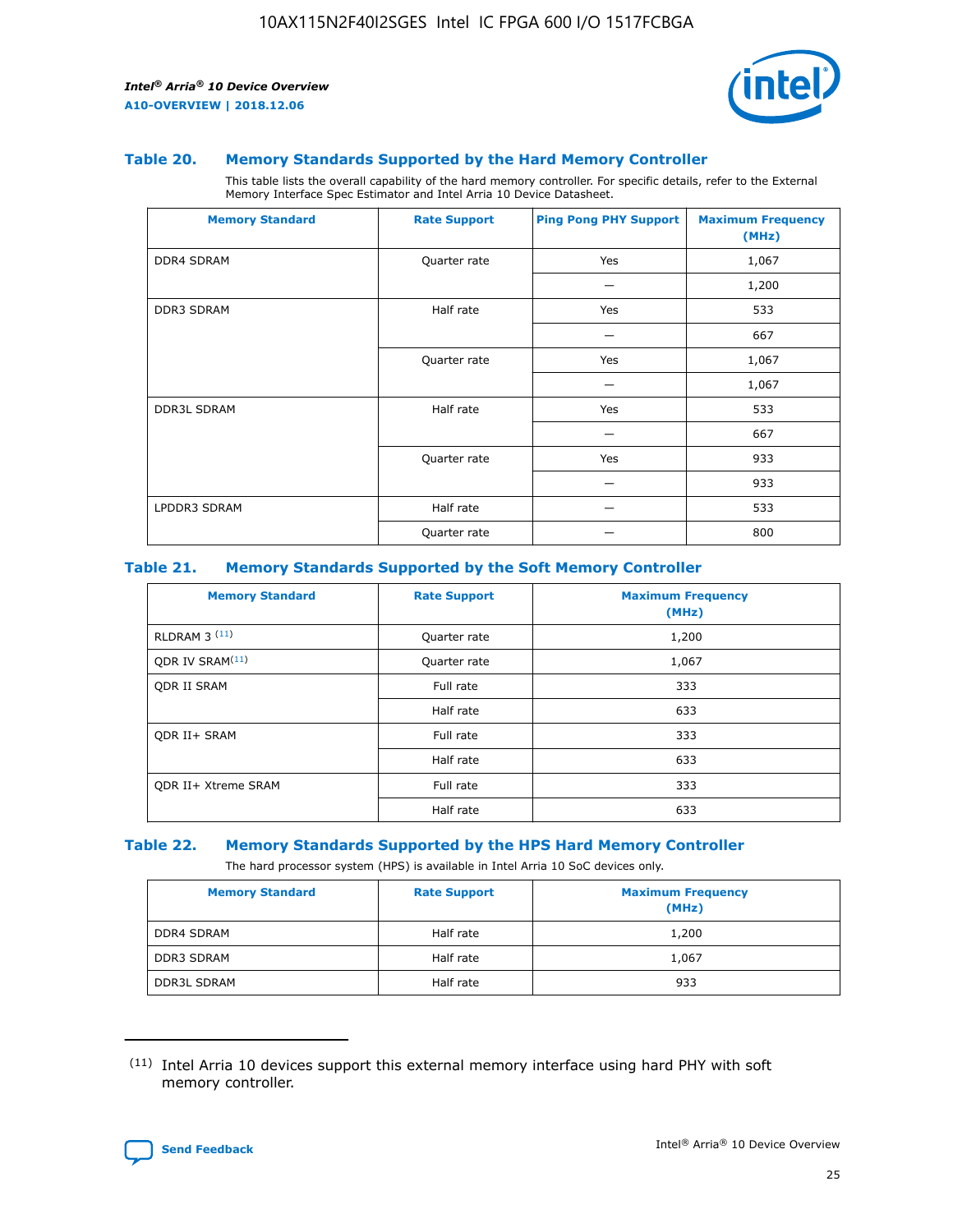

#### **Related Information**

#### [Intel Arria 10 Device Datasheet](https://www.intel.com/content/www/us/en/programmable/documentation/mcn1413182292568.html#mcn1413182153340)

Lists the memory interface performance according to memory interface standards, rank or chip select configurations, and Intel Arria 10 device speed grades.

# **PCIe Gen1, Gen2, and Gen3 Hard IP**

Intel Arria 10 devices contain PCIe hard IP that is designed for performance and ease-of-use:

- Includes all layers of the PCIe stack—transaction, data link and physical layers.
- Supports PCIe Gen3, Gen2, and Gen1 Endpoint and Root Port in x1, x2, x4, or x8 lane configuration.
- Operates independently from the core logic—optional configuration via protocol (CvP) allows the PCIe link to power up and complete link training in less than 100 ms while the Intel Arria 10 device completes loading the programming file for the rest of the FPGA.
- Provides added functionality that makes it easier to support emerging features such as Single Root I/O Virtualization (SR-IOV) and optional protocol extensions.
- Provides improved end-to-end datapath protection using ECC.
- Supports FPGA configuration via protocol (CvP) using PCIe at Gen3, Gen2, or Gen1 speed.

#### **Related Information**

PCS Features on page 30

# **Enhanced PCS Hard IP for Interlaken and 10 Gbps Ethernet**

## **Interlaken Support**

The Intel Arria 10 enhanced PCS hard IP provides integrated Interlaken PCS supporting rates up to 25.8 Gbps per lane.

The Interlaken PCS is based on the proven functionality of the PCS developed for Intel's previous generation FPGAs, which demonstrated interoperability with Interlaken ASSP vendors and third-party IP suppliers. The Interlaken PCS is present in every transceiver channel in Intel Arria 10 devices.

#### **Related Information**

PCS Features on page 30

## **10 Gbps Ethernet Support**

The Intel Arria 10 enhanced PCS hard IP supports 10GBASE-R PCS compliant with IEEE 802.3 10 Gbps Ethernet (10GbE). The integrated hard IP support for 10GbE and the 10 Gbps transceivers save external PHY cost, board space, and system power.

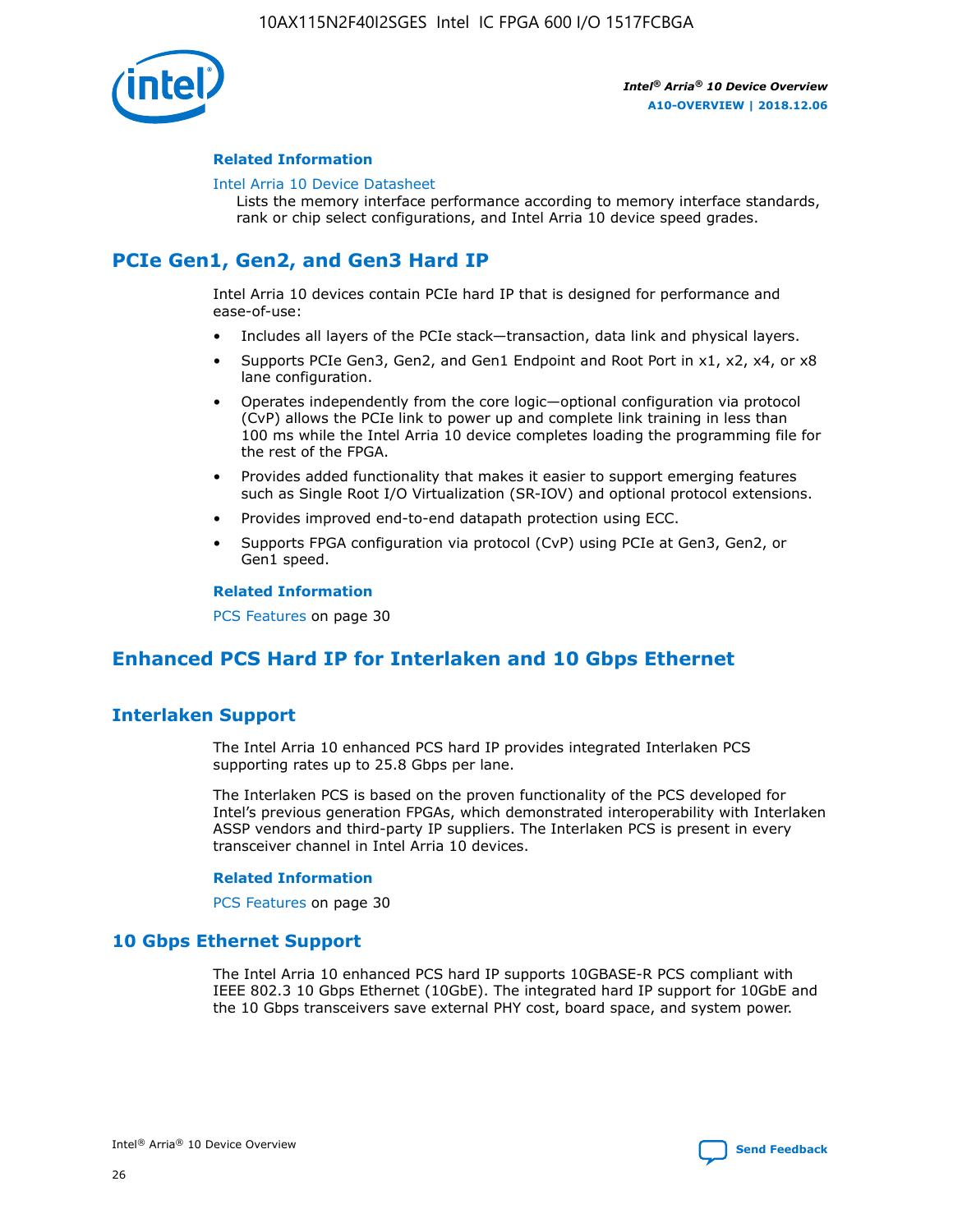

The scalable hard IP supports multiple independent 10GbE ports while using a single PLL for all the 10GBASE-R PCS instantiations, which saves on core logic resources and clock networks:

- Simplifies multiport 10GbE systems compared to XAUI interfaces that require an external XAUI-to-10G PHY.
- Incorporates Electronic Dispersion Compensation (EDC), which enables direct connection to standard 10 Gbps XFP and SFP+ pluggable optical modules.
- Supports backplane Ethernet applications and includes a hard 10GBASE-KR Forward Error Correction (FEC) circuit that you can use for 10 Gbps and 40 Gbps applications.

The 10 Gbps Ethernet PCS hard IP and 10GBASE-KR FEC are present in every transceiver channel.

#### **Related Information**

PCS Features on page 30

# **Low Power Serial Transceivers**

Intel Arria 10 FPGAs and SoCs include lowest power transceivers that deliver high bandwidth, throughput and low latency.

Intel Arria 10 devices deliver the industry's lowest power consumption per transceiver channel:

- 12.5 Gbps transceivers at as low as 242 mW
- 10 Gbps transceivers at as low as 168 mW
- 6 Gbps transceivers at as low as 117 mW

Intel Arria 10 transceivers support various data rates according to application:

- Chip-to-chip and chip-to-module applications—from 1 Gbps up to 25.8 Gbps
- Long reach and backplane applications—from 1 Gbps up to 12.5 with advanced adaptive equalization
- Critical power sensitive applications—from 1 Gbps up to 11.3 Gbps using lower power modes

The combination of 20 nm process technology and architectural advances provide the following benefits:

- Significant reduction in die area and power consumption
- Increase of up to two times in transceiver I/O density compared to previous generation devices while maintaining optimal signal integrity
- Up to 72 total transceiver channels—you can configure up to 6 of these channels to run as fast as 25.8 Gbps
- All channels feature continuous data rate support up to the maximum rated speed

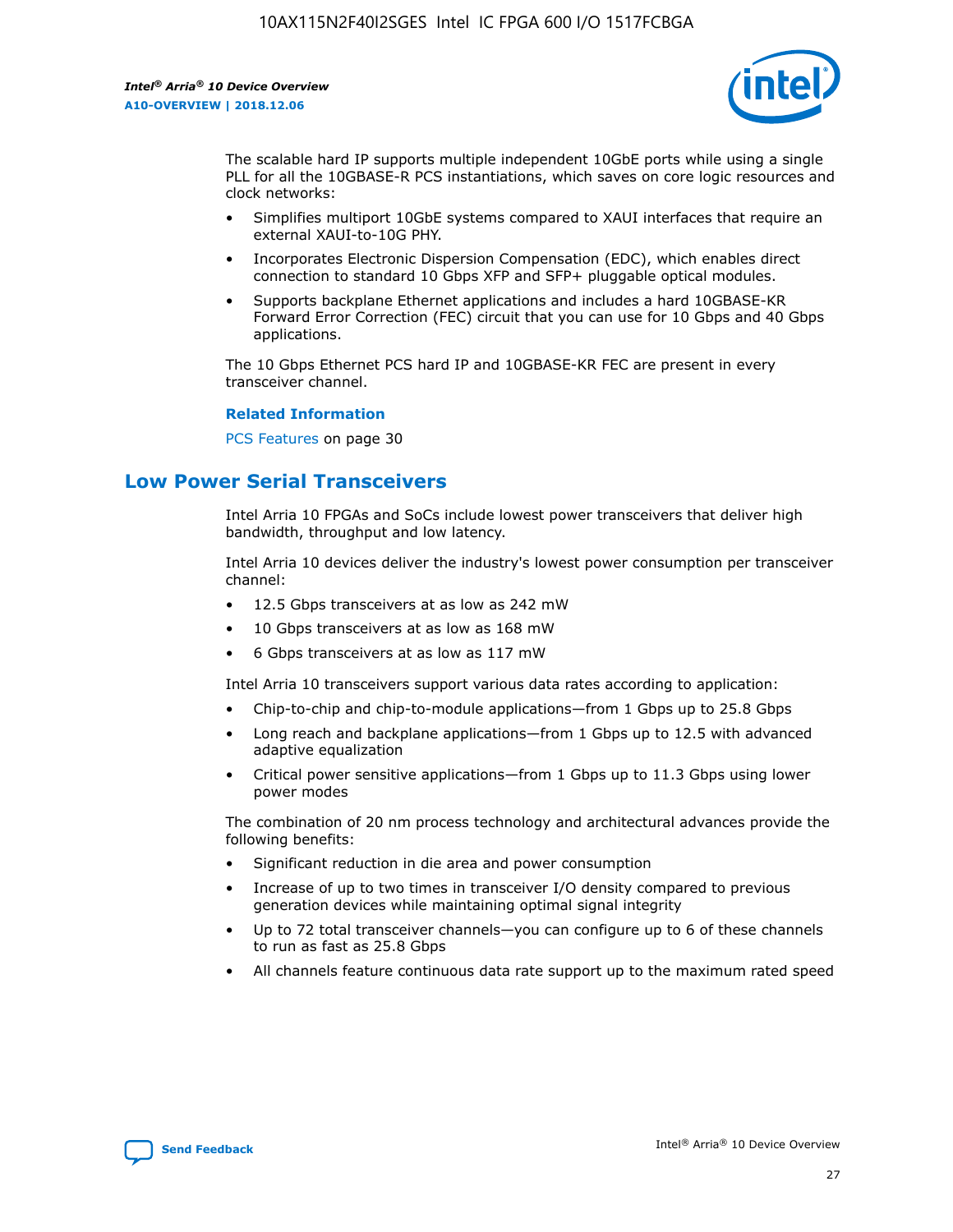

#### Transceiver PMA TX/RX PCS ATX PLL Transceiver PMA TX/RX PCS fPLL Network Flexible Clock Distribution Network PCS Transceiver PMA TX/RX FPGA **Clock Distribution** Fabric PCS Transceiver PMA TX/RX ATX Flexible PLL PCS Transceiver PMA TX/RX ▲ fPLL Transceiver PMA TX/RX PCS 4

## **Figure 6. Intel Arria 10 Transceiver Block Architecture**

## **Transceiver Channels**

All transceiver channels feature a dedicated Physical Medium Attachment (PMA) and a hardened Physical Coding Sublayer (PCS).

- The PMA provides primary interfacing capabilities to physical channels.
- The PCS typically handles encoding/decoding, word alignment, and other preprocessing functions before transferring data to the FPGA core fabric.

A transceiver channel consists of a PMA and a PCS block. Most transceiver banks have 6 channels. There are some transceiver banks that contain only 3 channels.

A wide variety of bonded and non-bonded data rate configurations is possible using a highly configurable clock distribution network. Up to 80 independent transceiver data rates can be configured.

The following figures are graphical representations of top views of the silicon die, which correspond to reverse views for flip chip packages. Different Intel Arria 10 devices may have different floorplans than the ones shown in the figures.

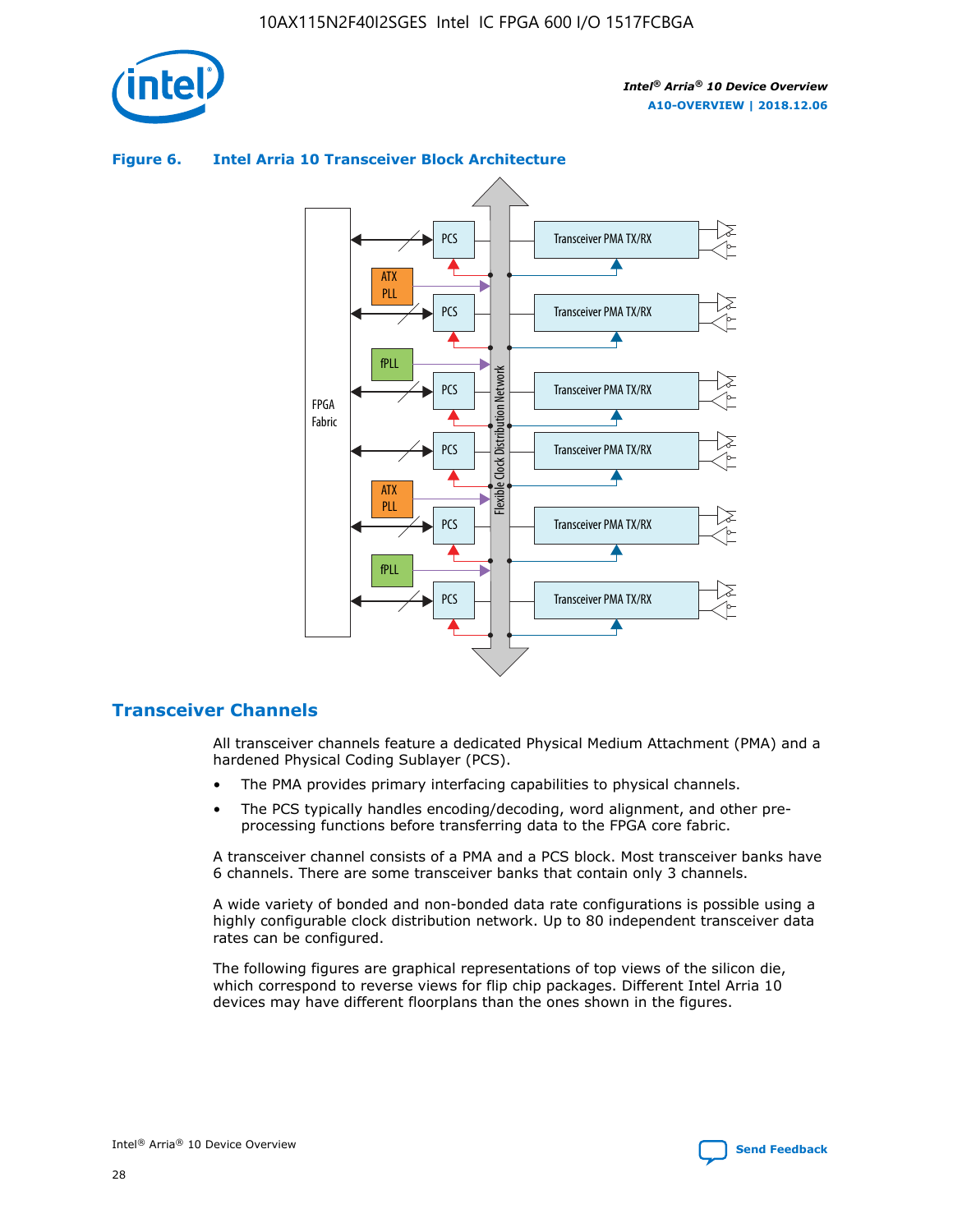

## **Figure 7. Device Chip Overview for Intel Arria 10 GX and GT Devices**





## **PMA Features**

Intel Arria 10 transceivers provide exceptional signal integrity at data rates up to 25.8 Gbps. Clocking options include ultra-low jitter ATX PLLs (LC tank based), clock multiplier unit (CMU) PLLs, and fractional PLLs.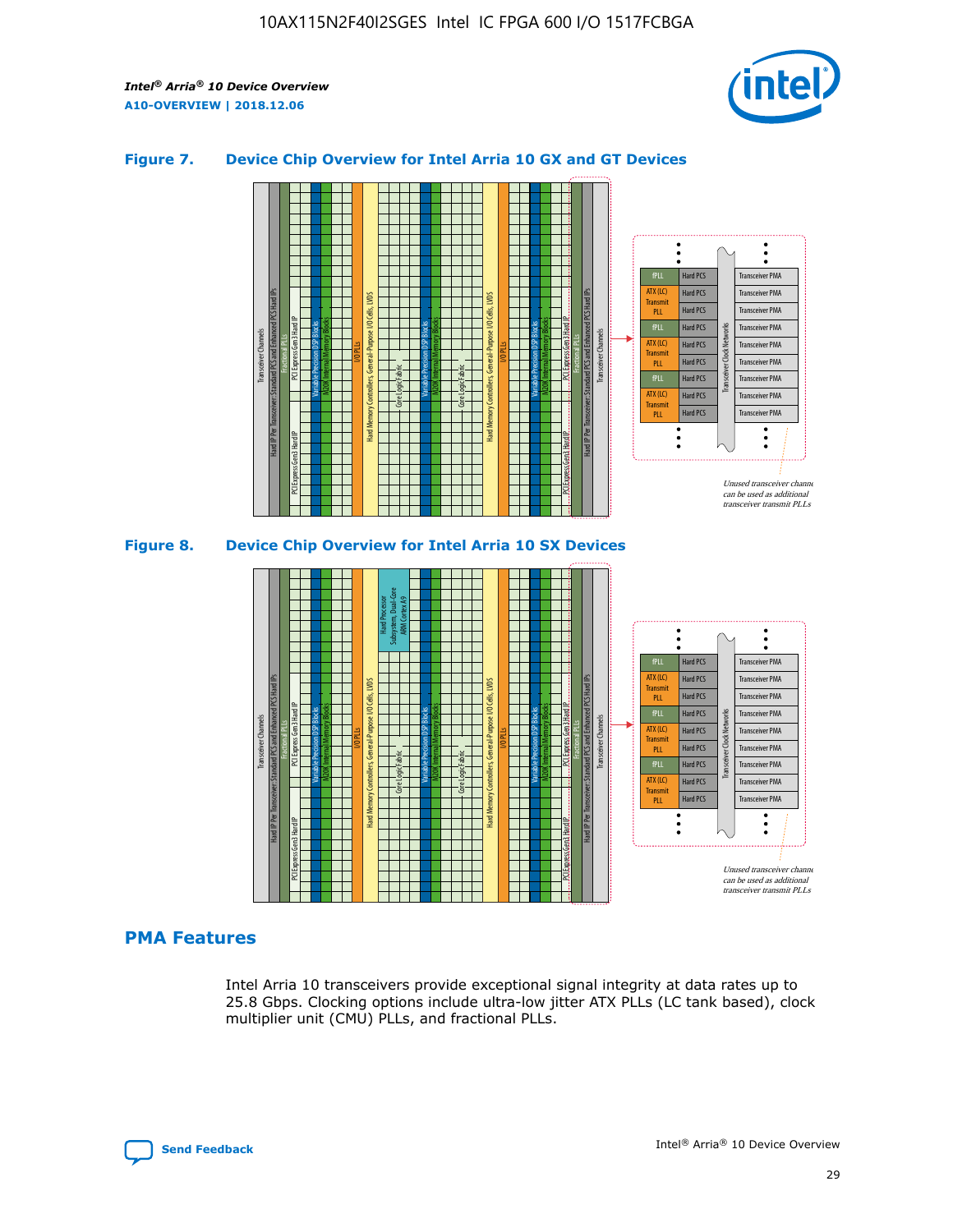

Each transceiver channel contains a channel PLL that can be used as the CMU PLL or clock data recovery (CDR) PLL. In CDR mode, the channel PLL recovers the receiver clock and data in the transceiver channel. Up to 80 independent data rates can be configured on a single Intel Arria 10 device.

## **Table 23. PMA Features of the Transceivers in Intel Arria 10 Devices**

| <b>Feature</b>                                             | <b>Capability</b>                                                                                                                                                                                                             |
|------------------------------------------------------------|-------------------------------------------------------------------------------------------------------------------------------------------------------------------------------------------------------------------------------|
| Chip-to-Chip Data Rates                                    | 1 Gbps to 17.4 Gbps (Intel Arria 10 GX devices)<br>1 Gbps to 25.8 Gbps (Intel Arria 10 GT devices)                                                                                                                            |
| Backplane Support                                          | Drive backplanes at data rates up to 12.5 Gbps                                                                                                                                                                                |
| <b>Optical Module Support</b>                              | SFP+/SFP, XFP, CXP, QSFP/QSFP28, CFP/CFP2/CFP4                                                                                                                                                                                |
| Cable Driving Support                                      | SFP+ Direct Attach, PCI Express over cable, eSATA                                                                                                                                                                             |
| Transmit Pre-Emphasis                                      | 4-tap transmit pre-emphasis and de-emphasis to compensate for system channel loss                                                                                                                                             |
| Continuous Time Linear<br>Equalizer (CTLE)                 | Dual mode, high-gain, and high-data rate, linear receive equalization to compensate for<br>system channel loss                                                                                                                |
| Decision Feedback Equalizer<br>(DFE)                       | 7-fixed and 4-floating tap DFE to equalize backplane channel loss in the presence of<br>crosstalk and noisy environments                                                                                                      |
| Variable Gain Amplifier                                    | Optimizes the signal amplitude prior to the CDR sampling and operates in fixed and<br>adaptive modes                                                                                                                          |
| Altera Digital Adaptive<br>Parametric Tuning (ADAPT)       | Fully digital adaptation engine to automatically adjust all link equalization parameters-<br>including CTLE, DFE, and variable gain amplifier blocks—that provide optimal link margin<br>without intervention from user logic |
| Precision Signal Integrity<br>Calibration Engine (PreSICE) | Hardened calibration controller to quickly calibrate all transceiver control parameters on<br>power-up, which provides the optimal signal integrity and jitter performance                                                    |
| Advanced Transmit (ATX)<br><b>PLL</b>                      | Low jitter ATX (LC tank based) PLLs with continuous tuning range to cover a wide range of<br>standard and proprietary protocols                                                                                               |
| <b>Fractional PLLs</b>                                     | On-chip fractional frequency synthesizers to replace on-board crystal oscillators and reduce<br>system cost                                                                                                                   |
| Digitally Assisted Analog<br><b>CDR</b>                    | Superior jitter tolerance with fast lock time                                                                                                                                                                                 |
| Dynamic Partial<br>Reconfiguration                         | Allows independent control of the Avalon memory-mapped interface of each transceiver<br>channel for the highest transceiver flexibility                                                                                       |
| Multiple PCS-PMA and PCS-<br>PLD interface widths          | 8-, 10-, 16-, 20-, 32-, 40-, or 64-bit interface widths for flexibility of deserialization width,<br>encoding, and reduced latency                                                                                            |

## **PCS Features**

This table summarizes the Intel Arria 10 transceiver PCS features. You can use the transceiver PCS to support a wide range of protocols ranging from 1 Gbps to 25.8 Gbps.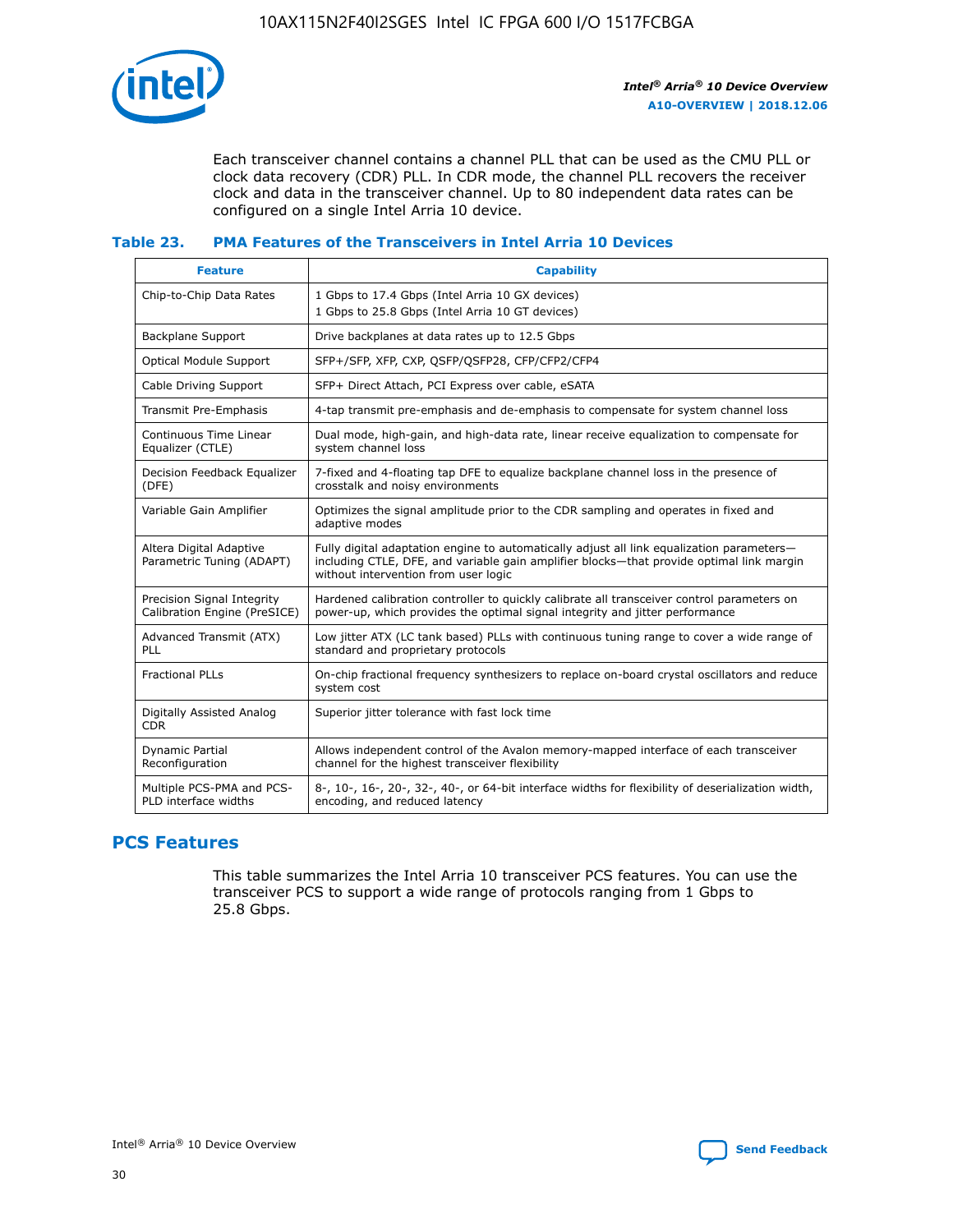

| <b>PCS</b>    | <b>Description</b>                                                                                                                                                                                                                                                                                                                                                                                             |
|---------------|----------------------------------------------------------------------------------------------------------------------------------------------------------------------------------------------------------------------------------------------------------------------------------------------------------------------------------------------------------------------------------------------------------------|
| Standard PCS  | Operates at a data rate up to 12 Gbps<br>Supports protocols such as PCI-Express, CPRI 4.2+, GigE, IEEE 1588 in Hard PCS<br>Implements other protocols using Basic/Custom (Standard PCS) transceiver<br>configuration rules.                                                                                                                                                                                    |
| Enhanced PCS  | Performs functions common to most serial data industry standards, such as word<br>alignment, encoding/decoding, and framing, before data is sent or received off-chip<br>through the PMA<br>• Handles data transfer to and from the FPGA fabric<br>Handles data transfer internally to and from the PMA<br>Provides frequency compensation<br>Performs channel bonding for multi-channel low skew applications |
| PCIe Gen3 PCS | Supports the seamless switching of Data and Clock between the Gen1, Gen2, and Gen3<br>data rates<br>Provides support for PIPE 3.0 features<br>Supports the PIPE interface with the Hard IP enabled, as well as with the Hard IP<br>bypassed                                                                                                                                                                    |

#### **Related Information**

- PCIe Gen1, Gen2, and Gen3 Hard IP on page 26
- Interlaken Support on page 26
- 10 Gbps Ethernet Support on page 26

## **PCS Protocol Support**

This table lists some of the protocols supported by the Intel Arria 10 transceiver PCS. For more information about the blocks in the transmitter and receiver data paths, refer to the related information.

| <b>Protocol</b>                                 | <b>Data Rate</b><br>(Gbps) | <b>Transceiver IP</b>       | <b>PCS Support</b>                      |
|-------------------------------------------------|----------------------------|-----------------------------|-----------------------------------------|
| PCIe Gen3 x1, x2, x4, x8                        | 8.0                        | Native PHY (PIPE)           | Standard PCS and PCIe<br>Gen3 PCS       |
| PCIe Gen2 x1, x2, x4, x8                        | 5.0                        | Native PHY (PIPE)           | <b>Standard PCS</b>                     |
| PCIe Gen1 x1, x2, x4, x8                        | 2.5                        | Native PHY (PIPE)           | Standard PCS                            |
| 1000BASE-X Gigabit Ethernet                     | 1.25                       | Native PHY                  | <b>Standard PCS</b>                     |
| 1000BASE-X Gigabit Ethernet with<br>IEEE 1588v2 | 1.25                       | Native PHY                  | Standard PCS                            |
| 10GBASE-R                                       | 10.3125                    | Native PHY                  | <b>Enhanced PCS</b>                     |
| 10GBASE-R with IEEE 1588v2                      | 10.3125                    | Native PHY                  | <b>Enhanced PCS</b>                     |
| 10GBASE-R with KR FEC                           | 10.3125                    | Native PHY                  | <b>Enhanced PCS</b>                     |
| 10GBASE-KR and 1000BASE-X                       | 10.3125                    | 1G/10GbE and 10GBASE-KR PHY | Standard PCS and<br><b>Enhanced PCS</b> |
| Interlaken (CEI-6G/11G)                         | 3.125 to 17.4              | Native PHY                  | <b>Enhanced PCS</b>                     |
| SFI-S/SFI-5.2                                   | 11.2                       | Native PHY                  | <b>Enhanced PCS</b>                     |
| $10G$ SDI                                       | 10.692                     | Native PHY                  | <b>Enhanced PCS</b>                     |
|                                                 |                            |                             | continued                               |

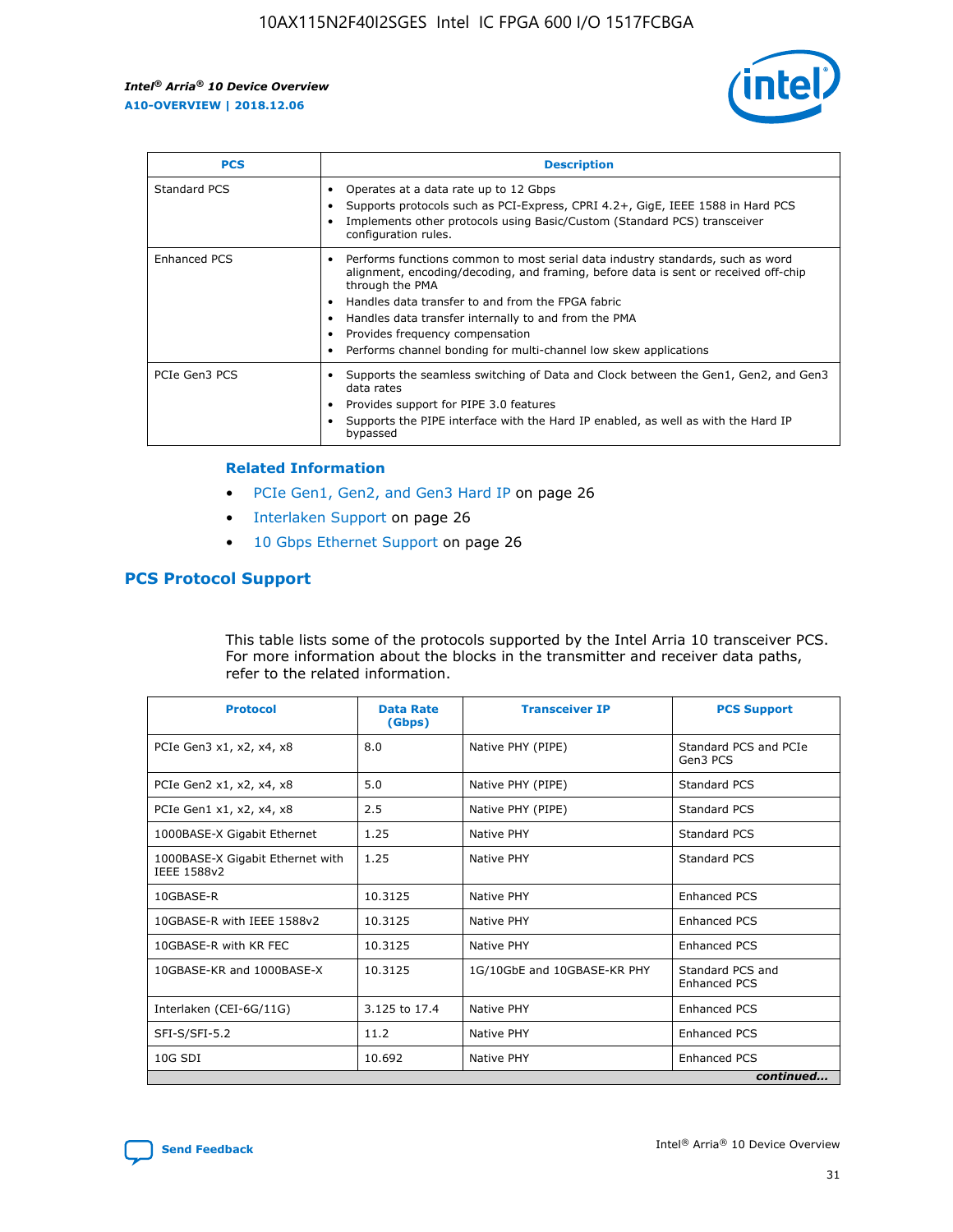

| <b>Protocol</b>      | <b>Data Rate</b><br>(Gbps) | <b>Transceiver IP</b> | <b>PCS Support</b> |
|----------------------|----------------------------|-----------------------|--------------------|
| CPRI 6.0 (64B/66B)   | 0.6144 to<br>10.1376       | Native PHY            | Enhanced PCS       |
| CPRI 4.2 (8B/10B)    | $0.6144$ to<br>9.8304      | Native PHY            | Standard PCS       |
| OBSAI RP3 v4.2       | 0.6144 to 6.144            | Native PHY            | Standard PCS       |
| SD-SDI/HD-SDI/3G-SDI | $0.143(12)$ to<br>2.97     | Native PHY            | Standard PCS       |

## **Related Information**

#### [Intel Arria 10 Transceiver PHY User Guide](https://www.intel.com/content/www/us/en/programmable/documentation/nik1398707230472.html#nik1398707091164)

Provides more information about the supported transceiver protocols and PHY IP, the PMA architecture, and the standard, enhanced, and PCIe Gen3 PCS architecture.

# **SoC with Hard Processor System**

Each SoC device combines an FPGA fabric and a hard processor system (HPS) in a single device. This combination delivers the flexibility of programmable logic with the power and cost savings of hard IP in these ways:

- Reduces board space, system power, and bill of materials cost by eliminating a discrete embedded processor
- Allows you to differentiate the end product in both hardware and software, and to support virtually any interface standard
- Extends the product life and revenue through in-field hardware and software updates

 $(12)$  The 0.143 Gbps data rate is supported using oversampling of user logic that you must implement in the FPGA fabric.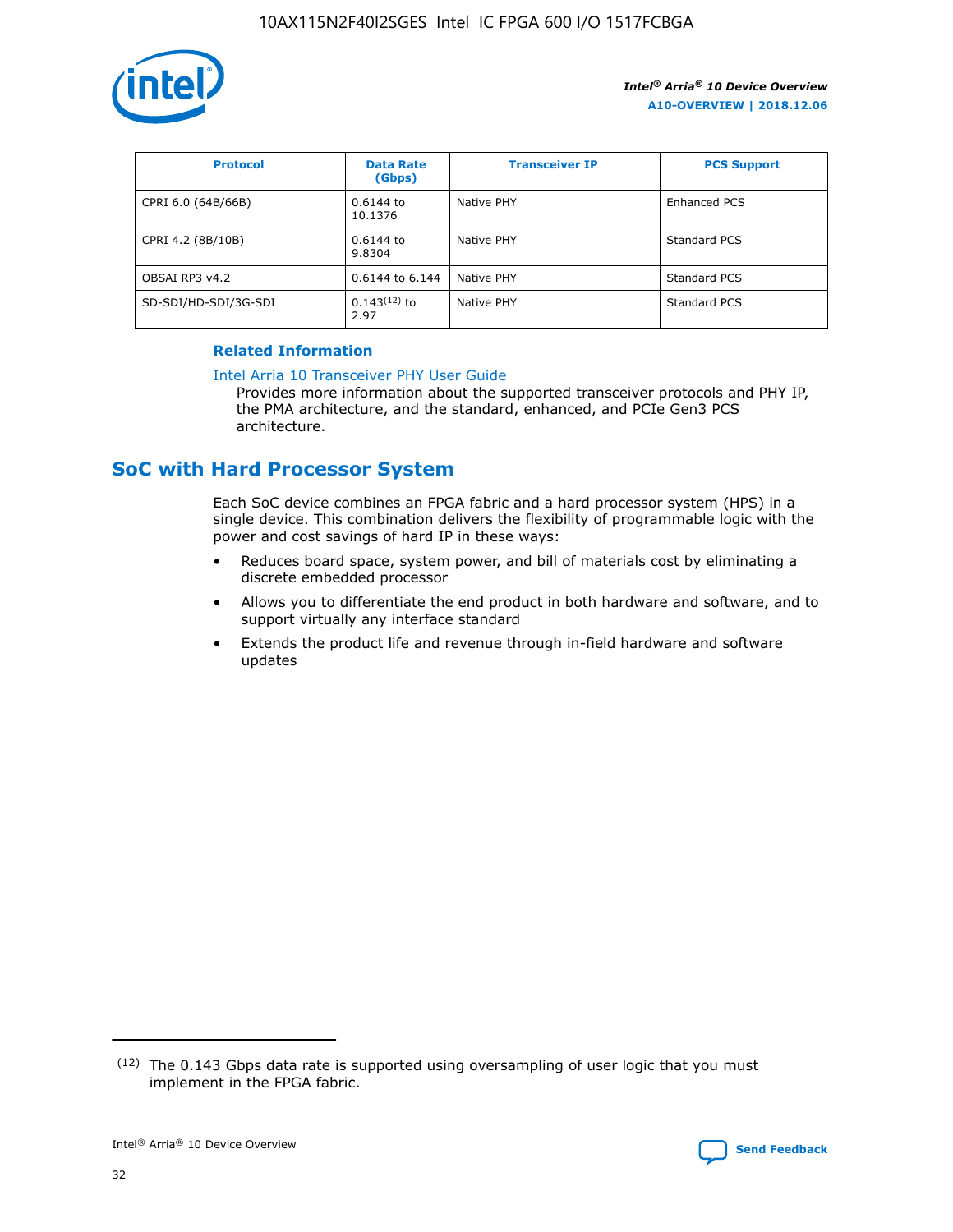

#### **Figure 9. HPS Block Diagram**

This figure shows a block diagram of the HPS with the dual ARM Cortex-A9 MPCore processor.



## **Key Advantages of 20-nm HPS**

The 20-nm HPS strikes a balance between enabling maximum software compatibility with 28-nm SoCs while still improving upon the 28-nm HPS architecture. These improvements address the requirements of the next generation target markets such as wireless and wireline communications, compute and storage equipment, broadcast and military in terms of performance, memory bandwidth, connectivity via backplane and security.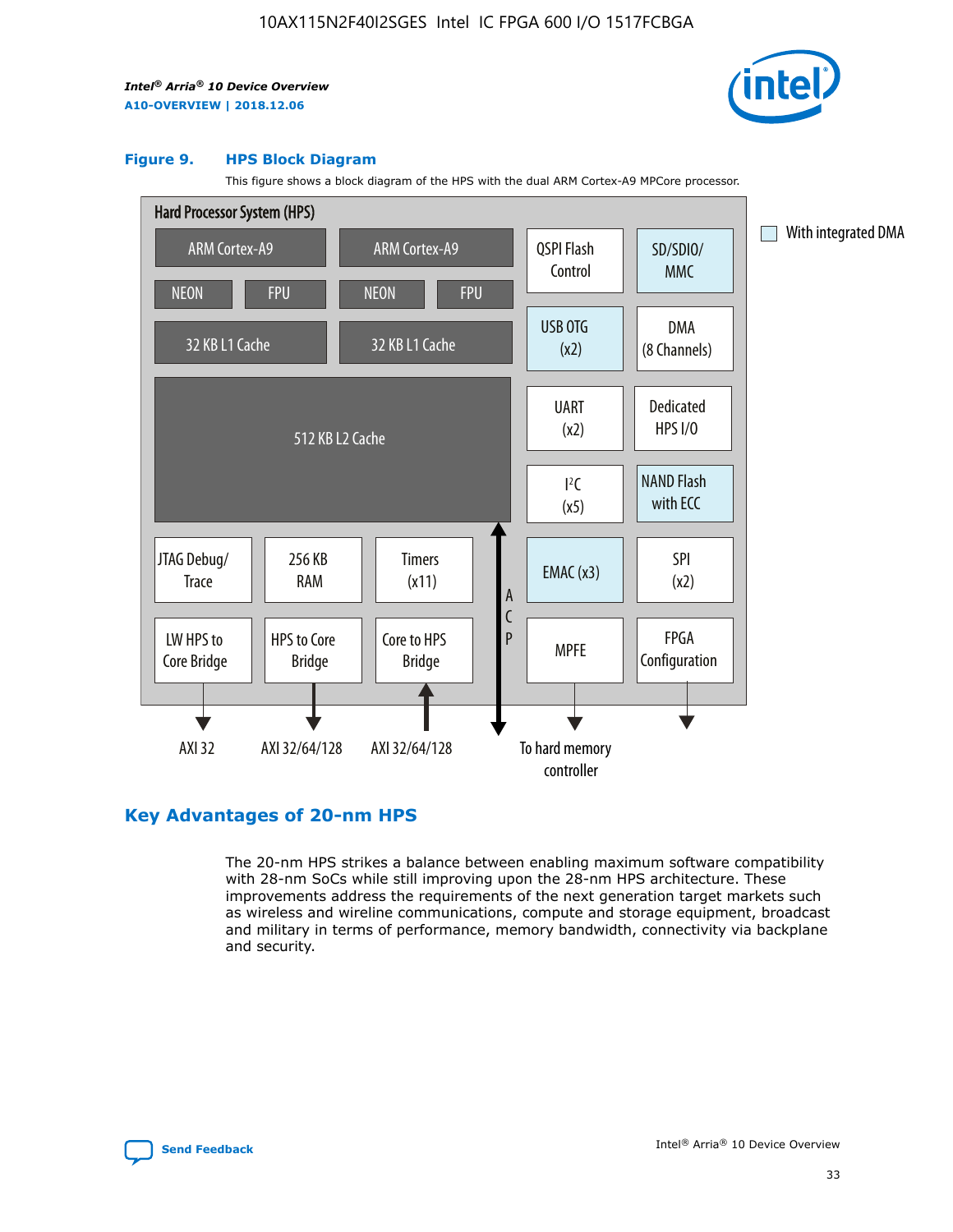

## **Table 24. Improvements in 20 nm HPS**

This table lists the key improvements of the 20 nm HPS compared to the 28 nm HPS.

| Advantages/<br><b>Improvements</b>                          | <b>Description</b>                                                                                                                                                                                                                                                                                                                                                                                                                                                                                                                                                                                                                                                                                                                                                                                                                                                                                                                   |
|-------------------------------------------------------------|--------------------------------------------------------------------------------------------------------------------------------------------------------------------------------------------------------------------------------------------------------------------------------------------------------------------------------------------------------------------------------------------------------------------------------------------------------------------------------------------------------------------------------------------------------------------------------------------------------------------------------------------------------------------------------------------------------------------------------------------------------------------------------------------------------------------------------------------------------------------------------------------------------------------------------------|
| Increased performance and<br>overdrive capability           | While the nominal processor frequency is 1.2 GHz, the 20 nm HPS offers an "overdrive"<br>feature which enables a higher processor operating frequency. This requires a higher supply<br>voltage value that is unique to the HPS and may require a separate regulator.                                                                                                                                                                                                                                                                                                                                                                                                                                                                                                                                                                                                                                                                |
| Increased processor memory<br>bandwidth and DDR4<br>support | Up to 64-bit DDR4 memory at 2,400 Mbps support is available for the processor. The hard<br>memory controller for the HPS comprises a multi-port front end that manages connections<br>to a single port memory controller. The multi-port front end allows logic core and the HPS<br>to share ports and thereby the available bandwidth of the memory controller.                                                                                                                                                                                                                                                                                                                                                                                                                                                                                                                                                                     |
| Flexible I/O sharing                                        | An advanced I/O pin muxing scheme allows improved sharing of I/O between the HPS and<br>the core logic. The following types of I/O are available for SoC:<br>17 dedicated I/Os-physically located inside the HPS block and are not accessible to<br>logic within the core. The 17 dedicated I/Os are used for HPS clock, resets, and<br>interfacing with boot devices, QSPI, and SD/MMC.<br>48 direct shared I/O-located closest to the HPS block and are ideal for high speed HPS<br>$\bullet$<br>peripherals such as EMAC, USB, and others. There is one bank of 48 I/Os that supports<br>direct sharing where the 48 I/Os can be shared 12 I/Os at a time.<br>Standard (shared) I/O-all standard I/Os can be shared by the HPS peripherals and any<br>logic within the core. For designs where more than 48 I/Os are required to fully use all<br>the peripherals in the HPS, these I/Os can be connected through the core logic. |
| <b>EMAC</b> core                                            | Three EMAC cores are available in the HPS. The EMAC cores enable an application to<br>support two redundant Ethernet connections; for example, backplane, or two EMAC cores<br>for managing IEEE 1588 time stamp information while allowing a third EMAC core for debug<br>and configuration. All three EMACs can potentially share the same time stamps, simplifying<br>the 1588 time stamping implementation. A new serial time stamp interface allows core<br>logic to access and read the time stamp values. The integrated EMAC controllers can be<br>connected to external Ethernet PHY through the provided MDIO or I <sup>2</sup> C interface.                                                                                                                                                                                                                                                                               |
| On-chip memory                                              | The on-chip memory is updated to 256 KB support and can support larger data sets and<br>real time algorithms.                                                                                                                                                                                                                                                                                                                                                                                                                                                                                                                                                                                                                                                                                                                                                                                                                        |
| <b>ECC</b> enhancements                                     | Improvements in L2 Cache ECC management allow identification of errors down to the<br>address level. ECC enhancements also enable improved error injection and status reporting<br>via the introduction of new memory mapped access to syndrome and data signals.                                                                                                                                                                                                                                                                                                                                                                                                                                                                                                                                                                                                                                                                    |
| HPS to FPGA Interconnect<br>Backbone                        | Although the HPS and the Logic Core can operate independently, they are tightly coupled<br>via a high-bandwidth system interconnect built from high-performance ARM AMBA AXI bus<br>bridges. IP bus masters in the FPGA fabric have access to HPS bus slaves via the FPGA-to-<br>HPS interconnect. Similarly, HPS bus masters have access to bus slaves in the core fabric<br>via the HPS-to-FPGA bridge. Both bridges are AMBA AXI-3 compliant and support<br>simultaneous read and write transactions. Up to three masters within the core fabric can<br>share the HPS SDRAM controller with the processor. Additionally, the processor can be used<br>to configure the core fabric under program control via a dedicated 32-bit configuration port.                                                                                                                                                                               |
| FPGA configuration and HPS<br>booting                       | The FPGA fabric and HPS in the SoCs are powered independently. You can reduce the clock<br>frequencies or gate the clocks to reduce dynamic power.<br>You can configure the FPGA fabric and boot the HPS independently, in any order, providing<br>you with more design flexibility.                                                                                                                                                                                                                                                                                                                                                                                                                                                                                                                                                                                                                                                 |
| Security                                                    | New security features have been introduced for anti-tamper management, secure boot,<br>encryption (AES), and authentication (SHA).                                                                                                                                                                                                                                                                                                                                                                                                                                                                                                                                                                                                                                                                                                                                                                                                   |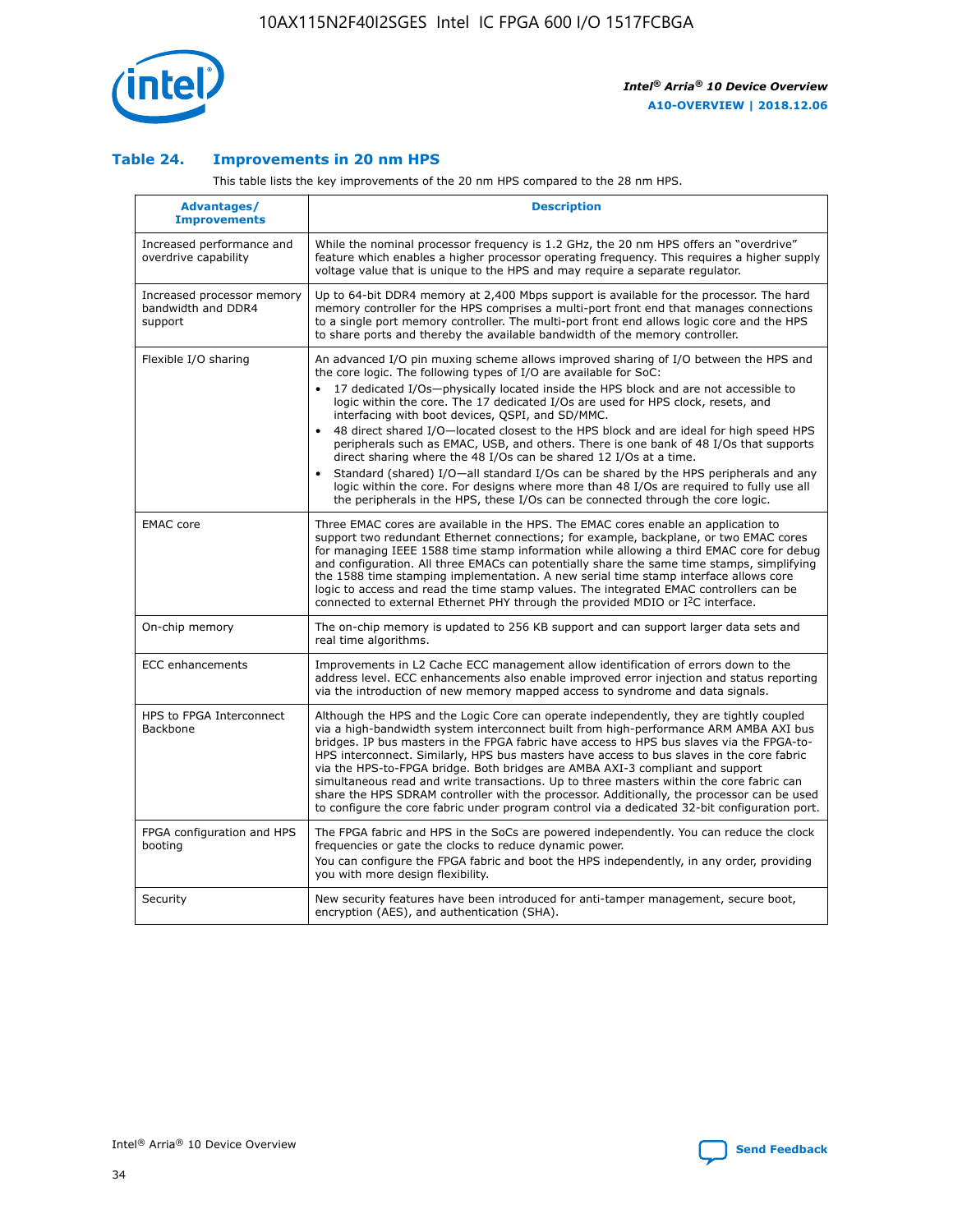

## **Features of the HPS**

The HPS has the following features:

- 1.2-GHz, dual-core ARM Cortex-A9 MPCore processor with up to 1.5-GHz via overdrive
	- ARMv7-A architecture that runs 32-bit ARM instructions, 16-bit and 32-bit Thumb instructions, and 8-bit Java byte codes in Jazelle style
	- Superscalar, variable length, out-of-order pipeline with dynamic branch prediction
	- Instruction Efficiency 2.5 MIPS/MHz, which provides total performance of 7500 MIPS at 1.5 GHz
- Each processor core includes:
	- 32 KB of L1 instruction cache, 32 KB of L1 data cache
	- Single- and double-precision floating-point unit and NEON media engine
	- CoreSight debug and trace technology
	- Snoop Control Unit (SCU) and Acceleration Coherency Port (ACP)
- 512 KB of shared L2 cache
- 256 KB of scratch RAM
- Hard memory controller with support for DDR3, DDR4 and optional error correction code (ECC) support
- Multiport Front End (MPFE) Scheduler interface to the hard memory controller
- 8-channel direct memory access (DMA) controller
- QSPI flash controller with SIO, DIO, QIO SPI Flash support
- NAND flash controller (ONFI 1.0 or later) with DMA and ECC support, updated to support 8 and 16-bit Flash devices and new command DMA to offload CPU for fast power down recovery
- Updated SD/SDIO/MMC controller to eMMC 4.5 with DMA with CE-ATA digital command support
- 3 10/100/1000 Ethernet media access control (MAC) with DMA
- 2 USB On-the-Go (OTG) controllers with DMA
- $\bullet$  5 I<sup>2</sup>C controllers (3 can be used by EMAC for MIO to external PHY)
- 2 UART 16550 Compatible controllers
- 4 serial peripheral interfaces (SPI) (2 Master, 2 Slaves)
- 62 programmable general-purpose I/Os, which includes 48 direct share I/Os that allows the HPS peripherals to connect directly to the FPGA I/Os
- 7 general-purpose timers
- 4 watchdog timers
- Anti-tamper, Secure Boot, Encryption (AES) and Authentication (SHA)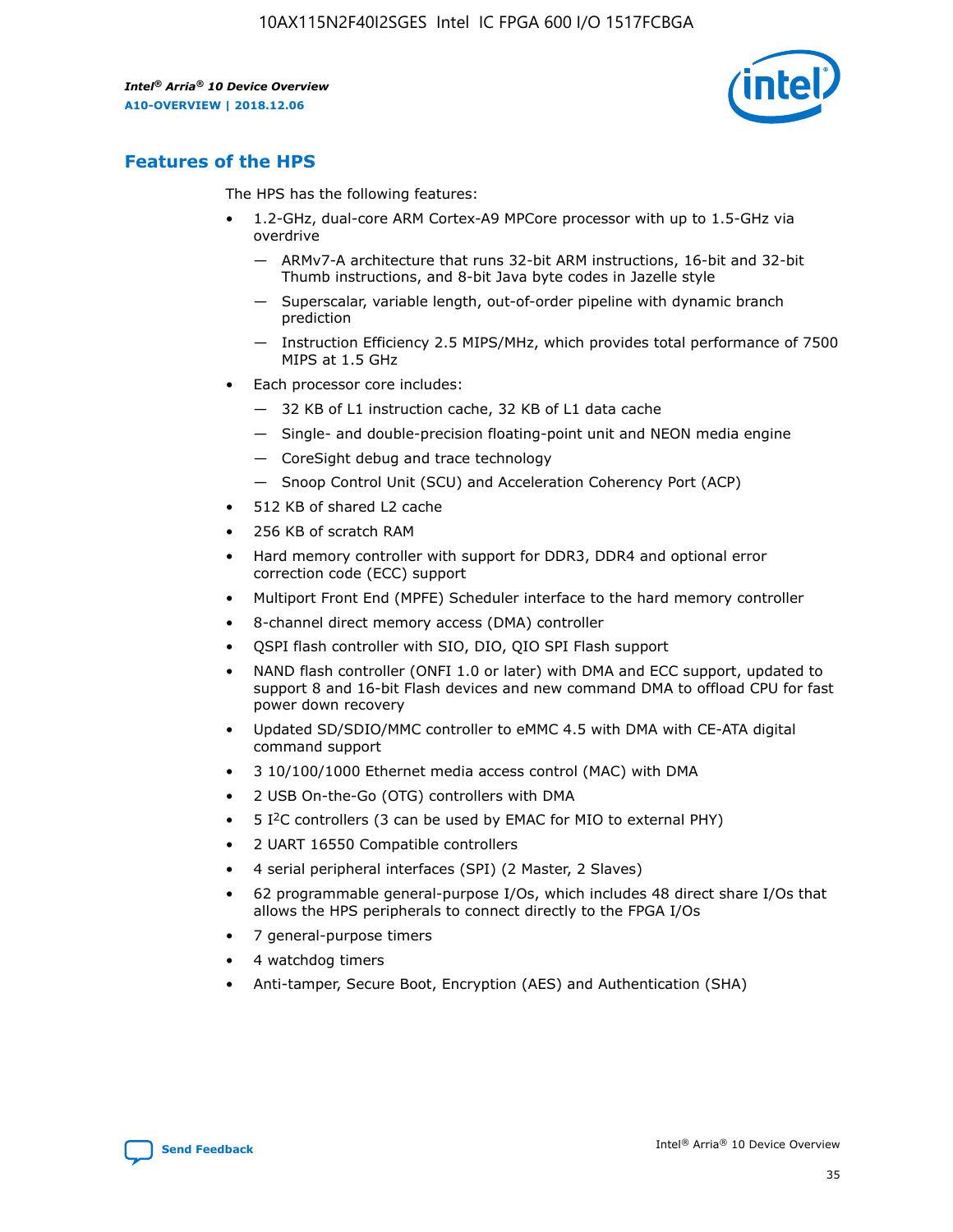

## **System Peripherals and Debug Access Port**

Each Ethernet MAC, USB OTG, NAND flash controller, and SD/MMC controller module has an integrated DMA controller. For modules without an integrated DMA controller, an additional DMA controller module provides up to eight channels of high-bandwidth data transfers. Peripherals that communicate off-chip are multiplexed with other peripherals at the HPS pin level. This allows you to choose which peripherals interface with other devices on your PCB.

The debug access port provides interfaces to industry standard JTAG debug probes and supports ARM CoreSight debug and core traces to facilitate software development.

## **HPS–FPGA AXI Bridges**

The HPS–FPGA bridges, which support the Advanced Microcontroller Bus Architecture (AMBA) Advanced eXtensible Interface (AXI™) specifications, consist of the following bridges:

- FPGA-to-HPS AMBA AXI bridge—a high-performance bus supporting 32, 64, and 128 bit data widths that allows the FPGA fabric to issue transactions to slaves in the HPS.
- HPS-to-FPGA Avalon/AMBA AXI bridge—a high-performance bus supporting 32, 64, and 128 bit data widths that allows the HPS to issue transactions to slaves in the FPGA fabric.
- Lightweight HPS-to-FPGA AXI bridge—a lower latency 32 bit width bus that allows the HPS to issue transactions to soft peripherals in the FPGA fabric. This bridge is primarily used for control and status register (CSR) accesses to peripherals in the FPGA fabric.

The HPS–FPGA AXI bridges allow masters in the FPGA fabric to communicate with slaves in the HPS logic, and vice versa. For example, the HPS-to-FPGA AXI bridge allows you to share memories instantiated in the FPGA fabric with one or both microprocessors in the HPS, while the FPGA-to-HPS AXI bridge allows logic in the FPGA fabric to access the memory and peripherals in the HPS.

Each HPS–FPGA bridge also provides asynchronous clock crossing for data transferred between the FPGA fabric and the HPS.

#### **HPS SDRAM Controller Subsystem**

The HPS SDRAM controller subsystem contains a multiport SDRAM controller and DDR PHY that are shared between the FPGA fabric (through the FPGA-to-HPS SDRAM interface), the level 2 (L2) cache, and the level 3 (L3) system interconnect. The FPGA-to-HPS SDRAM interface supports AMBA AXI and Avalon® Memory-Mapped (Avalon-MM) interface standards, and provides up to six individual ports for access by masters implemented in the FPGA fabric.

The HPS SDRAM controller supports up to 3 masters (command ports), 3x 64-bit read data ports and 3x 64-bit write data ports.

To maximize memory performance, the SDRAM controller subsystem supports command and data reordering, deficit round-robin arbitration with aging, and high-priority bypass features.

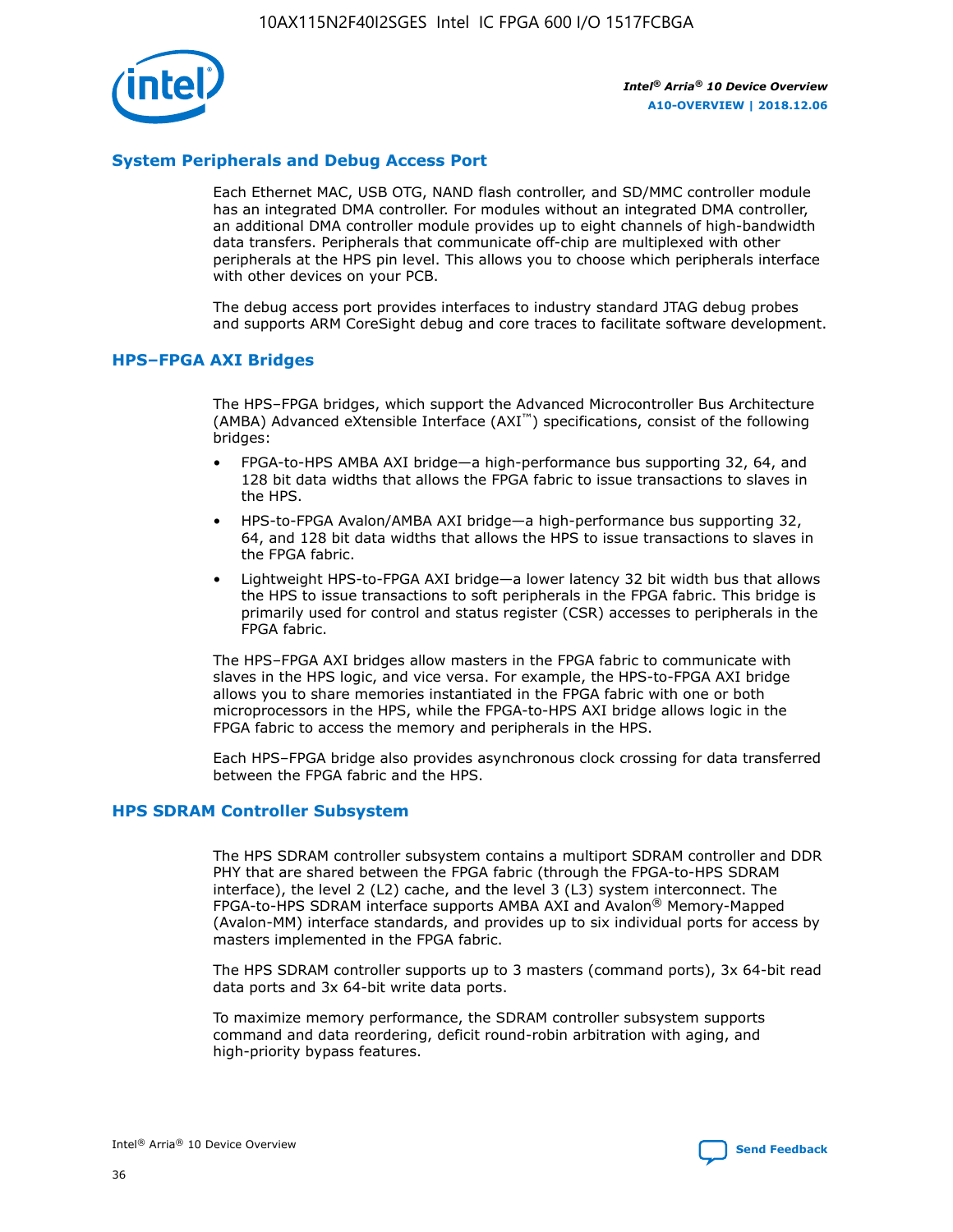

## **FPGA Configuration and HPS Booting**

The FPGA fabric and HPS in the SoC FPGA must be powered at the same time. You can reduce the clock frequencies or gate the clocks to reduce dynamic power.

Once powered, the FPGA fabric and HPS can be configured independently thus providing you with more design flexibility:

- You can boot the HPS independently. After the HPS is running, the HPS can fully or partially reconfigure the FPGA fabric at any time under software control. The HPS can also configure other FPGAs on the board through the FPGA configuration controller.
- Configure the FPGA fabric first, and then boot the HPS from memory accessible to the FPGA fabric.

## **Hardware and Software Development**

For hardware development, you can configure the HPS and connect your soft logic in the FPGA fabric to the HPS interfaces using the Platform Designer system integration tool in the Intel Quartus Prime software.

For software development, the ARM-based SoC FPGA devices inherit the rich software development ecosystem available for the ARM Cortex-A9 MPCore processor. The software development process for Intel SoC FPGAs follows the same steps as those for other SoC devices from other manufacturers. Support for Linux\*, VxWorks\*, and other operating systems are available for the SoC FPGAs. For more information on the operating systems support availability, contact the Intel FPGA sales team.

You can begin device-specific firmware and software development on the Intel SoC FPGA Virtual Target. The Virtual Target is a fast PC-based functional simulation of a target development system—a model of a complete development board. The Virtual Target enables the development of device-specific production software that can run unmodified on actual hardware.

## **Dynamic and Partial Reconfiguration**

The Intel Arria 10 devices support dynamic and partial reconfiguration. You can use dynamic and partial reconfiguration simultaneously to enable seamless reconfiguration of both the device core and transceivers.

## **Dynamic Reconfiguration**

You can reconfigure the PMA and PCS blocks while the device continues to operate. This feature allows you to change the data rates, protocol, and analog settings of a channel in a transceiver bank without affecting on-going data transfer in other transceiver banks. This feature is ideal for applications that require dynamic multiprotocol or multirate support.

## **Partial Reconfiguration**

Using partial reconfiguration, you can reconfigure some parts of the device while keeping the device in operation.

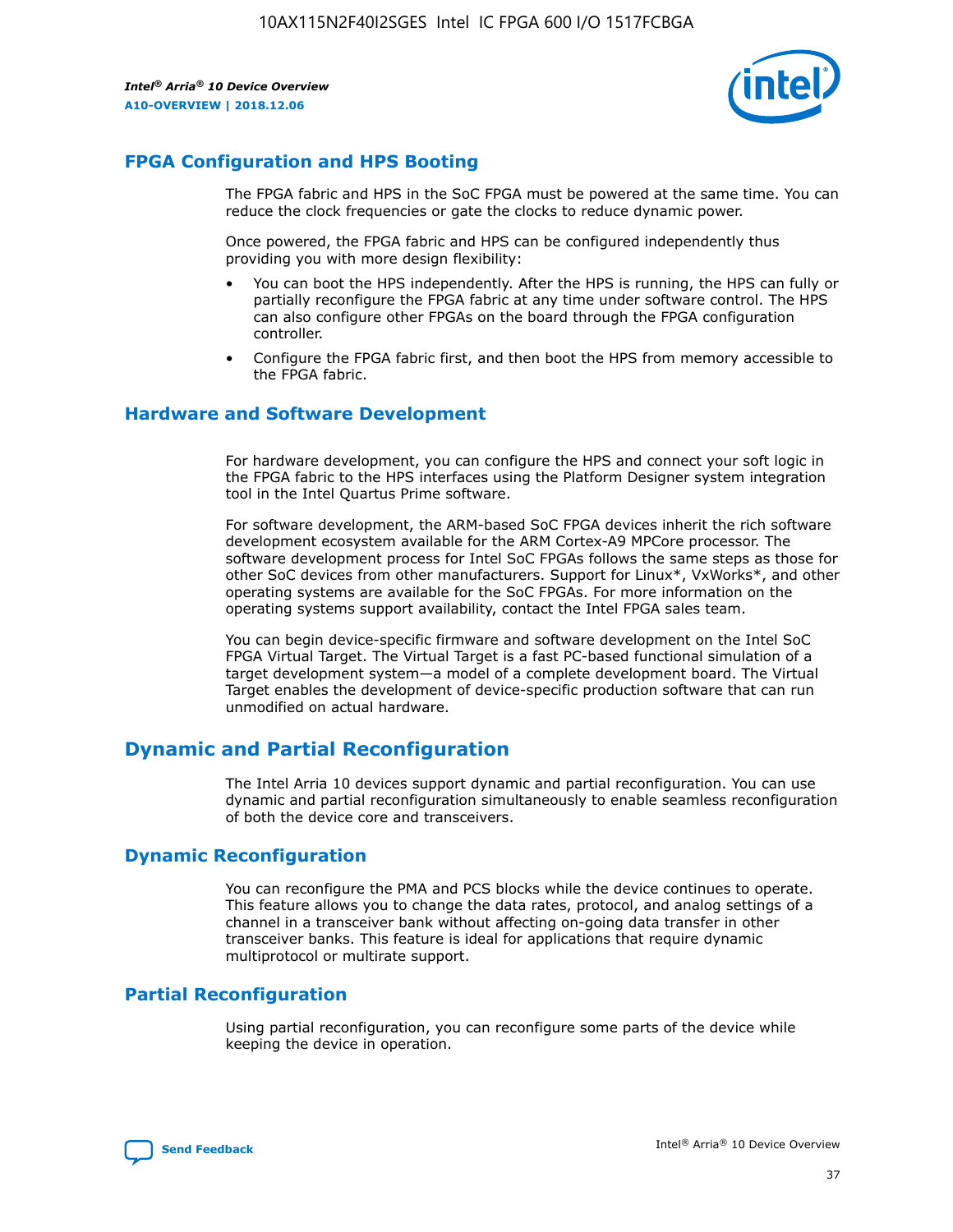

Instead of placing all device functions in the FPGA fabric, you can store some functions that do not run simultaneously in external memory and load them only when required. This capability increases the effective logic density of the device, and lowers cost and power consumption.

In the Intel solution, you do not have to worry about intricate device architecture to perform a partial reconfiguration. The partial reconfiguration capability is built into the Intel Quartus Prime design software, making such time-intensive task simple.

Intel Arria 10 devices support partial reconfiguration in the following configuration options:

- Using an internal host:
	- All supported configuration modes where the FPGA has access to external memory devices such as serial and parallel flash memory.
	- Configuration via Protocol [CvP (PCIe)]
- Using an external host—passive serial (PS), fast passive parallel (FPP) x8, FPP x16, and FPP x32 I/O interface.

# **Enhanced Configuration and Configuration via Protocol**

## **Table 25. Configuration Schemes and Features of Intel Arria 10 Devices**

Intel Arria 10 devices support 1.8 V programming voltage and several configuration schemes.

| <b>Scheme</b>                                                          | <b>Data</b><br><b>Width</b> | <b>Max Clock</b><br>Rate<br>(MHz) | <b>Max Data</b><br>Rate<br>(Mbps)<br>(13) | <b>Decompression</b> | <b>Design</b><br>Security <sup>(1</sup><br>4) | <b>Partial</b><br><b>Reconfiguration</b><br>(15) | <b>Remote</b><br><b>System</b><br><b>Update</b> |
|------------------------------------------------------------------------|-----------------------------|-----------------------------------|-------------------------------------------|----------------------|-----------------------------------------------|--------------------------------------------------|-------------------------------------------------|
| <b>JTAG</b>                                                            | 1 bit                       | 33                                | 33                                        |                      |                                               | Yes(16)                                          |                                                 |
| Active Serial (AS)<br>through the<br>EPCO-L<br>configuration<br>device | 1 bit,<br>4 bits            | 100                               | 400                                       | Yes                  | Yes                                           | $Y_{PS}(16)$                                     | Yes                                             |
| Passive serial (PS)<br>through CPLD or<br>external<br>microcontroller  | 1 bit                       | 100                               | 100                                       | Yes                  | Yes                                           | Yes(16)                                          | Parallel<br>Flash<br>Loader<br>(PFL) IP<br>core |
|                                                                        | continued                   |                                   |                                           |                      |                                               |                                                  |                                                 |

<sup>(13)</sup> Enabling either compression or design security features affects the maximum data rate. Refer to the Intel Arria 10 Device Datasheet for more information.

<sup>(14)</sup> Encryption and compression cannot be used simultaneously.

 $<sup>(15)</sup>$  Partial reconfiguration is an advanced feature of the device family. If you are interested in</sup> using partial reconfiguration, contact Intel for support.

 $(16)$  Partial configuration can be performed only when it is configured as internal host.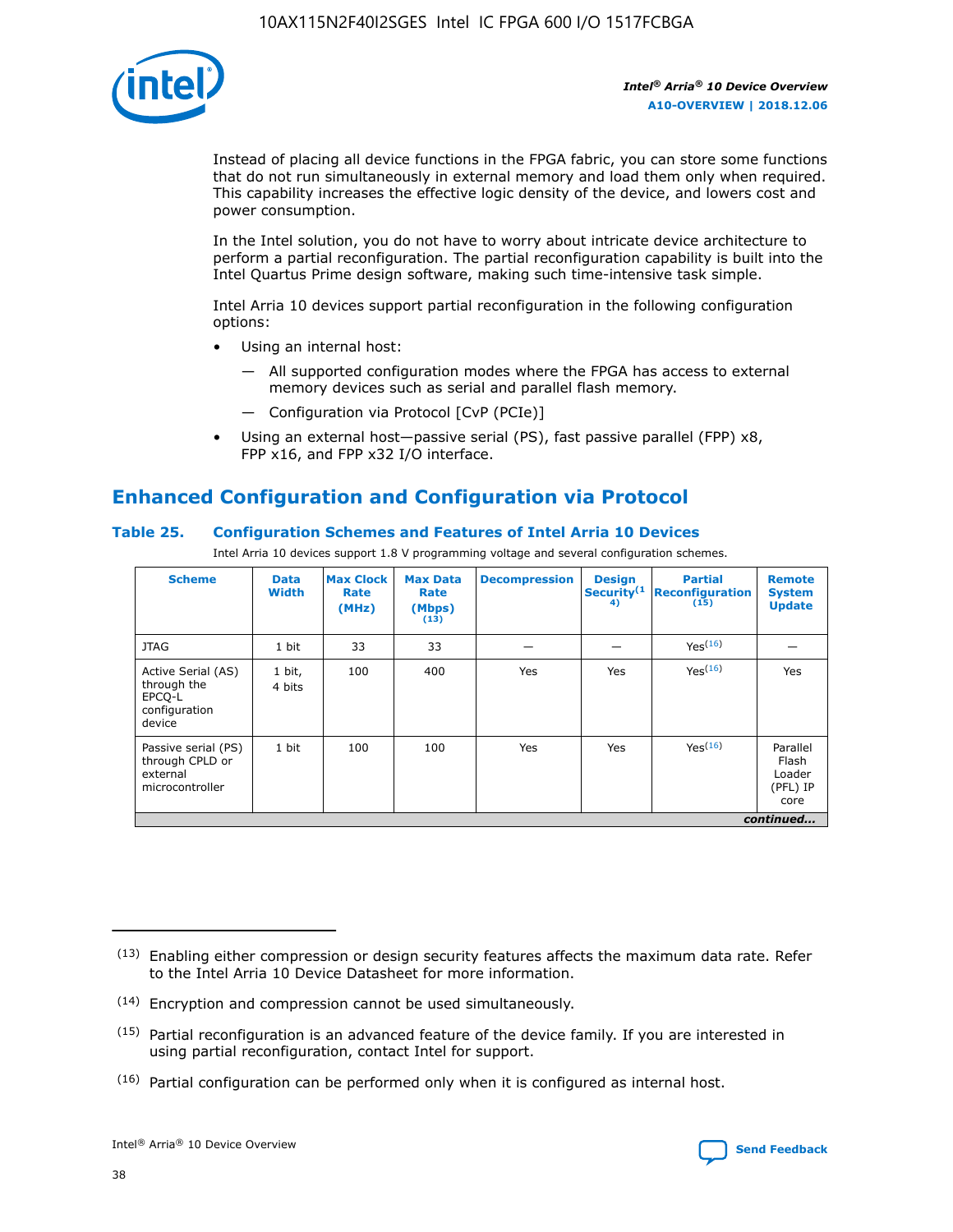

| <b>Scheme</b>                                   | <b>Data</b><br><b>Width</b> | <b>Max Clock</b><br>Rate<br>(MHz) | <b>Max Data</b><br>Rate<br>(Mbps)<br>(13) | <b>Decompression</b> | <b>Design</b><br>Security <sup>(1</sup><br>4) | <b>Partial</b><br><b>Reconfiguration</b><br>(15) | <b>Remote</b><br><b>System</b><br><b>Update</b> |
|-------------------------------------------------|-----------------------------|-----------------------------------|-------------------------------------------|----------------------|-----------------------------------------------|--------------------------------------------------|-------------------------------------------------|
| Fast passive                                    | 8 bits                      | 100                               | 3200                                      | Yes                  | Yes                                           | Yes(17)                                          | PFL IP                                          |
| parallel (FPP)<br>through CPLD or               | 16 bits                     |                                   |                                           | Yes                  | Yes                                           |                                                  | core                                            |
| external<br>microcontroller                     | 32 bits                     |                                   |                                           | Yes                  | Yes                                           |                                                  |                                                 |
| Configuration via                               | 16 bits                     | 100                               | 3200                                      | Yes                  | Yes                                           | Yes <sup>(17)</sup>                              |                                                 |
| <b>HPS</b>                                      | 32 bits                     |                                   |                                           | Yes                  | Yes                                           |                                                  |                                                 |
| Configuration via<br>Protocol [CvP<br>$(PCIe*)$ | x1, x2,<br>x4, x8<br>lanes  |                                   | 8000                                      | Yes                  | Yes                                           | Yes <sup>(16)</sup>                              |                                                 |

You can configure Intel Arria 10 devices through PCIe using Configuration via Protocol (CvP). The Intel Arria 10 CvP implementation conforms to the PCIe 100 ms power-up-to-active time requirement.

#### **Related Information**

[Configuration via Protocol \(CvP\) Implementation in Intel FPGAs User Guide](https://www.intel.com/content/www/us/en/programmable/documentation/dsu1441819344145.html#dsu1442269728522) Provides more information about the CvP configuration scheme.

# **SEU Error Detection and Correction**

Intel Arria 10 devices offer robust and easy-to-use single-event upset (SEU) error detection and correction circuitry.

The detection and correction circuitry includes protection for Configuration RAM (CRAM) programming bits and user memories. The CRAM is protected by a continuously running CRC error detection circuit with integrated ECC that automatically corrects one or two errors and detects higher order multi-bit errors. When more than two errors occur, correction is available through reloading of the core programming file, providing a complete design refresh while the FPGA continues to operate.

The physical layout of the Intel Arria 10 CRAM array is optimized to make the majority of multi-bit upsets appear as independent single-bit or double-bit errors which are automatically corrected by the integrated CRAM ECC circuitry. In addition to the CRAM protection, the M20K memory blocks also include integrated ECC circuitry and are layout-optimized for error detection and correction. The MLAB does not have ECC.

(14) Encryption and compression cannot be used simultaneously.

<sup>(17)</sup> Supported at a maximum clock rate of 100 MHz.



 $(13)$  Enabling either compression or design security features affects the maximum data rate. Refer to the Intel Arria 10 Device Datasheet for more information.

 $(15)$  Partial reconfiguration is an advanced feature of the device family. If you are interested in using partial reconfiguration, contact Intel for support.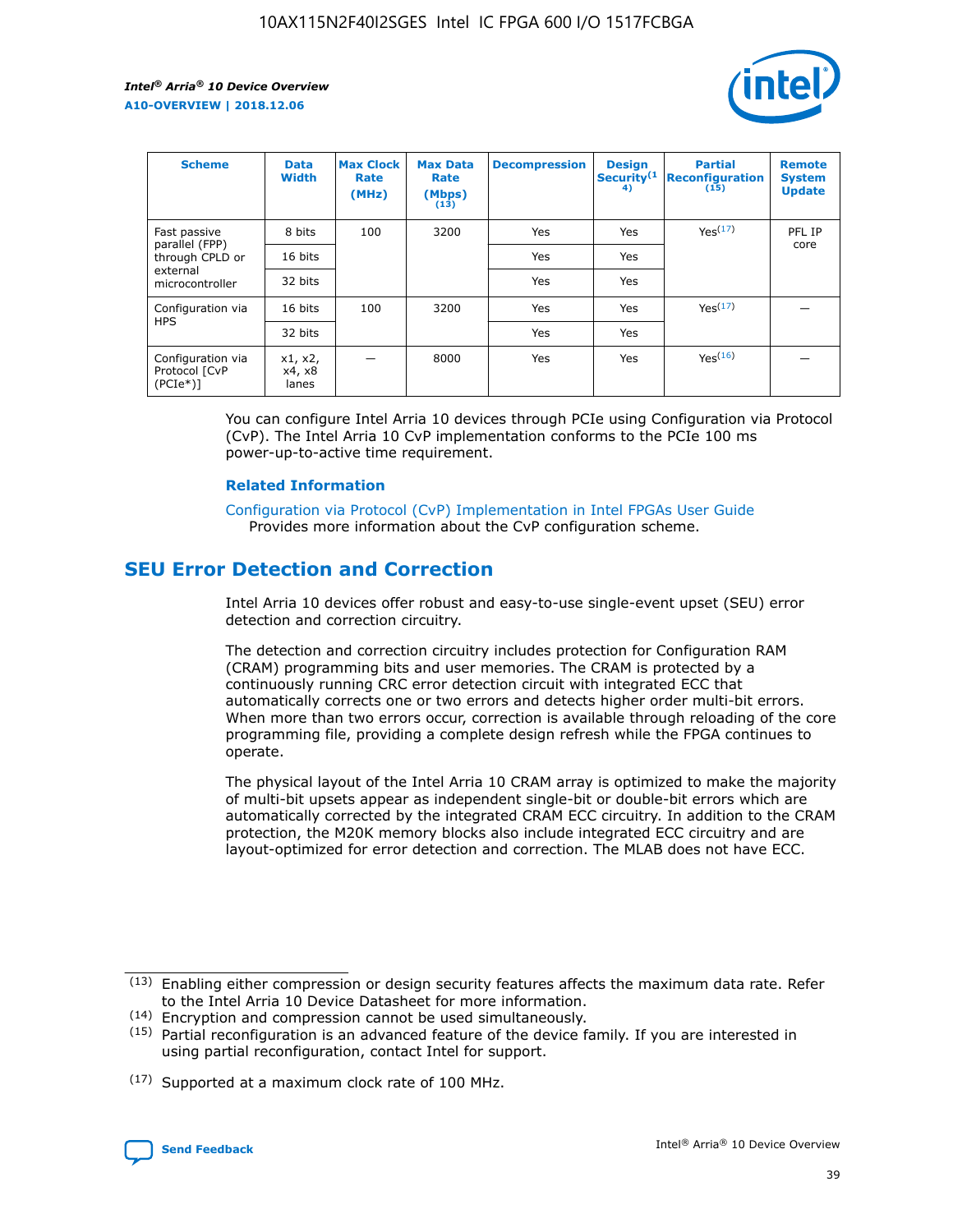

## **Power Management**

Intel Arria 10 devices leverage the advanced 20 nm process technology, a low 0.9 V core power supply, an enhanced core architecture, and several optional power reduction techniques to reduce total power consumption by as much as 40% compared to Arria V devices and as much as 60% compared to Stratix V devices.

The optional power reduction techniques in Intel Arria 10 devices include:

- **SmartVID**—a code is programmed into each device during manufacturing that allows a smart regulator to operate the device at lower core  $V_{CC}$  while maintaining performance
- **Programmable Power Technology**—non-critical timing paths are identified by the Intel Quartus Prime software and the logic in these paths is biased for low power instead of high performance
- **Low Static Power Options**—devices are available with either standard static power or low static power while maintaining performance

Furthermore, Intel Arria 10 devices feature Intel's industry-leading low power transceivers and include a number of hard IP blocks that not only reduce logic resources but also deliver substantial power savings compared to soft implementations. In general, hard IP blocks consume up to 90% less power than the equivalent soft logic implementations.

# **Incremental Compilation**

The Intel Quartus Prime software incremental compilation feature reduces compilation time and helps preserve performance to ease timing closure. The incremental compilation feature enables the partial reconfiguration flow for Intel Arria 10 devices.

Incremental compilation supports top-down, bottom-up, and team-based design flows. This feature facilitates modular, hierarchical, and team-based design flows where different designers compile their respective design sections in parallel. Furthermore, different designers or IP providers can develop and optimize different blocks of the design independently. These blocks can then be imported into the top level project.

# **Document Revision History for Intel Arria 10 Device Overview**

| <b>Document</b><br><b>Version</b> | <b>Changes</b>                                                                                                                                                                                                                                                              |
|-----------------------------------|-----------------------------------------------------------------------------------------------------------------------------------------------------------------------------------------------------------------------------------------------------------------------------|
| 2018.12.06                        | Added links to Intel Arria 10 device errata documents.<br>Removed automotive temperature option from the Intel Arria 10 GX devices.<br>Removed -3 fabric speed grade from the Intel Arria 10 GT devices.<br>Updated power options for the Intel Arria 10 GX and GT devices. |
| 2018.04.09                        | Updated the lowest $V_{CC}$ from 0.83 V to 0.82 V in the topic listing a summary of the device features.                                                                                                                                                                    |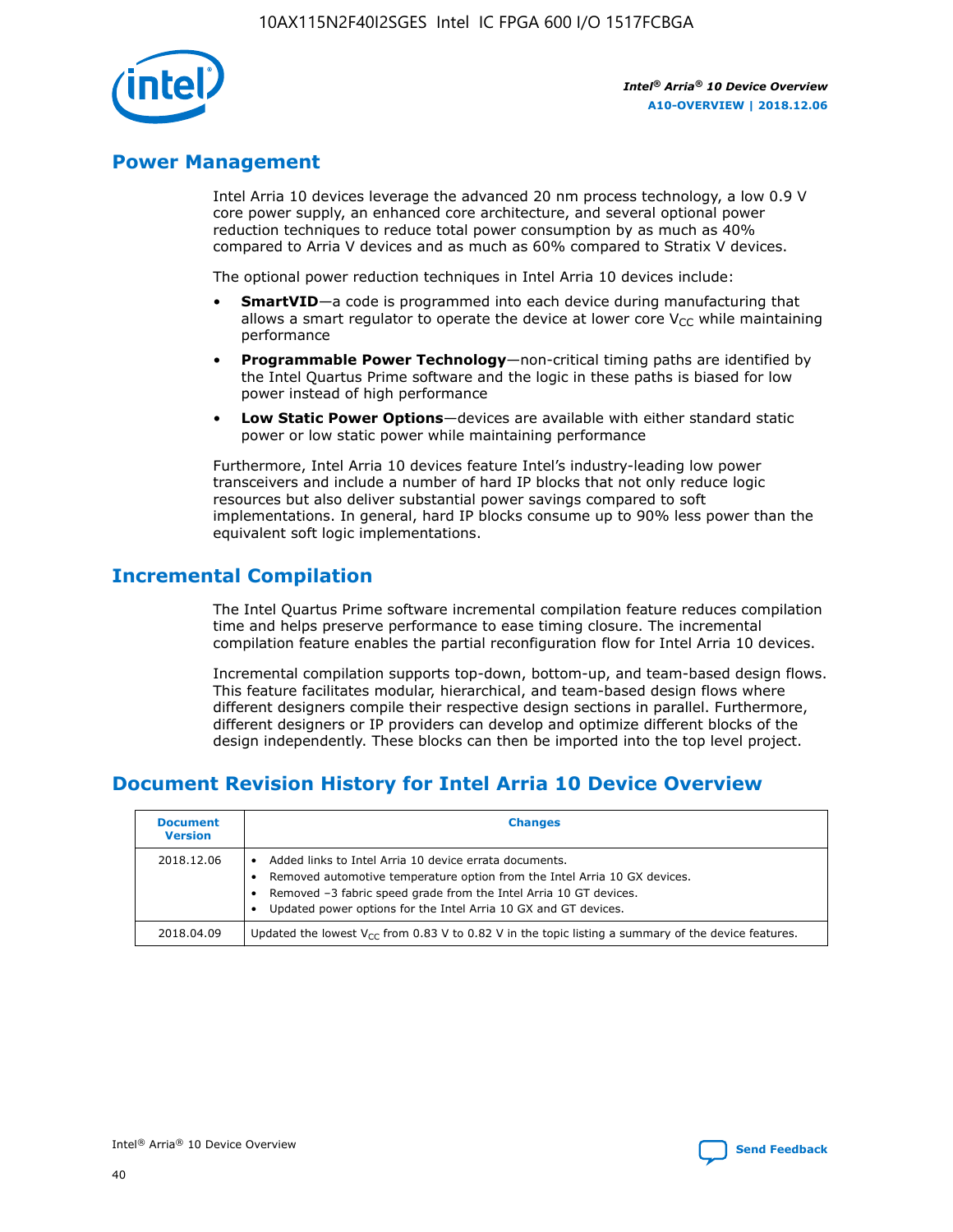

| <b>Date</b>    | <b>Version</b> | <b>Changes</b>                                                                                                                                                                                                                                                                                                                                                                                                                                                                                                                                                                                                                                                                                                                                                                                                                                                                                                                                               |
|----------------|----------------|--------------------------------------------------------------------------------------------------------------------------------------------------------------------------------------------------------------------------------------------------------------------------------------------------------------------------------------------------------------------------------------------------------------------------------------------------------------------------------------------------------------------------------------------------------------------------------------------------------------------------------------------------------------------------------------------------------------------------------------------------------------------------------------------------------------------------------------------------------------------------------------------------------------------------------------------------------------|
| January 2018   | 2018.01.17     | Updated the maximum data rate for HPS (Intel Arria 10 SX devices<br>external memory interface DDR3 controller from 2,166 Mbps to 2,133<br>Mbps.<br>Updated maximum frequency supported for half rate QDRII and QDRII<br>+ SRAM to 633 MHz in Memory Standards Supported by the Soft<br>Memory Controller table.<br>Updated transceiver backplane capability to 12.5 Gbps.<br>Removed transceiver speed grade 5 in Sample Ordering Core and<br>Available Options for Intel Arria 10 GX Devices figure.<br>Removed package code 40, low static power, SmartVID, industrial, and<br>military operating temperature support from Sample Ordering Core and<br>Available Options for Intel Arria 10 GT Devices figure.<br>Updated short reach transceiver rate for Intel Arria 10 GT devices to<br>25.8 Gbps.<br>Removed On-Die Instrumentation - EyeQ and Jitter Margin Tool<br>support from PMA Features of the Transceivers in Intel Arria 10 Devices<br>table. |
| September 2017 | 2017.09.20     | Updated the maximum speed of the DDR4 external memory interface from<br>1,333 MHz/2,666 Mbps to 1,200 MHz/2,400 Mbps.                                                                                                                                                                                                                                                                                                                                                                                                                                                                                                                                                                                                                                                                                                                                                                                                                                        |
| July 2017      | 2017.07.13     | Corrected the automotive temperature range in the figure showing the<br>available options for the Intel Arria 10 GX devices from "-40°C to 100°C"<br>to "-40°C to 125°C".                                                                                                                                                                                                                                                                                                                                                                                                                                                                                                                                                                                                                                                                                                                                                                                    |
| July 2017      | 2017.07.06     | Added automotive temperature option to Intel Arria 10 GX device family.                                                                                                                                                                                                                                                                                                                                                                                                                                                                                                                                                                                                                                                                                                                                                                                                                                                                                      |
| May 2017       | 2017.05.08     | Corrected protocol names with "1588" to "IEEE 1588v2".<br>Updated the vertical migration table to remove vertical migration<br>$\bullet$<br>between Intel Arria 10 GX and Intel Arria 10 SX device variants.<br>Removed all "Preliminary" marks.                                                                                                                                                                                                                                                                                                                                                                                                                                                                                                                                                                                                                                                                                                             |
| March 2017     | 2017.03.15     | Removed the topic about migration from Intel Arria 10 to Intel Stratix<br>10 devices.<br>Rebranded as Intel.<br>$\bullet$                                                                                                                                                                                                                                                                                                                                                                                                                                                                                                                                                                                                                                                                                                                                                                                                                                    |
| October 2016   | 2016.10.31     | Removed package F36 from Intel Arria 10 GX devices.<br>Updated Intel Arria 10 GT sample ordering code and maximum GX<br>$\bullet$<br>transceiver count. Intel Arria 10 GT devices are available only in the<br>SF45 package option with a maximum of 72 transceivers.                                                                                                                                                                                                                                                                                                                                                                                                                                                                                                                                                                                                                                                                                        |
| May 2016       | 2016.05.02     | Updated the FPGA Configuration and HPS Booting topic.<br>$\bullet$<br>Remove V <sub>CC</sub> PowerManager from the Summary of Features, Power<br>Management and Arria 10 Device Variants and packages topics. This<br>feature is no longer supported in Arria 10 devices.<br>Removed LPDDR3 from the Memory Standards Supported by the HPS<br>Hard Memory Controller table in the Memory Standards Supported by<br>Intel Arria 10 Devices topic. This standard is only supported by the<br>FPGA.<br>Removed transceiver speed grade 5 from the Device Variants and<br>Packages topic for Arria 10 GX and SX devices.                                                                                                                                                                                                                                                                                                                                         |
| February 2016  | 2016.02.11     | Changed the maximum Arria 10 GT datarate to 25.8 Gbps and the<br>minimum datarate to 1 Gbps globally.<br>Revised the state for Core clock networks in the Summary of Features<br>topic.<br>Changed the transceiver parameters in the "Summary of Features for<br>Arria 10 Devices" table.<br>Changed the transceiver parameters in the "Maximum Resource Counts"<br>for Arria 10 GT Devices" table.<br>Changed the package availability for GT devices in the "Package Plan<br>for Arria 10 GT Devices" table.<br>Changed the package configurations for GT devices in the "Migration"<br>Capability Across Arria 10 Product Lines" figure.<br>continued                                                                                                                                                                                                                                                                                                     |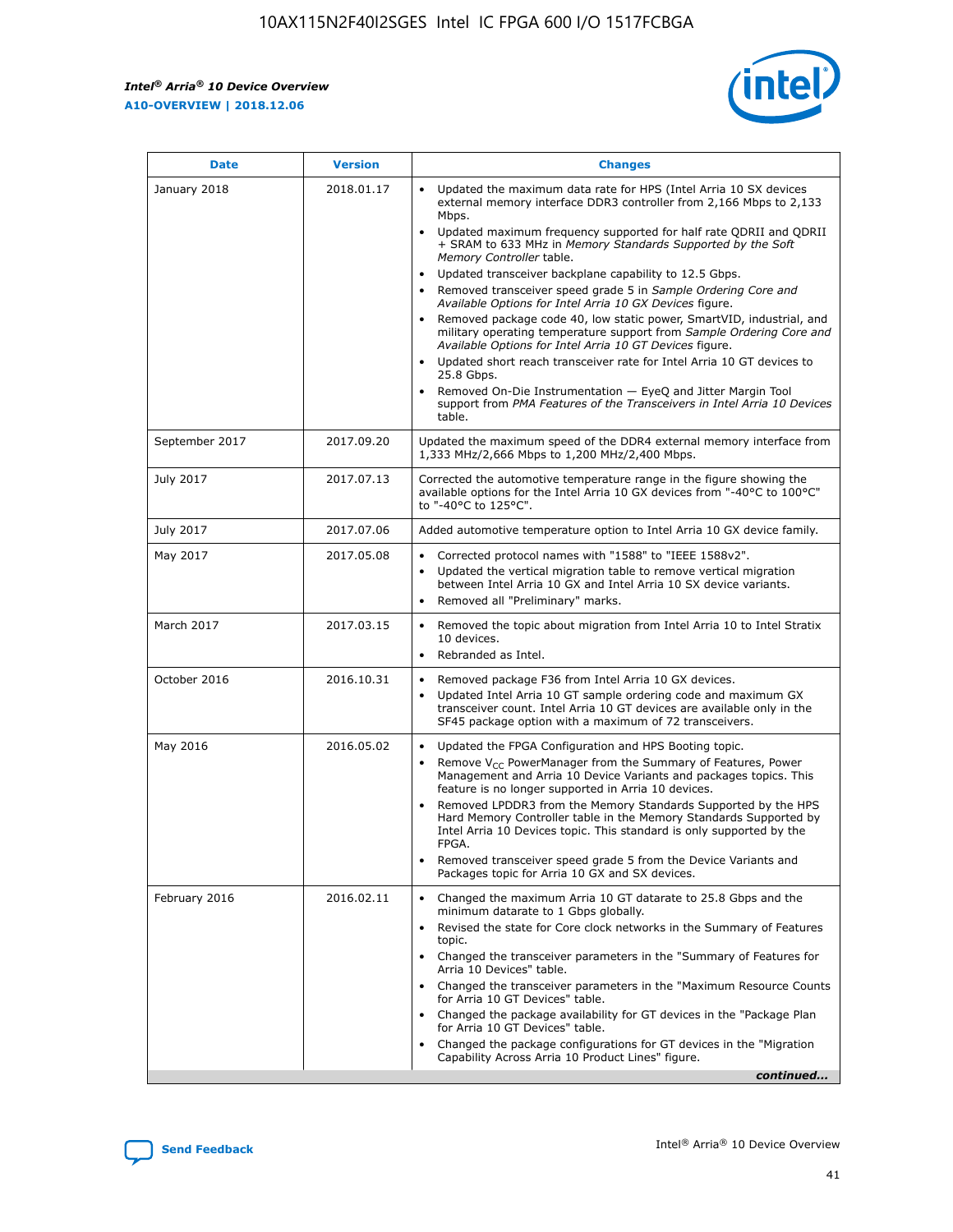

| <b>Date</b>   | <b>Version</b> | <b>Changes</b>                                                                                                                                                               |
|---------------|----------------|------------------------------------------------------------------------------------------------------------------------------------------------------------------------------|
|               |                | • Changed transceiver parameters in the "Low Power Serial Transceivers"<br>section.                                                                                          |
|               |                | • Changed the transceiver descriptions in the "Device Variants for the<br>Arria 10 Device Family" table.                                                                     |
|               |                | Changed the "Sample Ordering Code and Available Options for Arria 10<br>$\bullet$<br>GT Devices" figure.                                                                     |
|               |                | Changed the datarates for GT devices in the "PMA Features" section.                                                                                                          |
|               |                | Changed the datarates for GT devices in the "PCS Features" section.<br>$\bullet$                                                                                             |
| December 2015 | 2015.12.14     | Updated the number of M20K memory blocks for Arria 10 GX 660 from<br>2133 to 2131 and corrected the total RAM bit from 48,448 Kb to<br>48,408 Kb.                            |
|               |                | Corrected the number of DSP blocks for Arria 10 GX 660 from 1688 to<br>1687 in the table listing floating-point arithmetic resources.                                        |
| November 2015 | 2015.11.02     | Updated the maximum resources for Arria 10 GX 220, GX 320, GX 480,<br>$\bullet$<br>GX 660, SX 220, SX 320, SX 480, and SX 660.                                               |
|               |                | • Updated resource count for Arria 10 GX 320, GX 480, GX 660, SX 320,<br>SX 480, a SX 660 devices in Number of Multipliers in Intel Arria 10<br><b>Devices</b> table.        |
|               |                | Updated the available options for Arria 10 GX, GT, and SX.                                                                                                                   |
|               |                | Changed instances of Quartus II to Quartus Prime.<br>$\bullet$                                                                                                               |
| June 2015     | 2015.06.15     | Corrected label for Intel Arria 10 GT product lines in the vertical migration<br>figure.                                                                                     |
| May 2015      | 2015.05.15     | Corrected the DDR3 half rate and quarter rate maximum frequencies in the<br>table that lists the memory standards supported by the Intel Arria 10 hard<br>memory controller. |
| May 2015      | 2015.05.04     | • Added support for 13.5G JESD204b in the Summary of Features table.                                                                                                         |
|               |                | • Added a link to Arria 10 GT Channel Usage in the Arria 10 GT Package<br>Plan topic.                                                                                        |
|               |                | • Added a note to the table, Maximum Resource Counts for Arria 10 GT<br>devices.                                                                                             |
|               |                | • Updated the power requirements of the transceivers in the Low Power<br>Serial Transceivers topic.                                                                          |
| January 2015  | 2015.01.23     | • Added floating point arithmetic features in the Summary of Features<br>table.                                                                                              |
|               |                | • Updated the total embedded memory from 38.38 megabits (Mb) to<br>65.6 Mb.                                                                                                  |
|               |                | • Updated the table that lists the memory standards supported by Intel<br>Arria 10 devices.                                                                                  |
|               |                | Removed support for DDR3U, LPDDR3 SDRAM, RLDRAM 2, and DDR2.                                                                                                                 |
|               |                | Moved RLDRAM 3 support from hard memory controller to soft memory<br>controller. RLDRAM 3 support uses hard PHY with soft memory<br>controller.                              |
|               |                | Added soft memory controller support for QDR IV.<br>٠                                                                                                                        |
|               |                | Updated the maximum resource count table to include the number of<br>hard memory controllers available in each device variant.                                               |
|               |                | Updated the transceiver PCS data rate from 12.5 Gbps to 12 Gbps.<br>$\bullet$                                                                                                |
|               |                | Updated the max clock rate of PS, FPP x8, FPP x16, and Configuration<br>via HPS from 125 MHz to 100 MHz.                                                                     |
|               |                | Added a feature for fractional synthesis PLLs: PLL cascading.                                                                                                                |
|               |                | Updated the HPS programmable general-purpose I/Os from 54 to 62.<br>$\bullet$                                                                                                |
|               |                | continued                                                                                                                                                                    |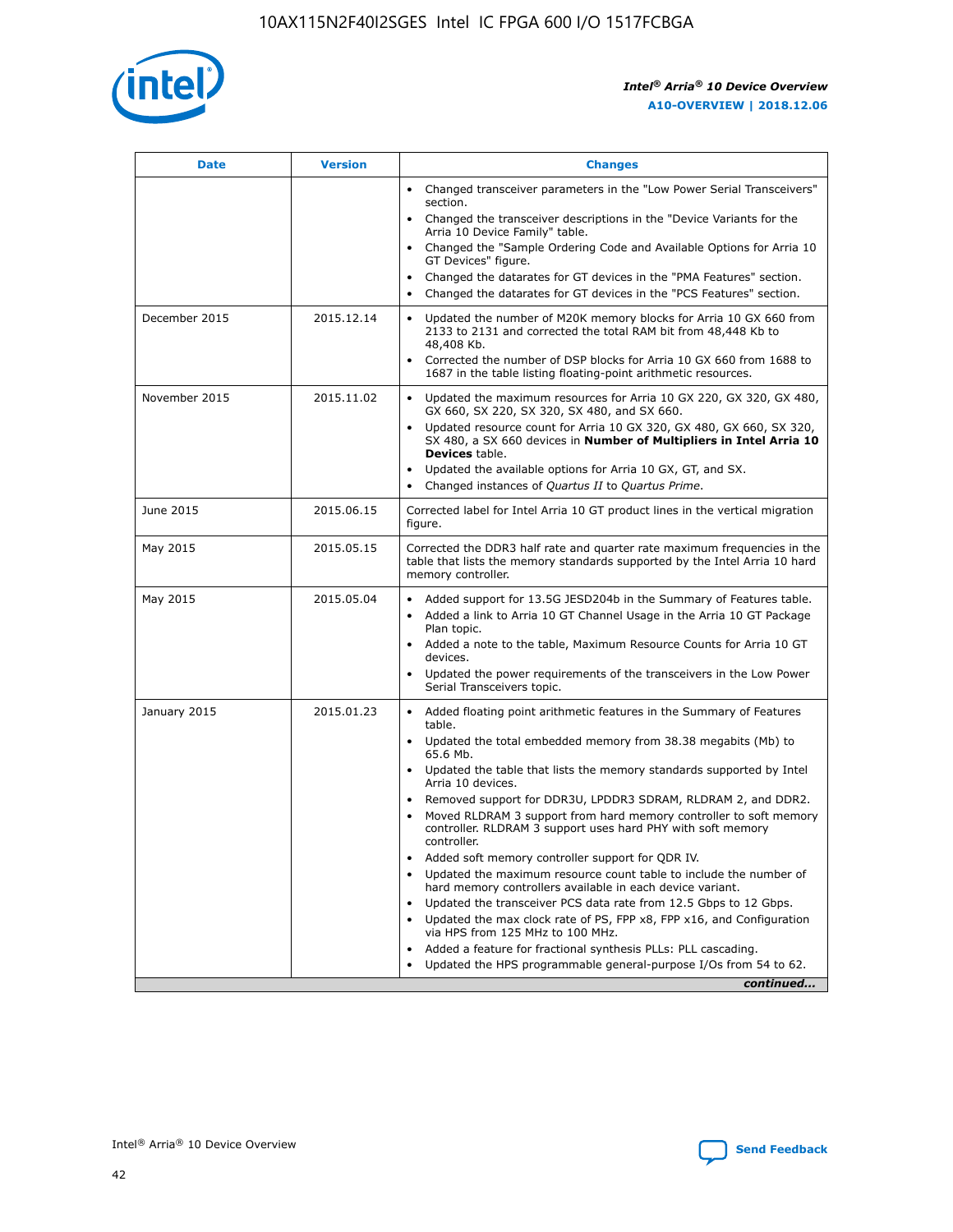r



| <b>Date</b>    | <b>Version</b> | <b>Changes</b>                                                                                                                                                                                                                                                                                                                                                                                                                                                                                                                                      |
|----------------|----------------|-----------------------------------------------------------------------------------------------------------------------------------------------------------------------------------------------------------------------------------------------------------------------------------------------------------------------------------------------------------------------------------------------------------------------------------------------------------------------------------------------------------------------------------------------------|
| September 2014 | 2014.09.30     | Corrected the 3 V I/O and LVDS I/O counts for F35 and F36 packages<br>$\bullet$<br>of Arria 10 GX.<br>Corrected the 3 V I/O, LVDS I/O, and transceiver counts for the NF40<br>$\bullet$<br>package of the Arria GX 570 and 660.<br>Removed 3 V I/O, LVDS I/O, and transceiver counts for the NF40<br>package of the Arria GX 900 and 1150. The NF40 package is not<br>available for Arria 10 GX 900 and 1150.                                                                                                                                       |
| August 2014    | 2014.08.18     | Updated Memory (Kb) M20K maximum resources for Arria 10 GX 660<br>devices from 42,660 to 42,620.<br>Added GPIO columns consisting of LVDS I/O Bank and 3V I/O Bank in<br>$\bullet$<br>the Package Plan table.<br>Added how to use memory interface clock frequency higher than 533<br>$\bullet$<br>MHz in the I/O vertical migration.<br>Added information to clarify that RLDRAM3 support uses hard PHY with<br>$\bullet$<br>soft memory controller.<br>Added variable precision DSP blocks support for floating-point<br>$\bullet$<br>arithmetic. |
| June 2014      | 2014.06.19     | Updated number of dedicated I/Os in the HPS block to 17.                                                                                                                                                                                                                                                                                                                                                                                                                                                                                            |
| February 2014  | 2014.02.21     | Updated transceiver speed grade options for GT devices in Figure 2.                                                                                                                                                                                                                                                                                                                                                                                                                                                                                 |
| February 2014  | 2014.02.06     | Updated data rate for Arria 10 GT devices from 28.1 Gbps to 28.3 Gbps.                                                                                                                                                                                                                                                                                                                                                                                                                                                                              |
| December 2013  | 2013.12.10     | Updated the HPS memory standards support from LPDDR2 to LPDDR3.<br>Updated HPS block diagram to include dedicated HPS I/O and FPGA<br>$\bullet$<br>Configuration blocks as well as repositioned SD/SDIO/MMC, DMA, SPI<br>and NAND Flash with ECC blocks.                                                                                                                                                                                                                                                                                            |
| December 2013  | 2013.12.02     | Initial release.                                                                                                                                                                                                                                                                                                                                                                                                                                                                                                                                    |